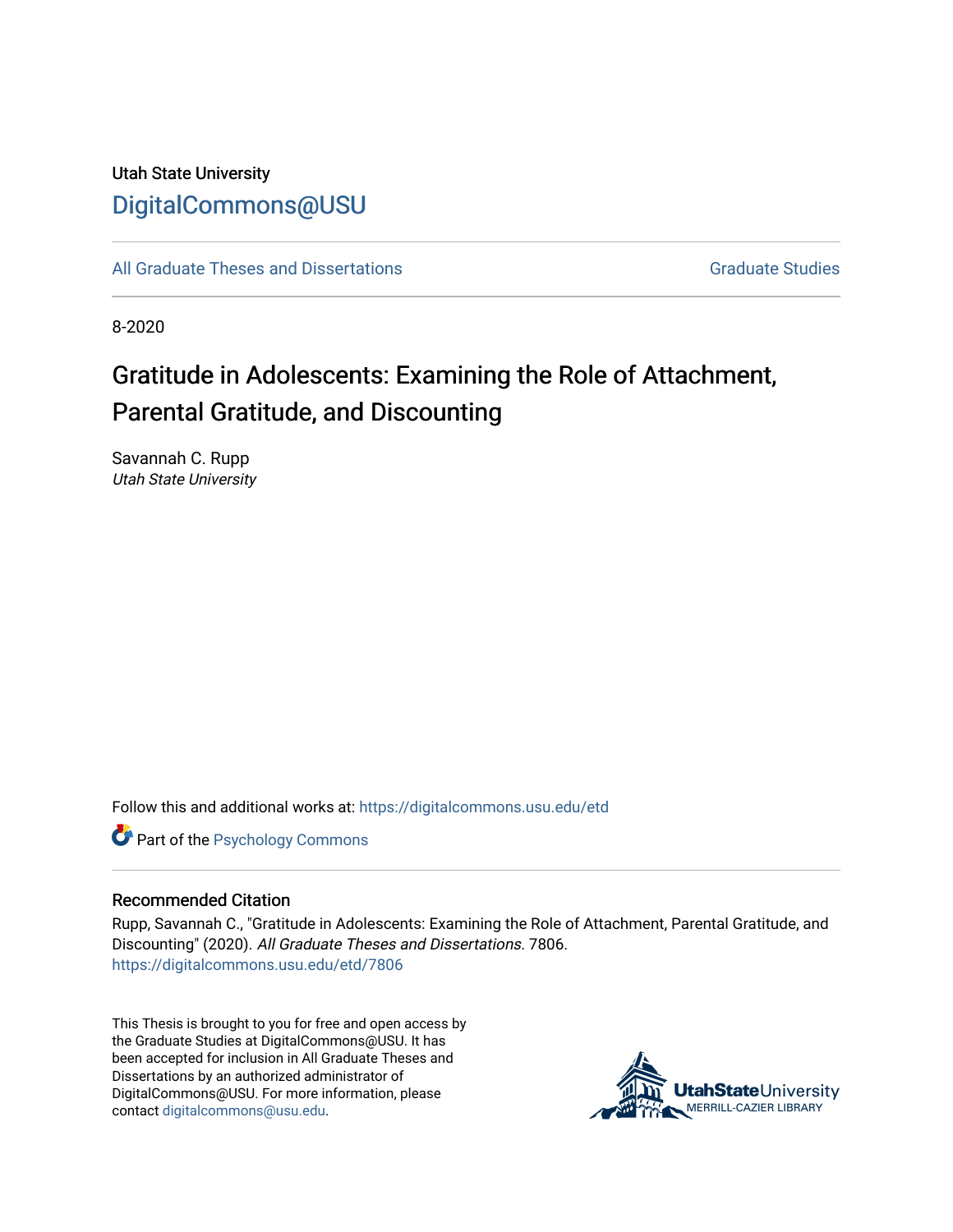# GRATITUDE IN ADOLESCENTS: EXAMINING THE ROLE OF ATTACHMENT,

# PARENTAL GRATITUDE, AND DISCOUNTING

by

Savannah C. Rupp

A thesis submitted in partial fulfillment of the requirements for the degree

of

# EDUCATIONAL SPECIALIST

In

Psychology

Approved:

Gretchen Peacock, Ph.D. Tyler Renshaw, Ph.D. Major Professor Committee Member

Michael Levin, Ph.D. Richard S. Inouye, Ph.D. Committee Member Vice Provost for Graduate Studies

> UTAH STATE UNIVERSITY Logan, Utah

> > 2020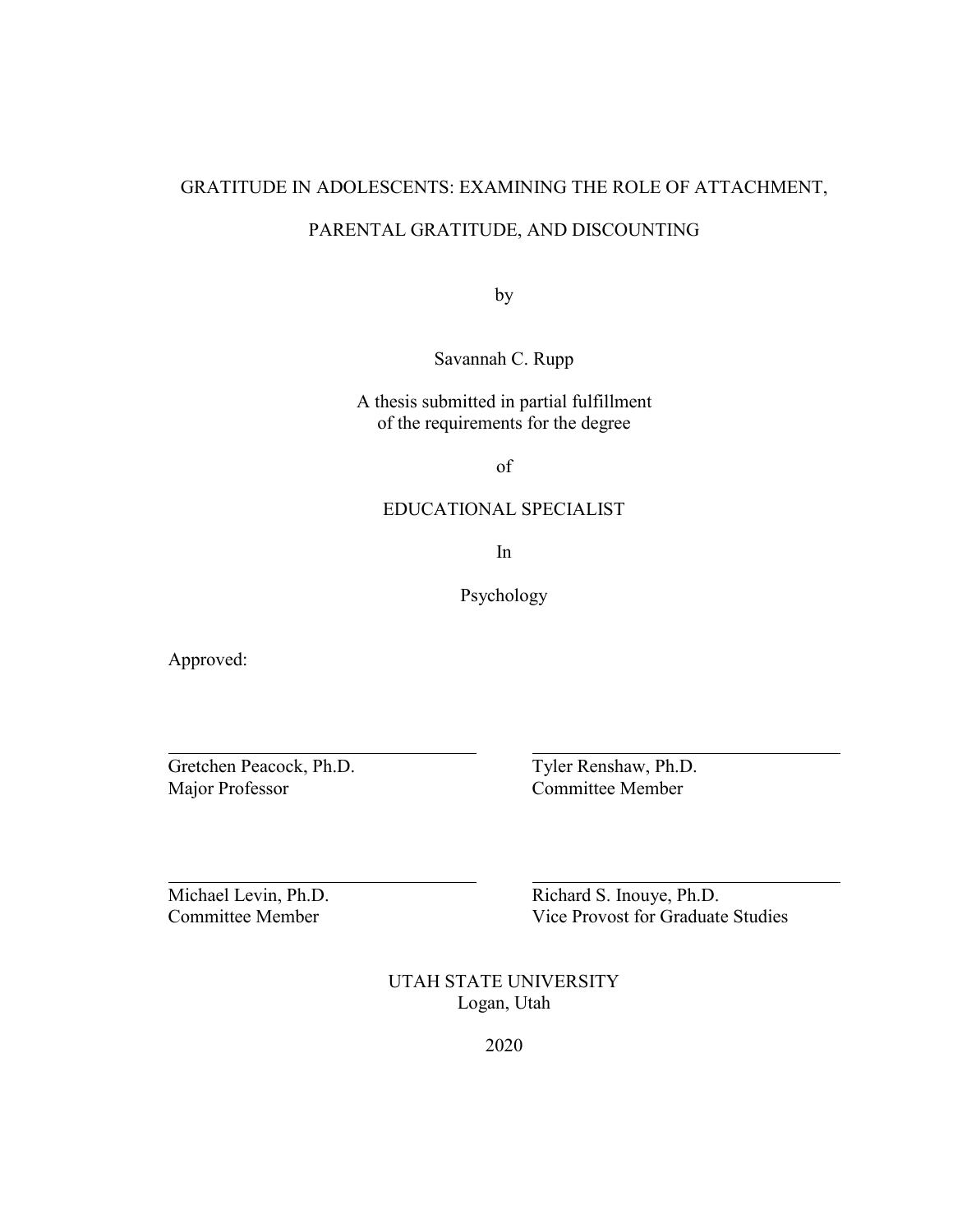Copyright © Savannah C. Rupp

All Rights Reserved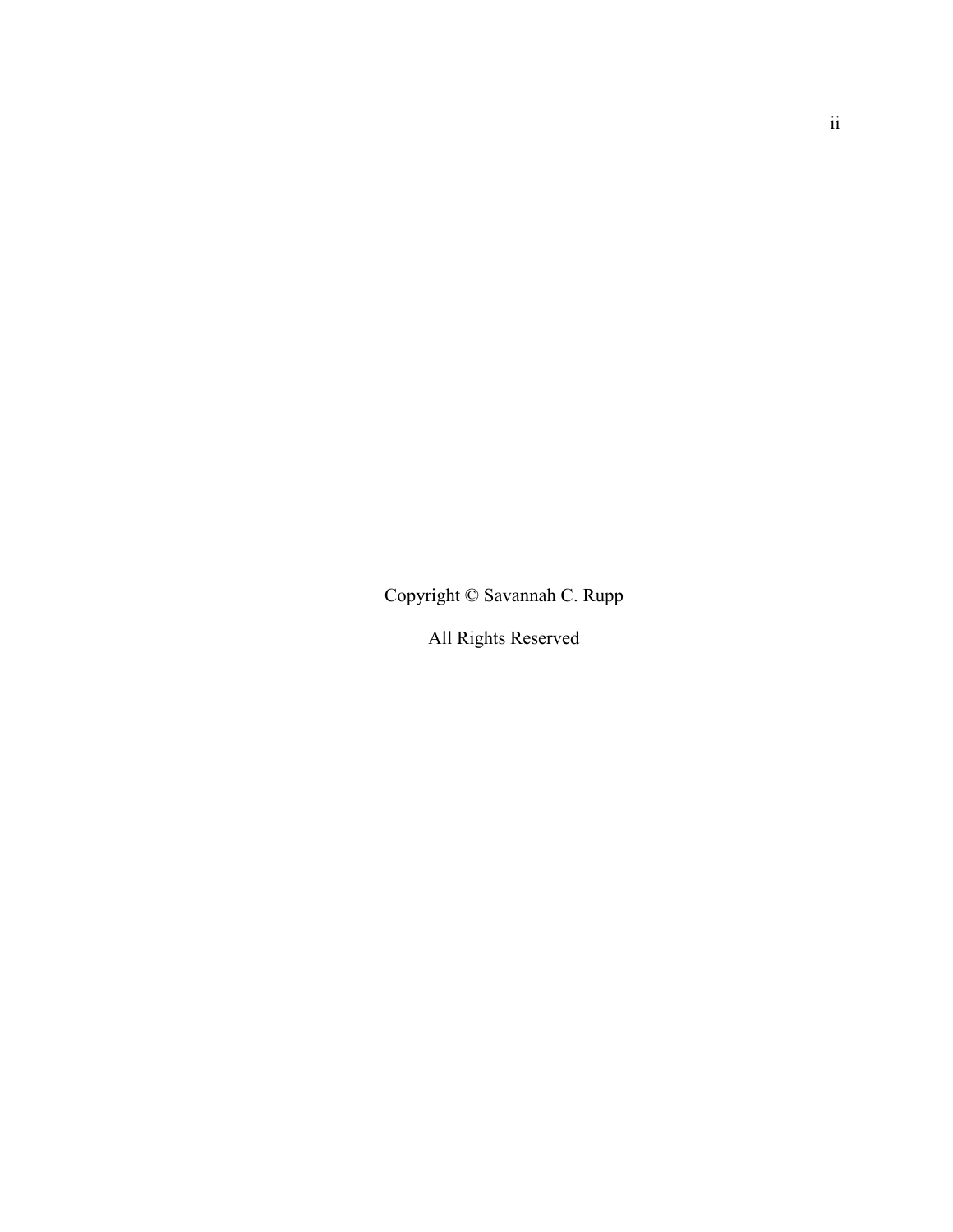#### ABSTRACT

# Gratitude in Adolescents: Examining the Role of Attachment, Parental

Gratitude, and Discounting

by

Savannah Rupp, Educational Specialist

Utah State University, 2020

Major Professor: Gretchen Gimpel Peacock, Ph.D. Department: Psychology

A growing body of research suggests that there are benefits of experiencing gratitude in youth. Previous research on gratitude in adults shows that gratitude may influence decisions to forgo a smaller reward now for a larger reward later, an area also known as delay discounting; however, the relationship between gratitude and delay discounting has not yet been studied in youth. In addition, the influence of maternal gratitude and mother-child attachment on the experience of gratitude in youth is unclear. Therefore, the purpose of the current study was threefold: (1) to explore the relationship between gratitude and delay discounting in youth, (2) to investigate the relationship between maternal and child gratitude, and (3) to determine whether mother-child attachment predicts gratitude in children. The study sample included a total of 204 participants (102 mothers, 102 adolescents) recruited through Qualtrics Panel, who completed appropriate measures (i.e., measures of gratitude, delay discounting, parent-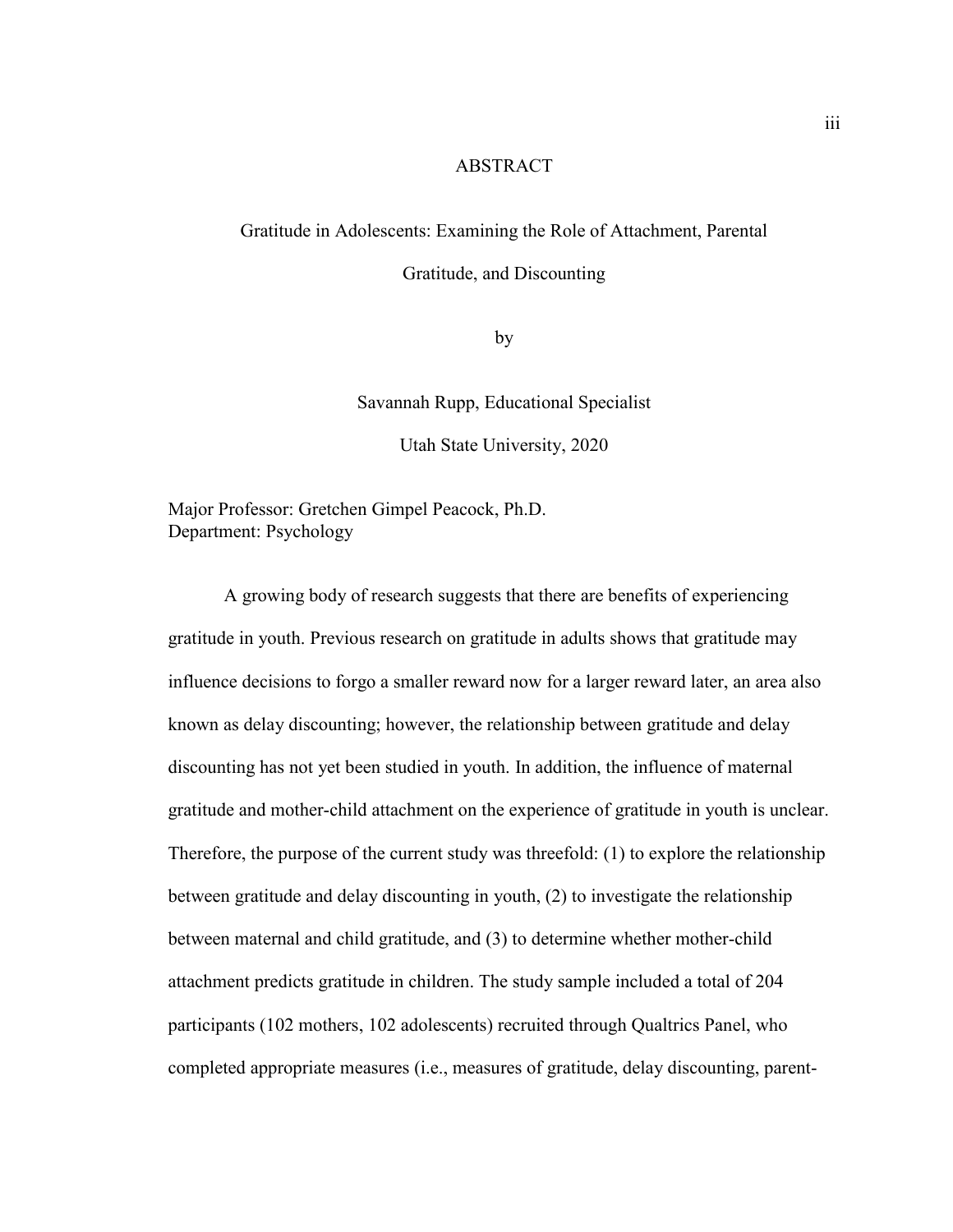child attachment, prosocial behavior). Pearson's correlations did not reveal a significant relationship between trait gratitude and delay discounting in youth  $(r = .091)$ . There were moderate correlations between maternal trait gratitude and youth trait gratitude (*r* =.392) and a moderate relationship between youth trait gratitude and prosocial behavior (*r* = .389). Finally, a multiple regression analysis revealed three significant predictors of youth trait gratitude: mother-child attachment, youth state gratitude, and parental trait gratitude). While there was no significant relationship between gratitude and delay discounting in youth in the current study, results do suggest that further research on the relationship between the mother-child relationship and gratitude in youth is warranted.

(50 pages)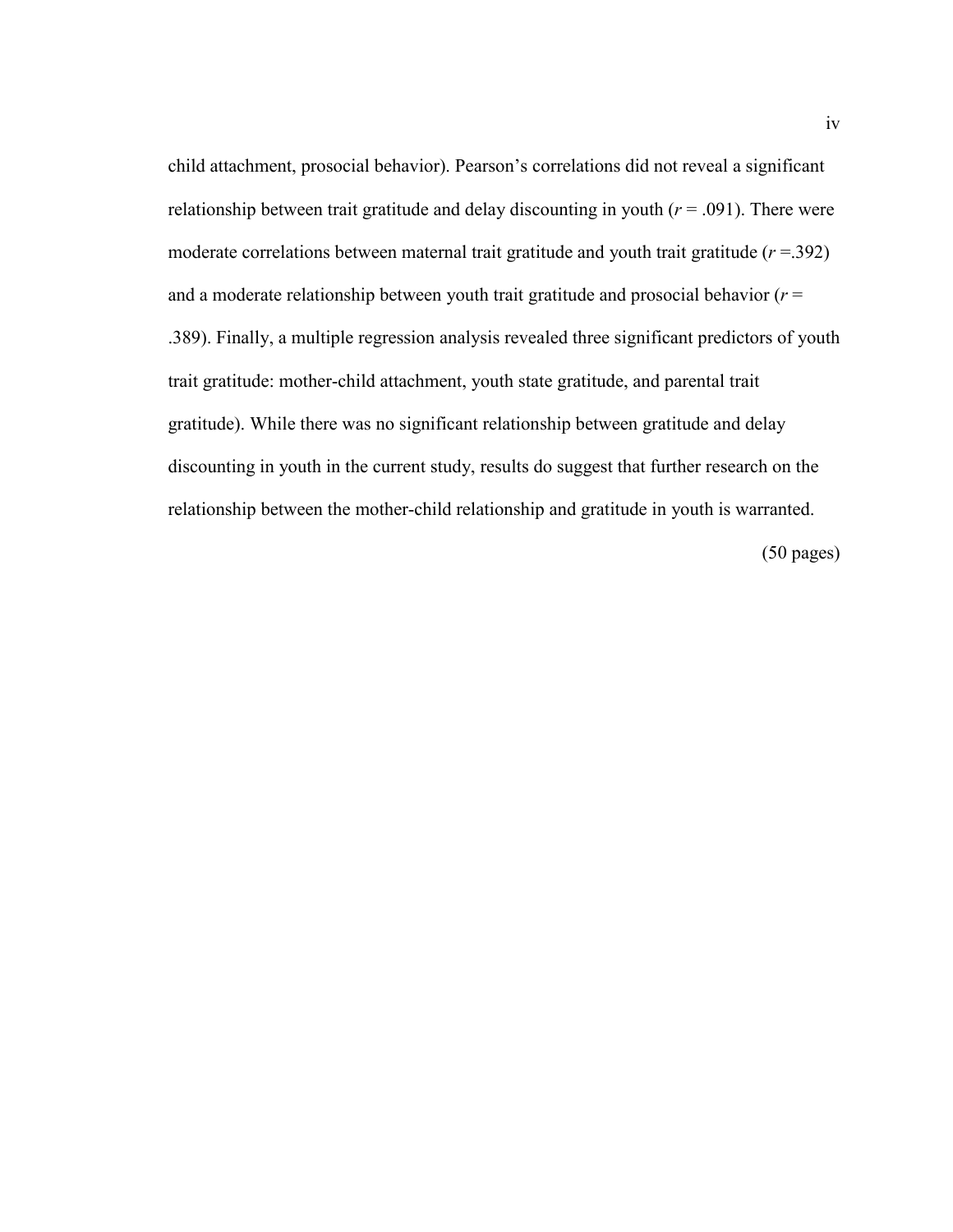#### PUBLIC ABSTRACT

# Gratitude in Adolescents: Examining the Role of Attachment, Parental Gratitude, and Discounting

#### Savannah C. Rupp

From early childhood, parents often teach their children to use their manners by saying "Thank you"; however, are there any benefits from experiencing gratitude during youth? Understanding the relationship between gratitude and other areas, such as happiness and decision-making, can potentially help researchers in planning interventions for youth. The purpose of this study was to determine the relationship between gratitude and decision-making in youth, as well as the role of maternal gratitude and the motherchild attachment in determining gratitude in youth. Two hundred four participants (102 mothers, 102 adolescents) completed an online survey. Mothers and adolescents completed two gratitude questionnaires and indicated their preference for a hypothetical smaller reward now or a larger reward later. Adolescents completed two additional questionnaires about their behavior and their relationship with their mothers. Results indicated that there was not a relationship between gratitude in youth and their preferences in the decision-making task; however, there a relationship between their gratitude and their mother's. Youth gratitude was also related to prosocial behavior. Finally, the mother-child relationship played a role in explaining youth gratitude. The results of the study give researchers greater insight into the importance of mothers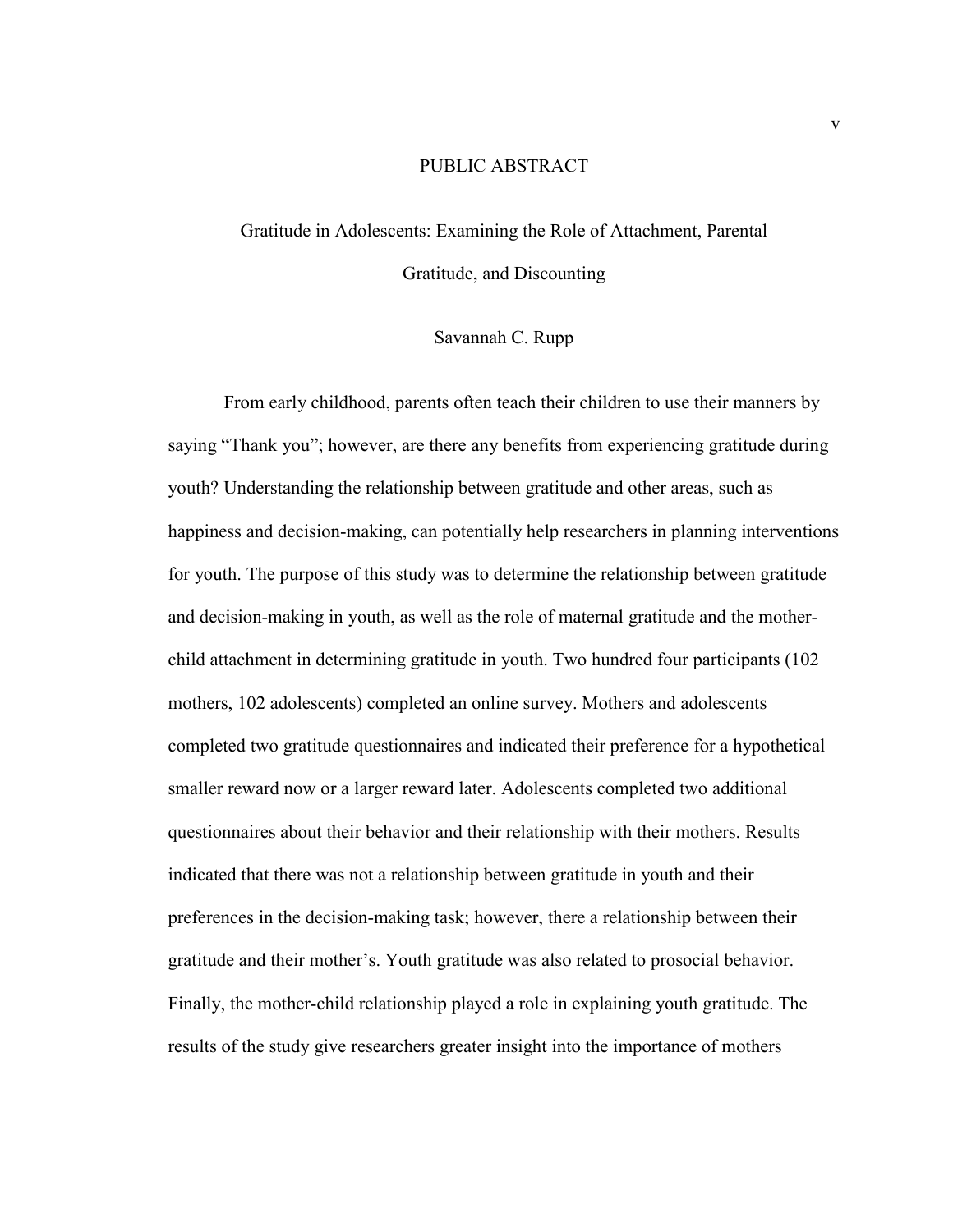fostering gratitude in their children. By understanding this, researchers and professionals can be in a better position to help foster positive outcomes in children.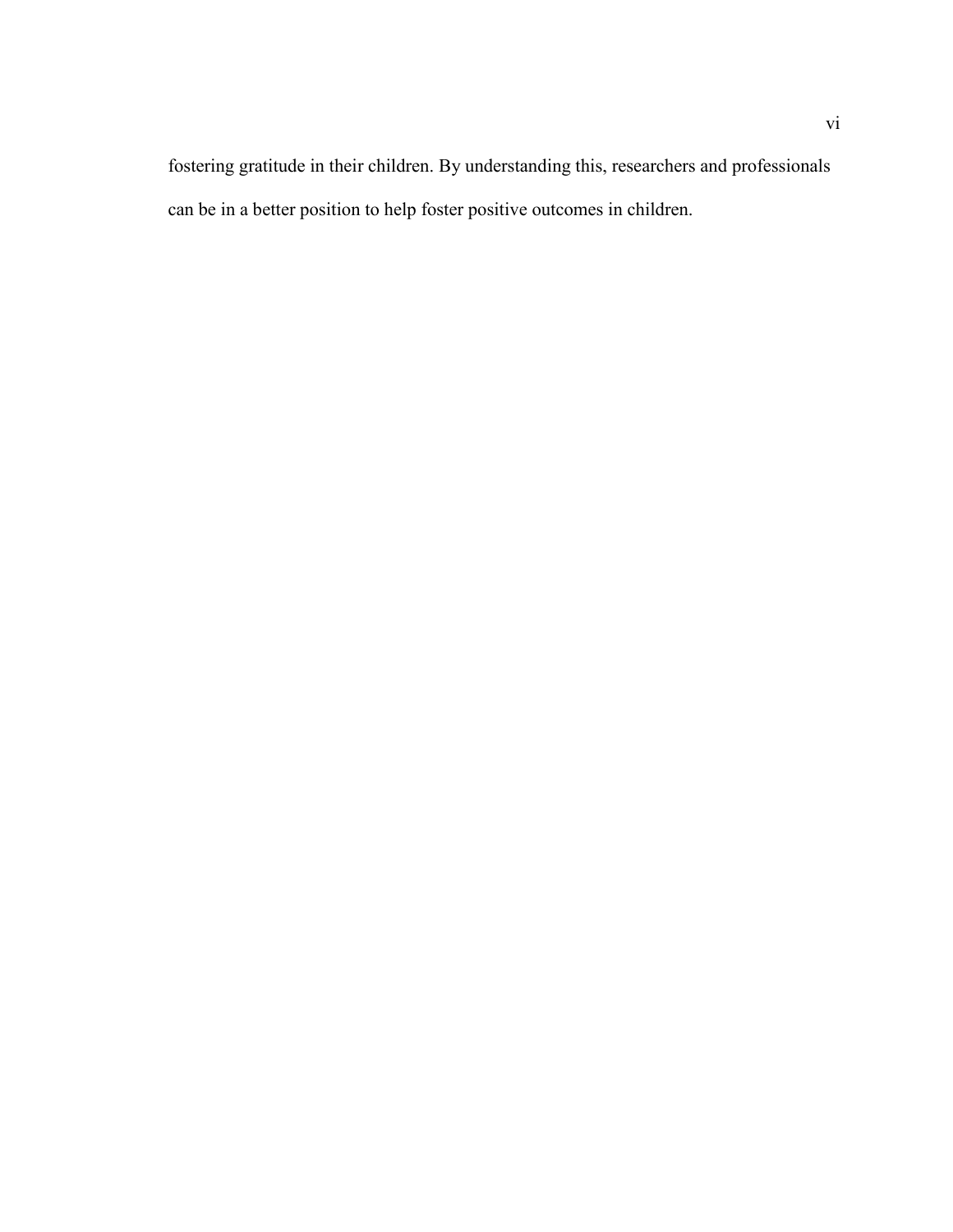#### ACKNOWLEDGMENTS

I would like to express deepest gratitude to my thesis advisor, Dr. Gretchen Peacock, for her continual guidance, mentorship, dedication, and encouragement over the past two years, without which this thesis would not have been possible. I would also like to thank my committee members, Drs. Tyler Renshaw and Mike Levin, for their support and assistance in improving this work. This thesis received funding from the Psychology Department Graduate Student Endowment Fund and the College of Education and Human Services Graduate Student Research Award at Utah State University.

I would especially like to thank my family, friends, and cohort for their constant encouragement, motivation, and patience with me on this journey. I would not be where I am today without all of you.

Savannah C. Rupp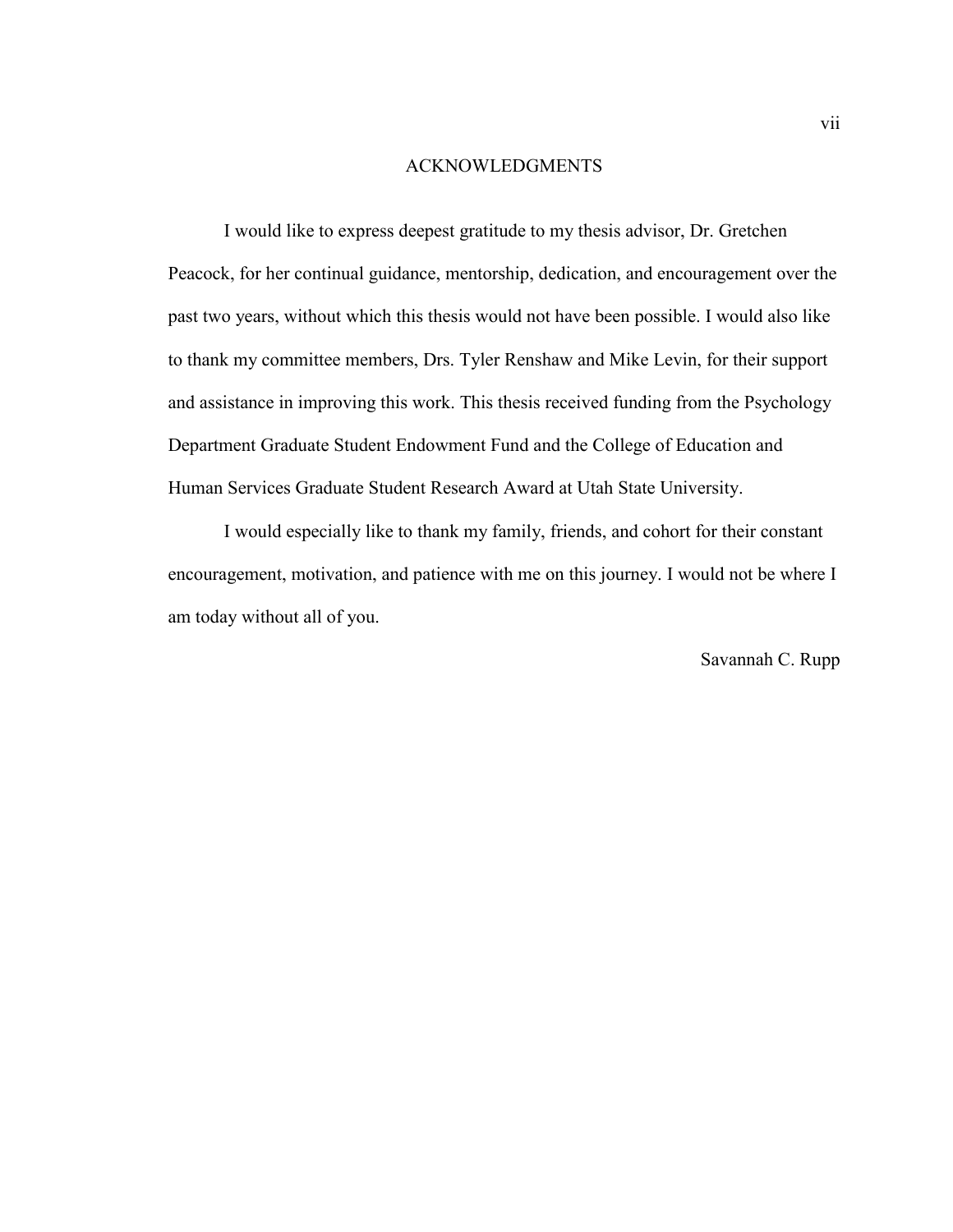# **CONTENTS**

| $\ddot{\mathbf{ii}}$ |  |                                 |  |  |  |
|----------------------|--|---------------------------------|--|--|--|
| V                    |  |                                 |  |  |  |
|                      |  | vii                             |  |  |  |
|                      |  | ix                              |  |  |  |
| <b>CHAPTER</b>       |  |                                 |  |  |  |
| L.                   |  | $\mathbf{1}$                    |  |  |  |
| П.                   |  | $\overline{4}$                  |  |  |  |
|                      |  | $\overline{7}$<br>9<br>10<br>12 |  |  |  |
| III.                 |  | 13                              |  |  |  |
|                      |  | 13<br>14<br>20<br>20            |  |  |  |
|                      |  | 22                              |  |  |  |
|                      |  | 22<br>24                        |  |  |  |
|                      |  | 27                              |  |  |  |
|                      |  | 30<br>31                        |  |  |  |
|                      |  |                                 |  |  |  |
|                      |  |                                 |  |  |  |

viii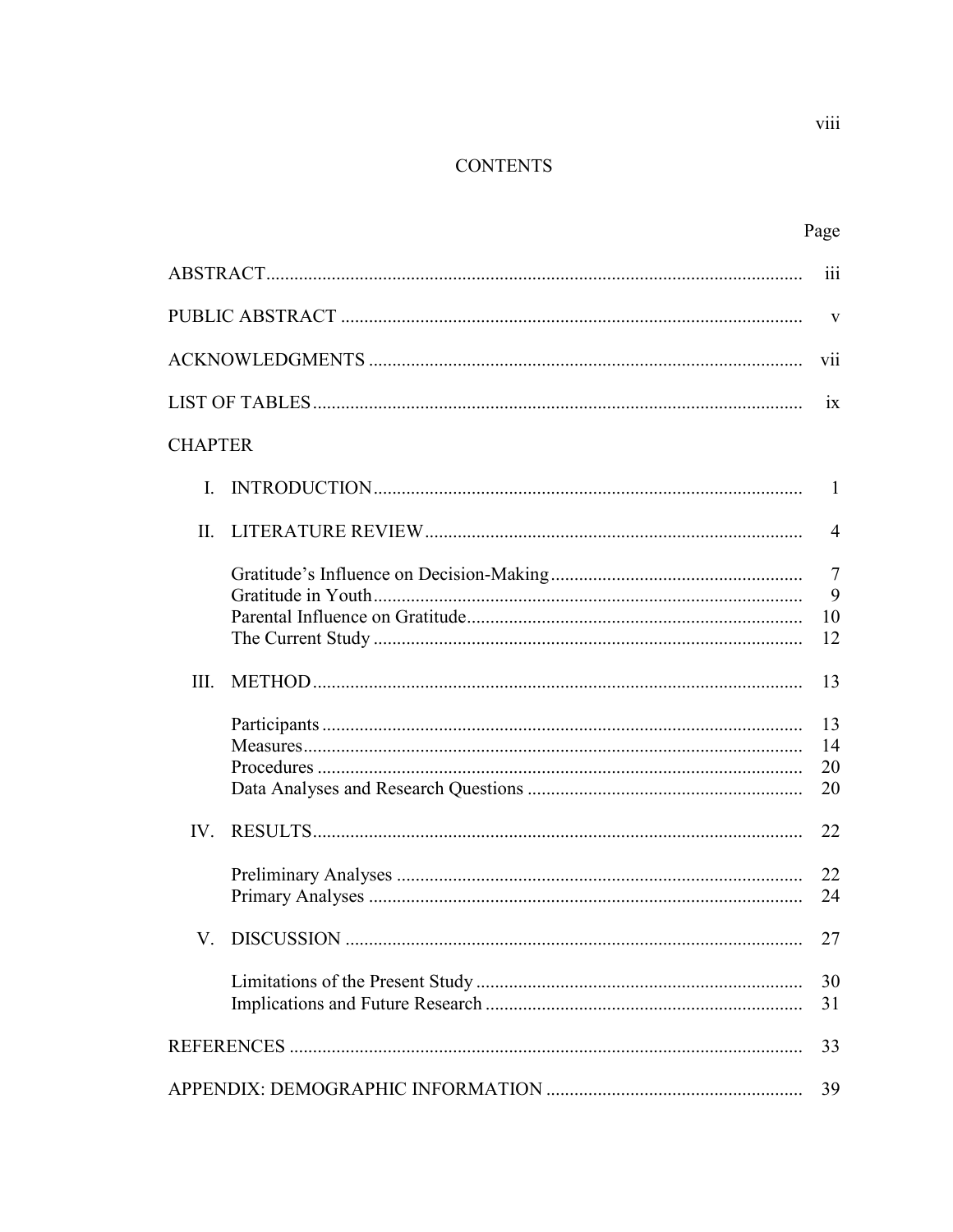# **LIST OF TABLES**

| Table | Page |
|-------|------|
|       |      |
| 2.    |      |
| 3.    | 22   |
|       | 23   |
| 5.    |      |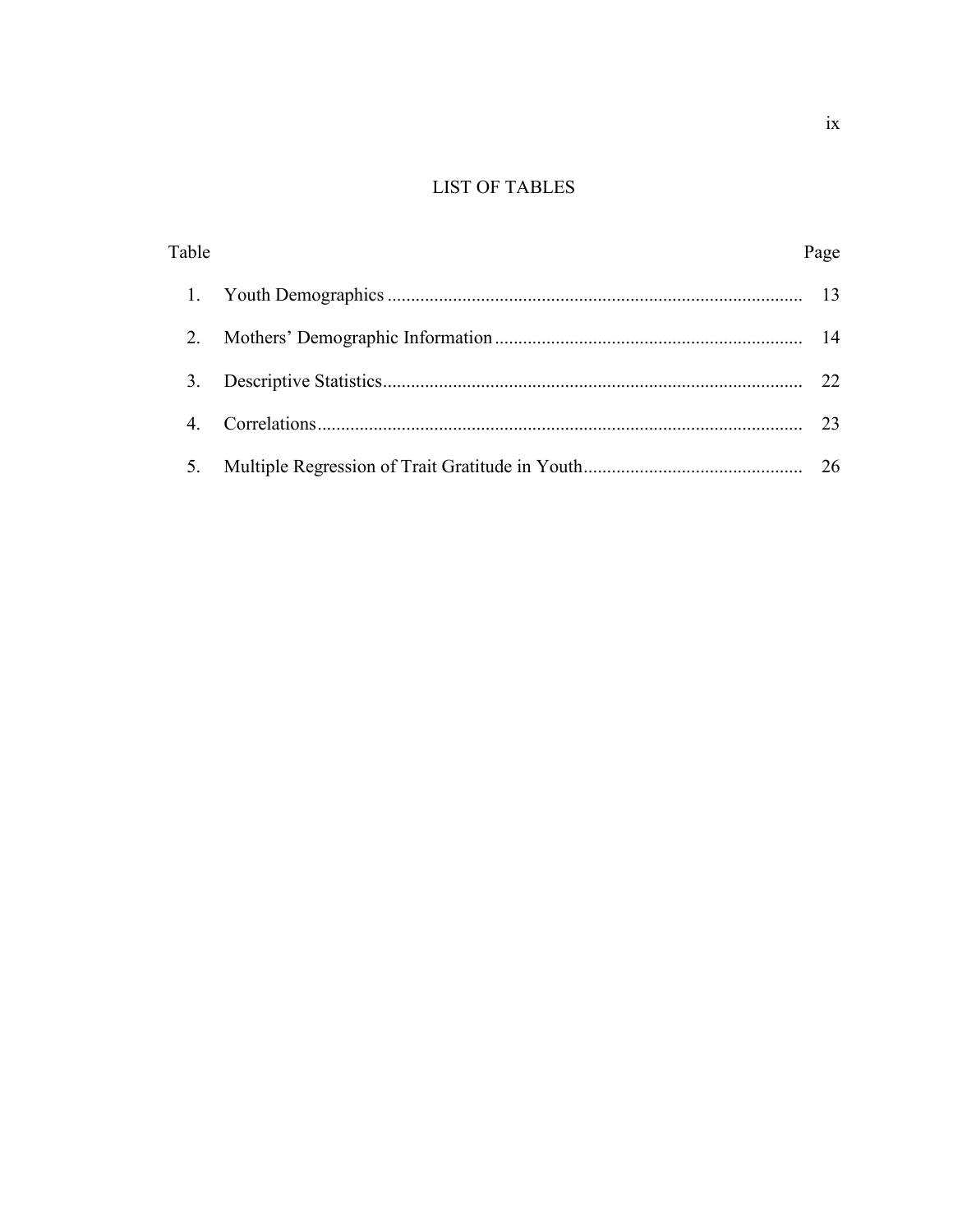#### **CHAPTER I**

#### **INTRODUCTION**

Gratitude is the positive emotion that people feel when they recognize another's (e.g., person, deity, cosmos) benevolence towards them, which often results in a desire to return the favor to the benefactor if the opportunity arises (Emmons & McCullough, 2003; Froh, Bono, & Emmons, 2010). Although expressing thanks is a ubiquitous part of the human experience, the scientific study of gratitude is relatively new. Since gratitude has become a focus of psychological research, researchers have found several positive benefits of this emotion. Adults who feel gratitude are more likely to report feeling optimistic, engaging in prosocial behaviors, and exercising; meanwhile, they are less likely to report physical complaints and having a negative effect, such as depression and anxiety (Emmons & McCullough, 2003; McCullough, Emmons, & Tsang, 2002). Gratitude is also important in the process of forming and maintaining relationships due to its reciprocal nature that reinforces desirable behavior (e.g., Algo, Haidt, & Gable, 2008; Bartlett, Condon, Cruz, Baumann, & DeSteno, 2012).

Perhaps a more surprising finding is that higher levels of gratitude in adults have been shown to increase willingness to put off smaller, immediate rewards for larger, delayed rewards in the future (DeSteno, Li, Dickens, & Lerner, 2014; Dickens & DeSteno, 2016). Temporal, or delay discounting, is the tendency to assign less value to future outcomes than immediate outcomes, thus resulting in "impulsive" decisions (Green, Myerson, Lichtman, Rosen, & Fry, 1996). Individuals who discount delayed outcomes prefer smaller, immediate rewards to larger, delayed rewards.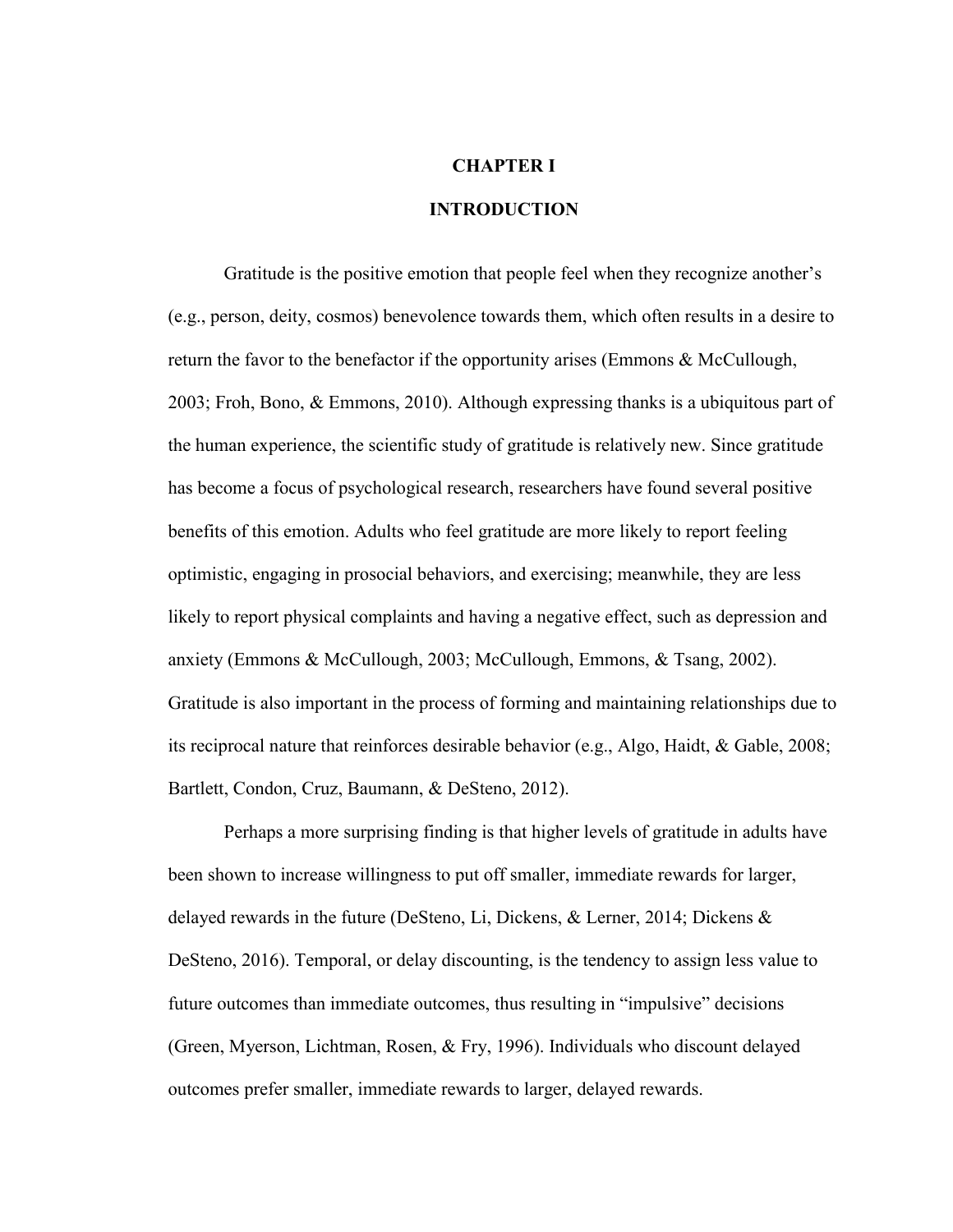The study of delay discounting has called attention to its relevance in behaviors of social importance (Critchfield & Kollins, 2001). For example, those who use substances or engage in in other addictive behaviors (drinking, smoking, gambling, drug use, etc.) have steeper discounting rates (i.e., discounting future rewards more) than those who do not use these substances and those who have stopped using substances; Audrain-McGovern et al., 2009; Kollins, 2003; Odum, Madden, Badger, & Bickel, 2000). Higher discount rates may even contribute to the acquisition of smoking behavior. Interventions that teach the value of weighing the outcomes of immediate versus future consequences may lower the likelihood of adolescents starting to smoke (Audrain-McGovern et al., 2009). Gratitude induction tasks may be a promising intervention in reducing discount rates, resulting in more patience.

The benefits of gratitude in adults has been well established; however, gratitude may also have an important role in the development of youth. Previous research demonstrates that, just as in adults, gratitude in school-aged children and adolescents is associated with greater life satisfaction and optimism. As it pertains to children, gratitude is also related to more satisfaction at school (Froh, Sefick, & Emmons, 2008). This is important because school satisfaction is a predictor of other positive outcomes, such as children feeling they are learning a lot and more academic success in school (Froh et al., 2008). In addition, research has demonstrated a positive relationship between gratitude and improved academic achievement (Froh, Emmons, Card, Bono, & Wilson, 2011; Froh, Fan, Emmons, Bono & Huebner, 2011; Froh, Kashdan, Ozimkowski, & Miller, 2009; Froh, Yurkewics, & Kashdan, 2009). Gratitude in youth also predicts social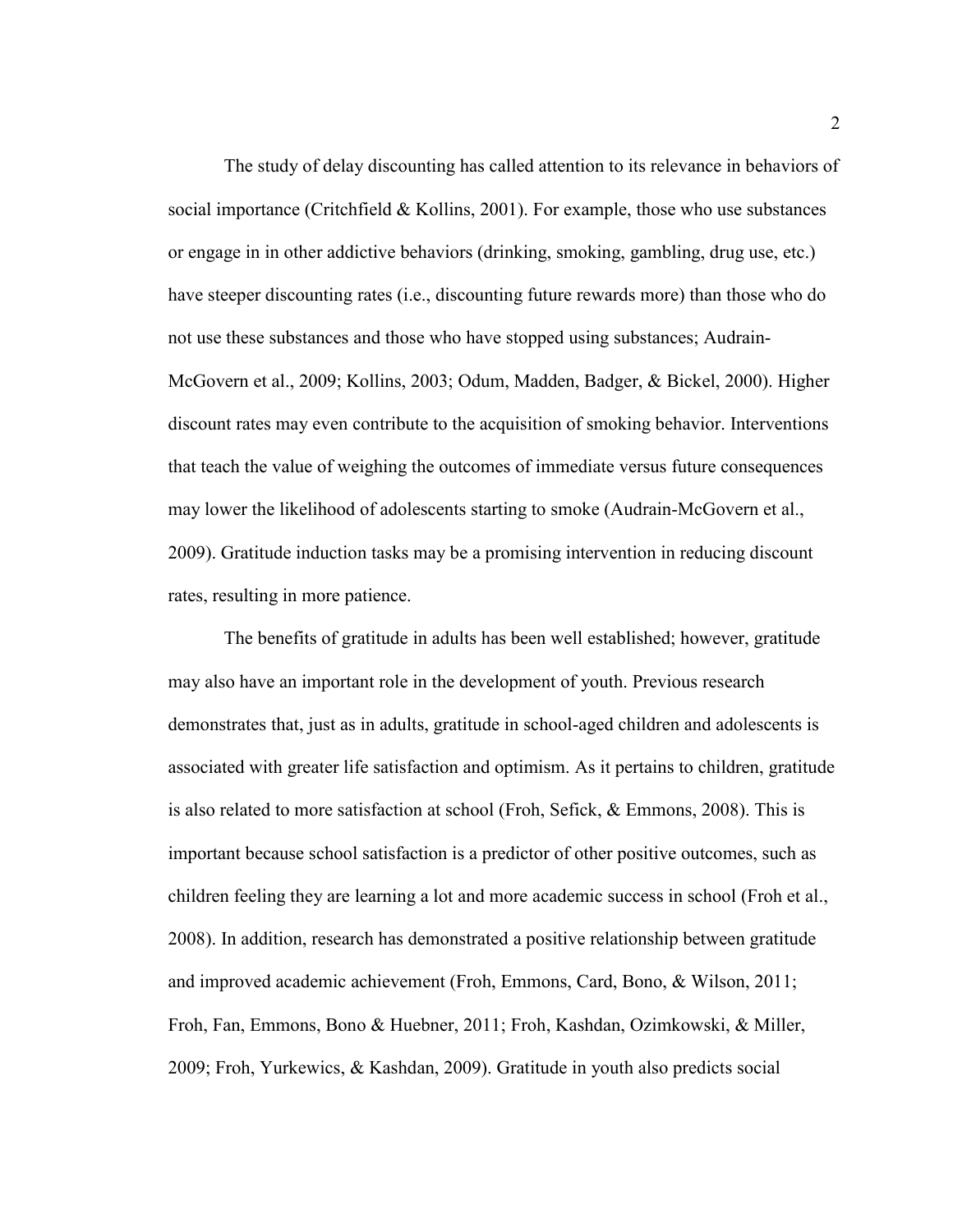integration with peers (Froh, Bono, & Emmons, 2010). Just as gratitude in adults is associated with engaging in prosocial behavior, researchers have found that gratitude in youth likewise predicts higher levels of prosocial behavior (Froh, Emmons et al., 2011; Froh, Fan, et al., 2011; Froh Kashdan et al., 2009; Froh, Yurkewics, & Kashdan, 2009).

Although gratitude has been shown to reduce discounting delayed rewards in adults (DeSteno et al., 2014; Dickens & DeSteno, 2016), no studies were found that have investigated this relationship in youth. In addition, few studies to date have studied the link between parental levels of gratitude and their children's gratitude (Hoy, Suldo, & Mendez, 2013). Therefore, in the current study, the following questions were addressed.

- 1. Is there a relationship between gratitude and delay discounting in youth? Because gratitude and its outcomes have been consistent among youth and adults, it is hypothesized that higher levels of gratitude will be associated with lower discount rates (less delay discounting).
- 2. What is the relationship between maternal levels of gratitude and levels of gratitude in their children? It is hypothesized that maternal gratitude positively predicts child gratitude.
- 3. What is the relationship between gratitude and prosocial behaviors in adolescents? It is predicted that higher levels of gratitude in youth will be associated with more prosocial behaviors.
- 4. How much variability in the child's level of gratitude is accounted for by their own discounting rate, their mothers' discounting rate(s), level(s) of gratitude, and the child's perceived mother-child attachment? Accounting for the relationship among these variables will allow for better understanding of what is most important when examining gratitude in youth. It is hypothesized that gratitude in youth will be predicted by levels of maternal gratitude and mother child attachment.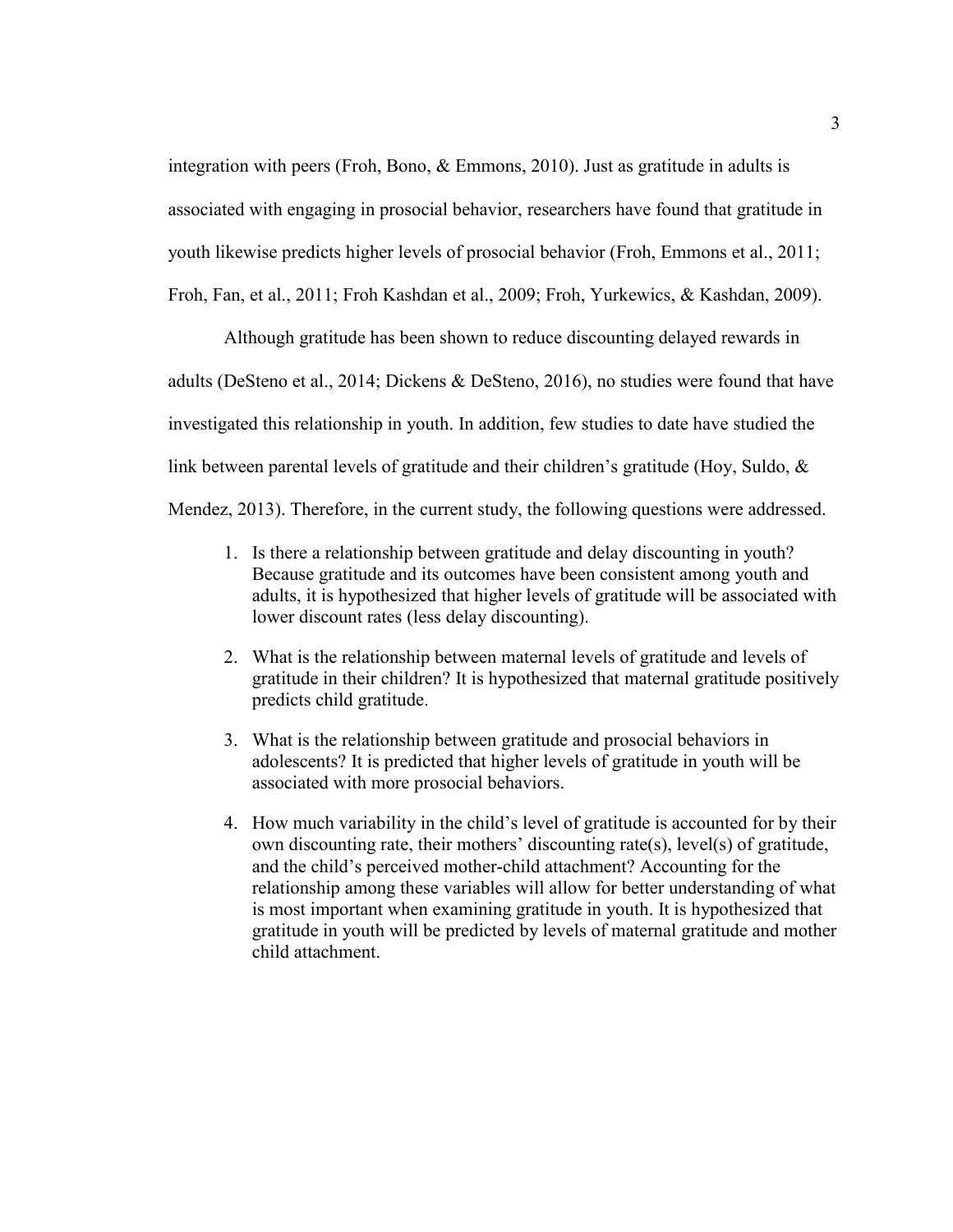#### **CHAPTER II**

#### **LITERATURE REVIEW**

#### **Benefits of Gratitude**

In recent years, psychology has begun to focus not only on the study of mental illness, but also what characteristics or attributes cause people to thrive. This field, known as positive psychology, is the area of study concerned with identifying factors that promote people's subjective well-being or optimal functioning, including "ordinary human strengths and virtues" (Sheldon & King, 2001, p. 216; see also Gable & Haidt, 2005). *The Values in Action (VIA) Classification of Strengths* (Peterson & Seligman, 2004), an inventory designed to measure such characteristics, includes character strengths such as leadership, persistence, curiosity, kindness, hope, and gratitude (Park, Peterson, & Seligman, 2004). Professionals have utilized positive psychology interventions across several settings, including the workplace (e.g., Youssef & Luthans, 2007), schools (e.g., Shoshani & Steinmetz, 2013), and counseling (e.g., Conoley, Plumb, Hawley, Spaventa-Vancil, & Hernandez, 2015),

One of the "virtues" that has recently started to be of interest to psychologists is gratitude (e.g., Algoe et al., 2008; Emmons & McCullough, 2003; Froh et al., 2010; Rash, Matsuba, & Prkachin, 2011; Watkins, Woodward, Stone, & Kolts, 2003; Wood, Joseph, & Linley, 2007). Gratitude has been conceptualized in multiple ways (Emmons & Stern, 2013). First, it has been thought of a being a general attitude or response of thanksgiving towards life. Second, it has been defined as the positive emotion that people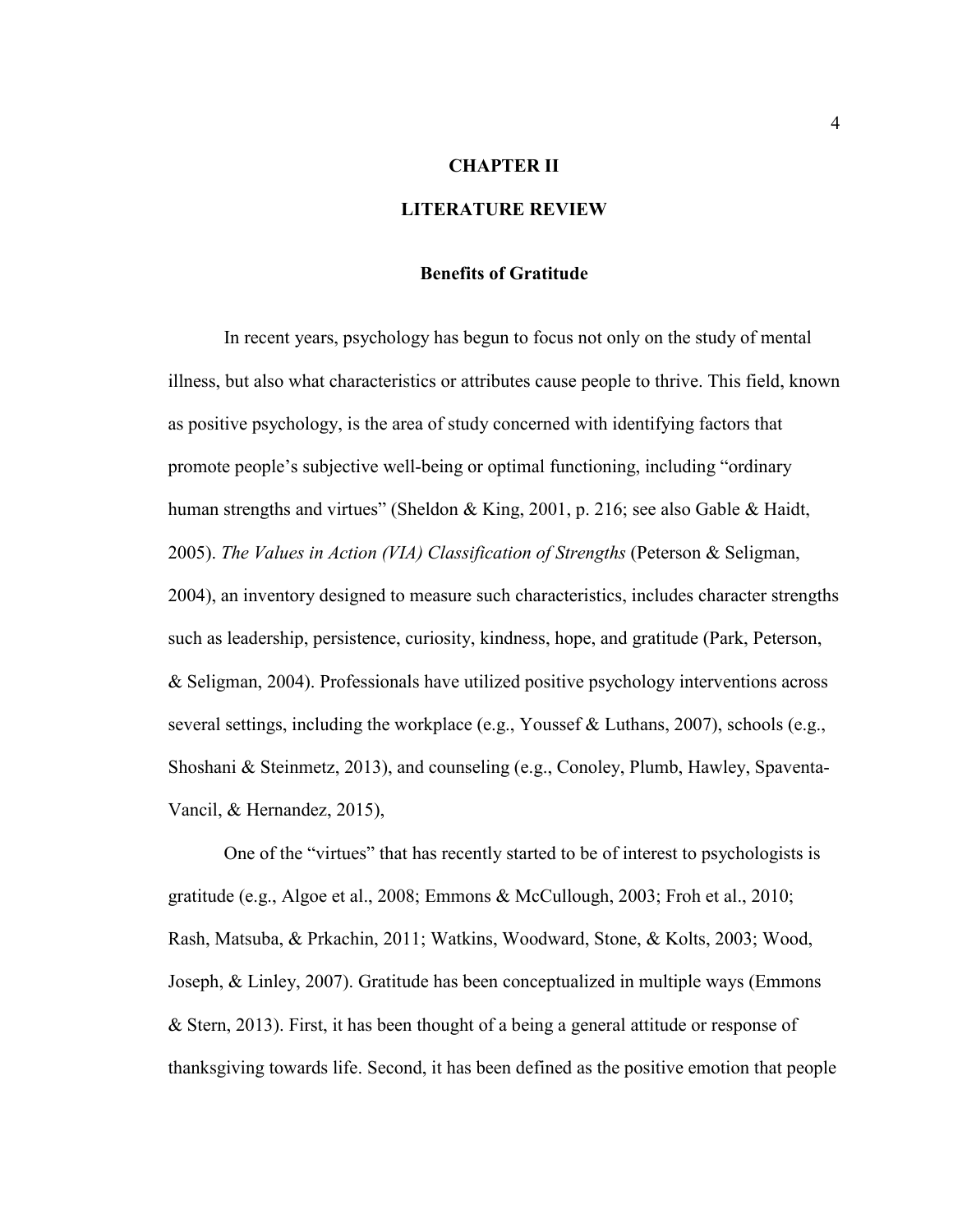feel when they recognize another's benevolence towards them. By this definition, gratitude is a cognitive-affective state that is "other" oriented because it first requires the recognition that another person has provided a benefit that was undeserved, thus producing positive affect. For example, a person might feel grateful when they receive an unexpected gift from a friend. This recognition often results in the desire to return the benefit to the person if or when the opportunity arises (Emmons & McCullough, 2003; Froh et al., 2010). Consequently, gratitude has been described to act as a "moral motive" that encourages reciprocity between the giver and the recipient (McCullough, Kilpatrick, Emmons, & Larson, 2001).

Previous research demonstrates numerous positive benefits of the emotion of gratitude. One of the earliest studies to examine the effects of a gratitude intervention required participants to keep a gratitude journal, a hassles journal, or a neutral journal in an exercise known as "Counting Blessings" (Emmons & McCullough, 2003). Participants in each group answered weekly prompts related to the condition to which they were assigned (gratitude, hassles, or neutral) over the course of 10 weeks. The results of this writing exercise showed that participants in the grateful condition reported more life satisfaction and optimism, fewer physical problems, and more time exercising than those in the hassles and neutral conditions. In a follow up study, participants who recorded what they were grateful for over two weeks also reported more engagement in prosocial behaviors.

Other studies have further examined the link between gratitude and prosocial behavior (e.g., Algoe & Haidt, 2009; Algoe et al., 2008; Bartlett et al., 2012; Bartlett &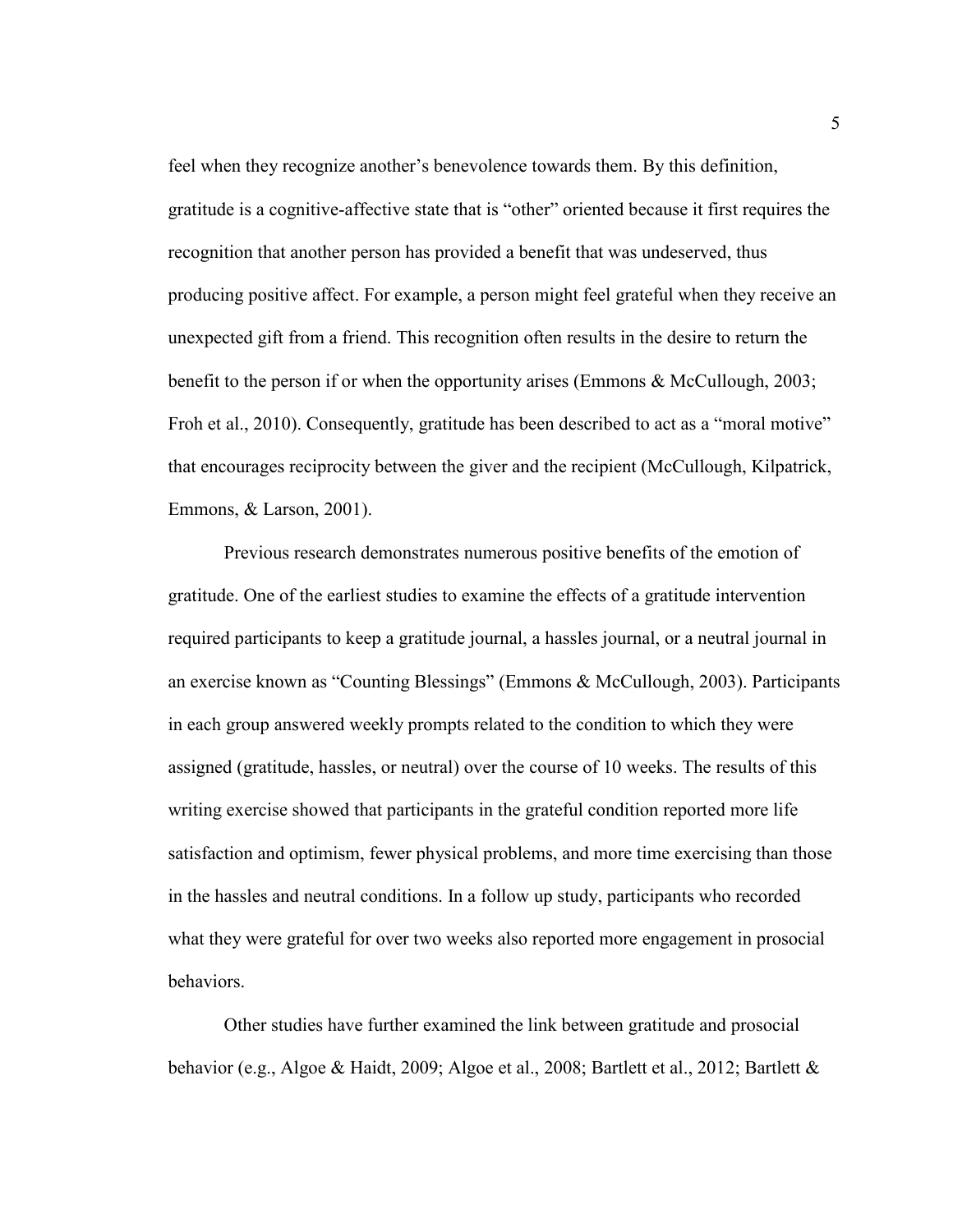DeSteno, 2006; DeSteno, Bartlett, Baumann, Williams, & Dickens, 2010). For example, one study examined gratitude in forming and maintaining relationships among sororities during Big Sister Week, a week in which "Big Sisters" give anonymous gifts to their "Little Sisters" and then reveal their identity at the end (Algoe et al., 2008). At the end of the week, both groups reflected on their relationships. Little Sisters who liked their gifts and rated their Big Sister as thoughtful were predictive of increased levels of gratitude. Participants' levels of gratitude also predicted their initial interactions when they met as well as their relationship after one month. This research shows that gratitude does not merely play a role in repaying others—indebtedness can result in repayment as well (Watkins, Scheer, Ovnicek, & Kolts, 2006)—but that it also facilitates the process of building lasting relationships over time.

Gratitude may even promote prosocial behavior when there is a cost involved. For example, in an experiment designed to elicit gratitude, participants were recipients of a helpful act from another "participant" (a confederate; DeSteno et al., 2010). After the participant received help, the real participant engaged in an economic exchange on the computer. Participants believed they were playing another person at the same time. Results of the study showed that participants who felt gratitude were willing to share more money, on average, with another person even when they had the option to keep the money for themselves, which was more economically advantageous. This behavior occurred even when the participant believed they were playing a stranger, not only when they believed the other player was the confederate who had previously helped them.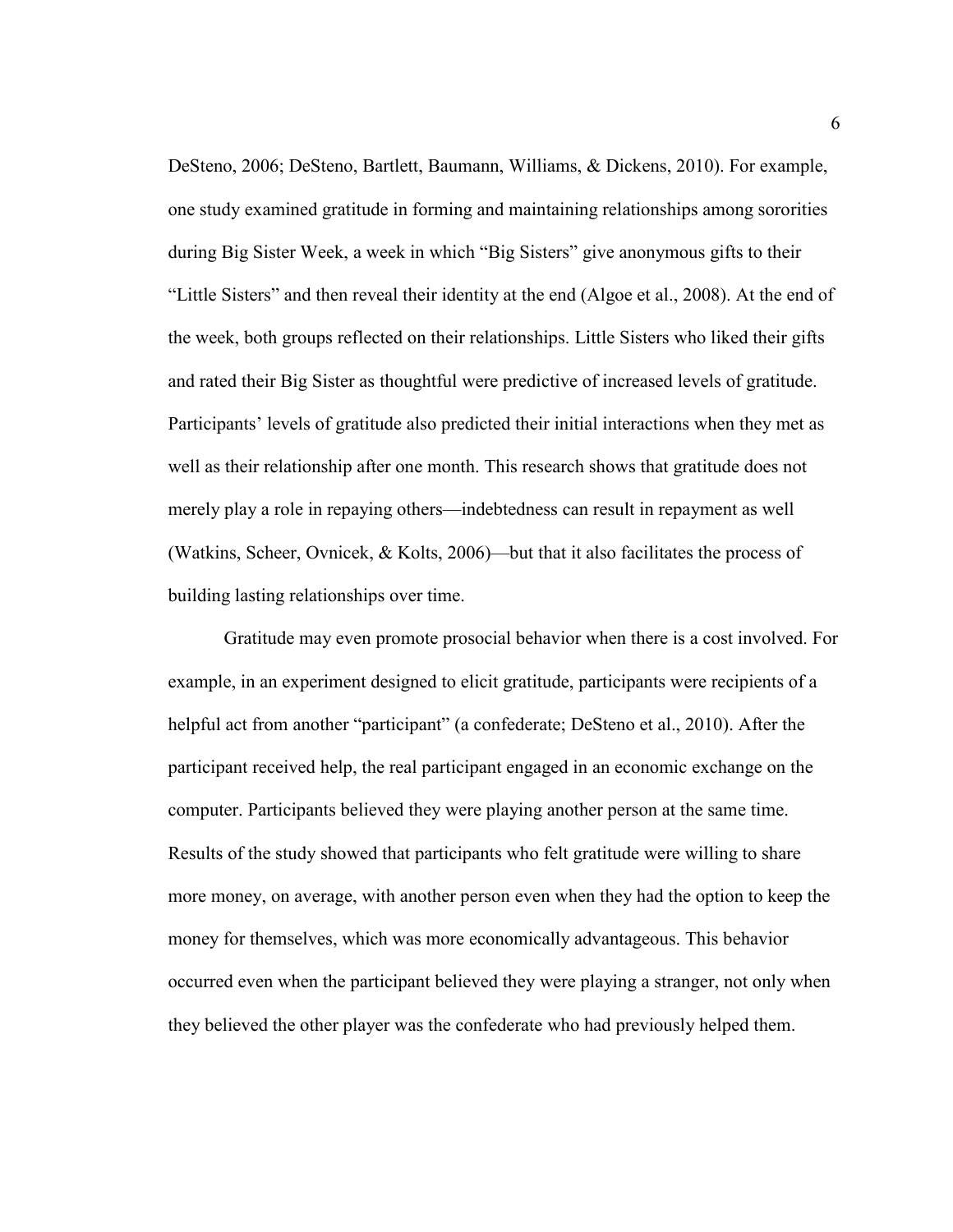#### **Gratitude's Influence on Decision-Making**

More recently, research has shown that gratitude may play an important role in decision-making. Because people are confronted with decisions every day, both large and small (e.g., "What should we fix for dinner?", "How much money should I save?", "Who should I vote for?" etc.), researchers have long been interested in factors that influence people's choices, such as time (e.g., Kirby, Petry, & Bickel, 1999), mood (e.g., Lerner, Li, Valdesolo, & Kassam, 2015), and heuristics (e.g., Lau & Redlawsk, 2001).

One area of study within decision-making is the process of how people make intertemporal choices. Temporal, or delay, discounting is the tendency to assign less value to future outcomes than immediate outcomes (Green et al., 1996). Because of this tendency to assign less value to future outcomes, people often show more preference for immediate outcomes on measures of delay discounting, even when it would be more advantageous for them to wait for a larger benefit in the future; thus, delay discounting often results in more "impulsive" or less patient decision-making. Consider this example from Charlton et al. (2013).

…(a) you have just received a deposit of \$1000 into your checking account and (b) you just received a note telling you a \$1000 deposit will be made into your account in exactly 1 year. These two scenarios, while dealing with the same absolute amount of money, are not psychologically equivalent. Rather, the delayed deposit (b) is less valuable than the immediate deposit (a). (p. 10).

Delay discounting is a well-established area in the study of behavior. One reason it is important is because of its influence in social behaviors and decision-making (Critchfield & Kollins, 2001). For example, those who smoke demonstrate higher discount rates on measures of delay discounting than those who do not smoke, or even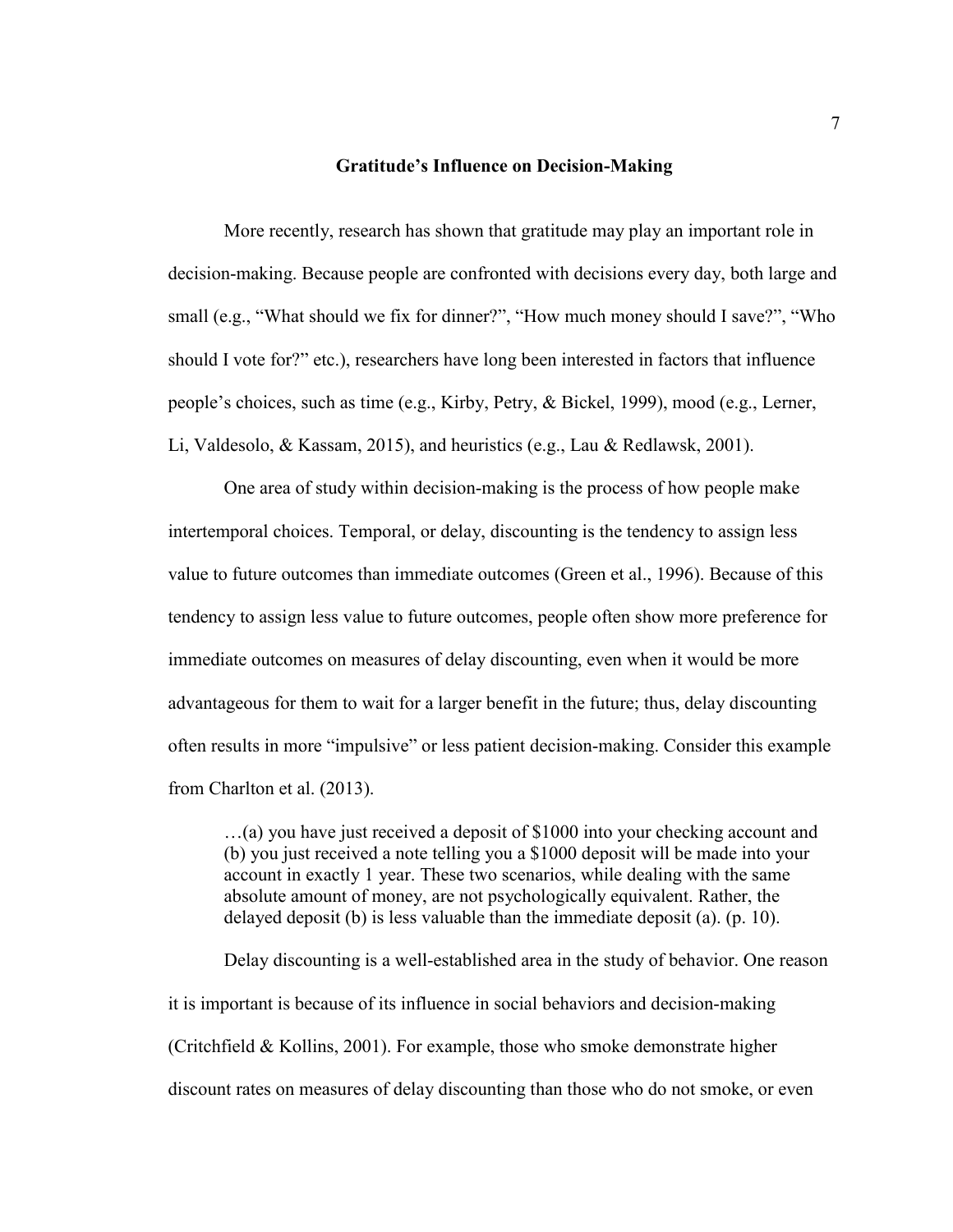previous smokers who have quit (Odum et al., 2000). This is also the case across individuals who use other addictive substances and behaviors, including opioids (Madden, Petry, Badger, & Bickel, 1997), heroin (Kirby et al., 1999), alcohol (Kollins, 2003), and gambling (Dixon, Marley, & Jacobs, 2003). Higher discount rates in college students is associated with earlier age of first-time drug use, and it is related to more use of illicit drugs (Kollins, 2003).

Although relationships between substance use and delay discounting is well documented, the direction of the relationship (whether discount rates cause substance use, or if substance use contributes to impulsivity) is not well known (Audrain-McGovern et al., 2009; Lagorio & Madden, 2005; Lempert & Phelps, 2016). There is evidence which suggests discount rates may promote smoking behaviors (Audrain-McGovern et al., 2009). This suggests that using interventions to teach weighing outcomes of immediate versus future consequences may lower the likelihood of adolescents starting to smoke. One such potential intervention that could help adults and adolescents think about the long-term effects of their decision is a mood induction procedure. Mood plays an important role in making intertemporal decisions. For example, people who are in "hot" emotional states (e.g., happy) are prone to prefer immediate, as opposed to delayed, outcomes on measures of delay discounting (Hirsch, Guindon, Morisano, & Peterson, 2010; Martinez & Zeelenberg, 2015).

However, some moods, such as gratitude, may work to counteract impulsive decisions. In two studies employing delay discounting measures, adults who reported higher levels of gratitude demonstrated increased preference for larger, delayed rewards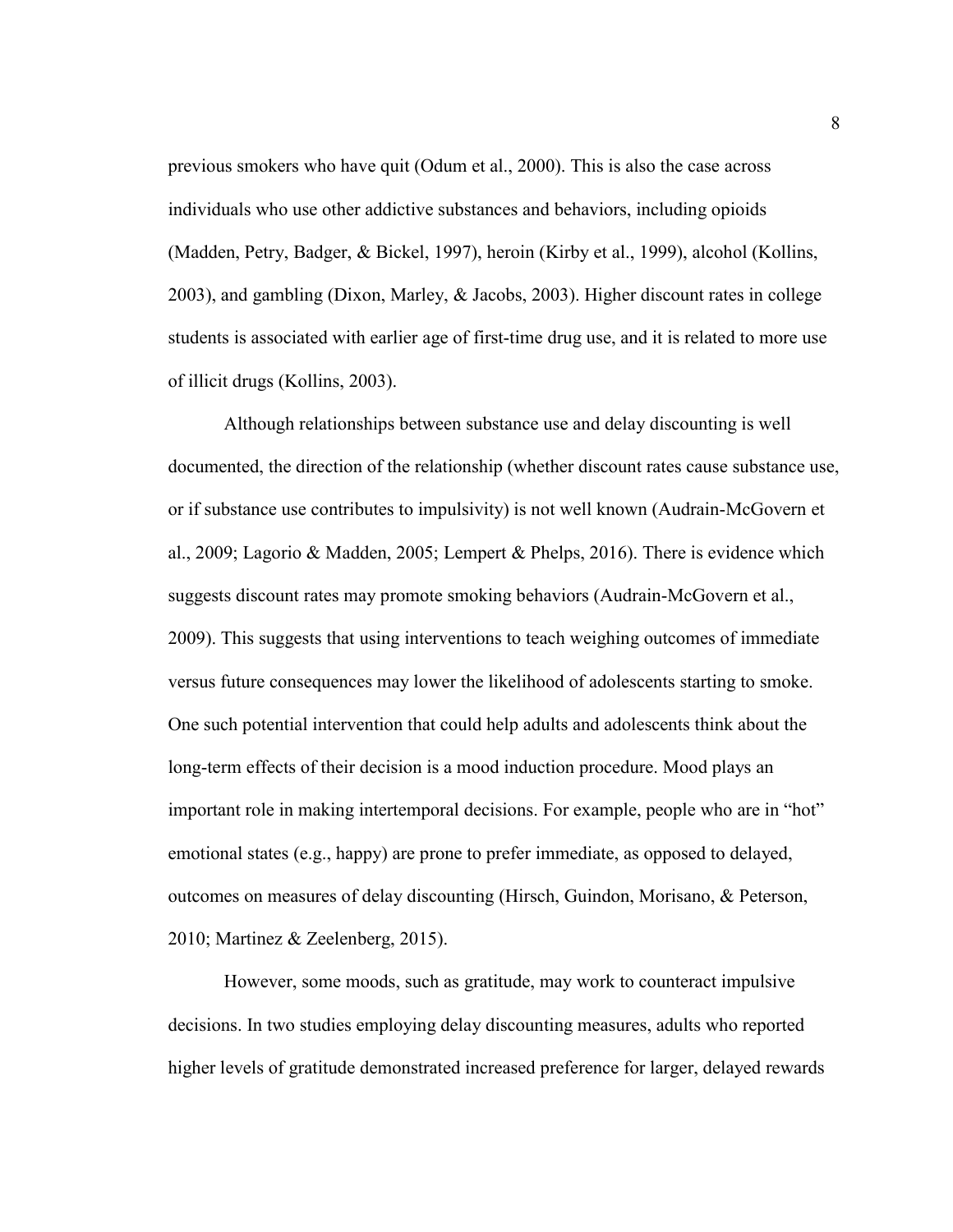over smaller, immediate rewards (e.g., DeSteno et al., 2014; Dickens & DeSteno, 2016). These results were found regardless of whether an emotion-induction writing task was used (DeSteno et al., 2014) or in an experimental situation designed to elicit gratitude (Dickens & DeSteno, 2016). This research suggests that gratitude interventions may aid decision-making processes, helping people to make decisions that would be more beneficial for them in the long-term rather than the short-term. This may be especially beneficial when people are making financial or health decisions.

#### **Gratitude in Youth**

Although research on gratitude and its outcomes have mostly been focused on adults, research also suggests that gratitude may have an important role in childhood and adolescence (e.g., Froh et al., 2008; Froh, Emmons et al., 2011). Like adults, adolescents who report feeling grateful also report having higher levels of well-being, life satisfaction, and increased positive affect (Froh et al., 2008). Gratitude in adolescents is also inversely associated with physical complaints (Froh, Yurkewics, & Kashdan, 2009). There is also evidence that gratitude in adolescents is related to positive social relationships, just as in their adult counterparts. For example, in one study, researchers provided questionnaires at three different points in time measuring gratitude and social integration, with the last questionnaire being given six months after the initial survey. By doing so, they found that gratitude is a predictor of future social integration with peers and helping behavior (Froh et al., 2010); gratitude also predicts greater family support (Froh, Yurkewic, & Kashdan, 2009).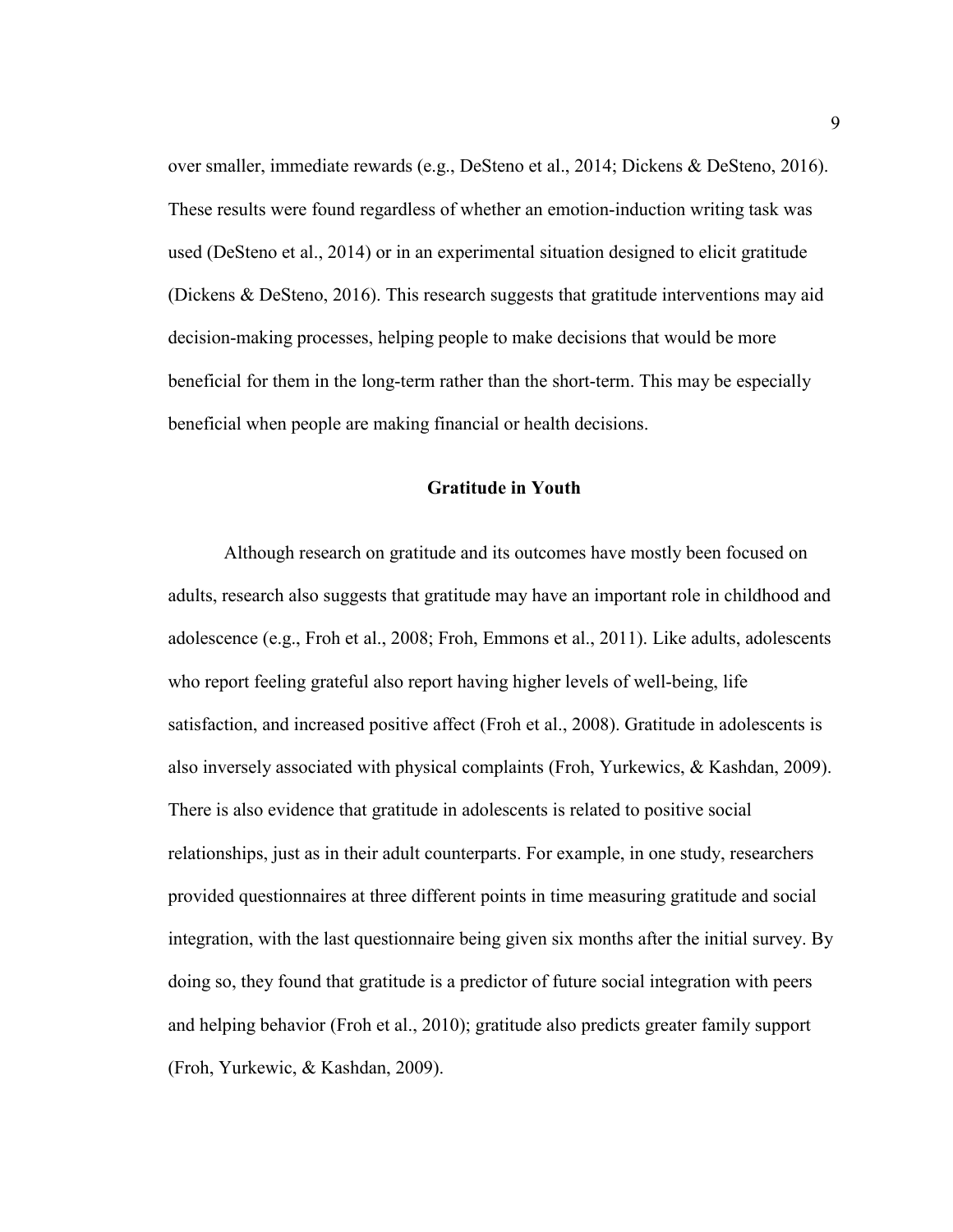The benefits of gratitude in youth development may be particularly important as it could influence outcomes in school. In one study, researchers surveyed over 1,000 high school students to compare differences between gratitude and materialism. While statistically controlling for social economic status, the researchers found that gratitude, compared to materialism, is a predictor of the following outcomes: more life satisfaction, more social integration, and higher GPA. It also predicts less envy and depression. In contrast, materialism was a predictor of lower GPA, less social integration, and higher levels of envy. Put together, the study of gratitude in youth shows that it is useful not only in promoting personal well-being but that is also helpful in promoting social wellbeing, two areas that are important in positive youth development (Barber, 2005).

#### **Parental Influence on Gratitude**

In general, it is known that parents have a great influence on their children. Research supports the important role parents have in developmental outcomes, including depression and other mental illnesses (e.g., Elgar, Mills, McGrath, Waschbusch, & Brownridge, 2007; Mowbray, Bybee, Oyserman, MacFarlane, & Bowersox, 2006), emotional understanding (e.g., Denham, Zoller, & Couchoud, 1994), and child adjustment (e.g., Chaplin, Cole, & Zahn-Waxler, 2005; Gadeyne, Ghesquière, & Onghena, 2004). One area that may be an especially important influence on developmental outcomes in children is parent-child attachment. Parent-child attachment is a predictor of child commitment to school and more specifically, mother-child attachment has been found to predict peer attachment (Meeus, Oosterwegel, &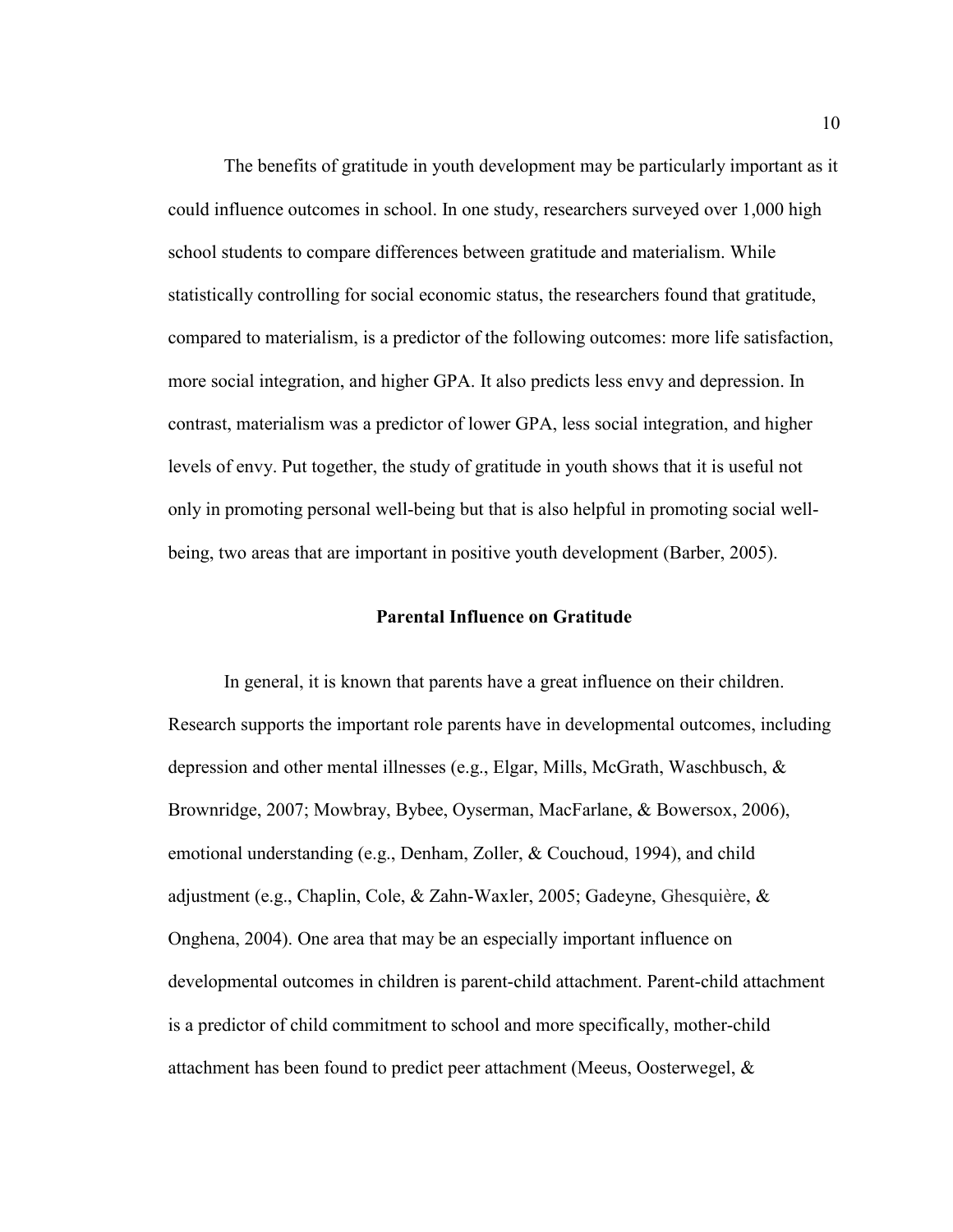Vollebergh, 2002). Parent-child attachment is also positively associated with child selfesteem and overall psychological health. Because parent-child attachment has been found to promote positive well-being in adolescents, further investigation of the parent-child relationship and its association to other variables that influence positive outcomes in children is warranted. As has been previously established, one such variable appears to have an important role in the development of youth is gratitude (e.g., Froh et al., 2008; Froh, Emmons, et al., 2011). However, few studies to date have investigated the link between gratitude in parents and children (Hoy et al., 2013). Parent-child attachment may be important in understanding how children are taught to value gratitude in the process of their development.

One factor to consider in the study of the potential link between gratitude in parents and their children is the role of parenting style. Research suggests that there is a difference in mothers' and father's parenting styles which influences their child outcomes in several domains including, but not limited to, prosocial and antisocial behaviors, internalizing and externalizing behaviors, adaptive skills, and emotion-regulation (Berkien, Louwerse, Verhulst, & van der Ende, 2012; Braza et al., 2015; Ruiz-Ortiz, Braza, Carreras, & Muñoz, 2017). Adding to this complexity is the match between parent and child gender. For example, one study found that mothers with a permissive parenting style led to more externalizing behaviors for boys, but not for girls (Ruiz-Ortiz et al., 2017). In addition to different parenting styles, mothers also tend to spend more time, on average, participating in caregiving activities than fathers (U.S. Bureau of Labor Statistics, 2018). Furthermore, previous research that has investigated the difference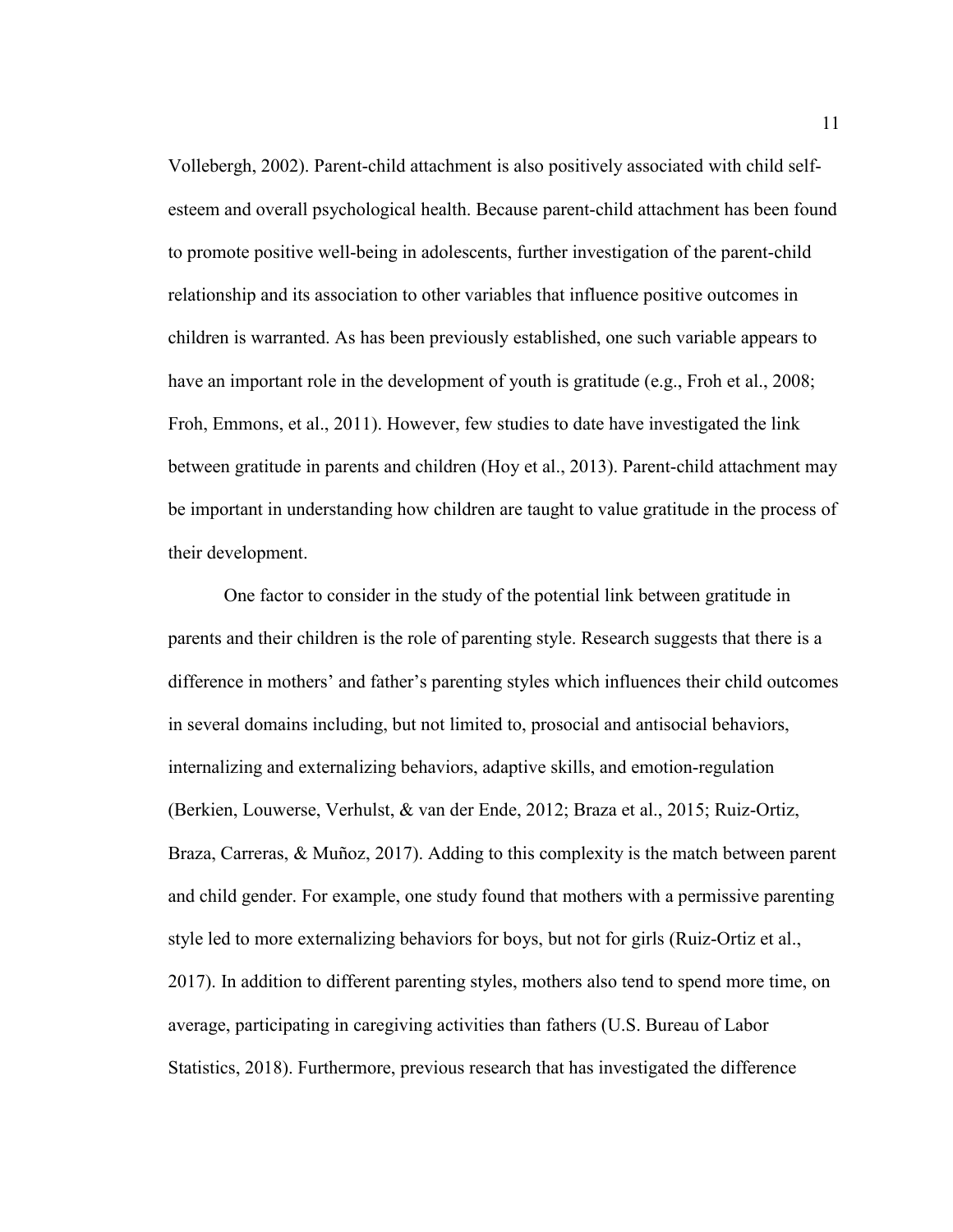between gratitude in parents and children suggests that there is no relationship between paternal and child gratitude; however, a significant correlation was found between maternal and child gratitude (Hoy et al., 2013).

#### **The Current Study**

Although researchers have begun to investigate gratitude and its effect on delay discounting, no studies have examined this relationship in youth samples. Furthermore, little research has been done to explore the link between maternal and child gratitude. While both fathers and mothers have active roles in raising their children, the current studied focused on mothers primarily because they are more likely to spend time participating in caregiving roles than fathers. This would also expand upon Hoy et al.'s (2013) previous findings. The current study investigated the relationship between motherchild attachment, maternal gratitude, and levels of gratitude in children. Therefore, the purpose of the current study is twofold: to identify the relationship, if any, between gratitude and delay discounting in an adolescent sample and to determine if maternal attachment and maternal gratitude predict gratitude in their children.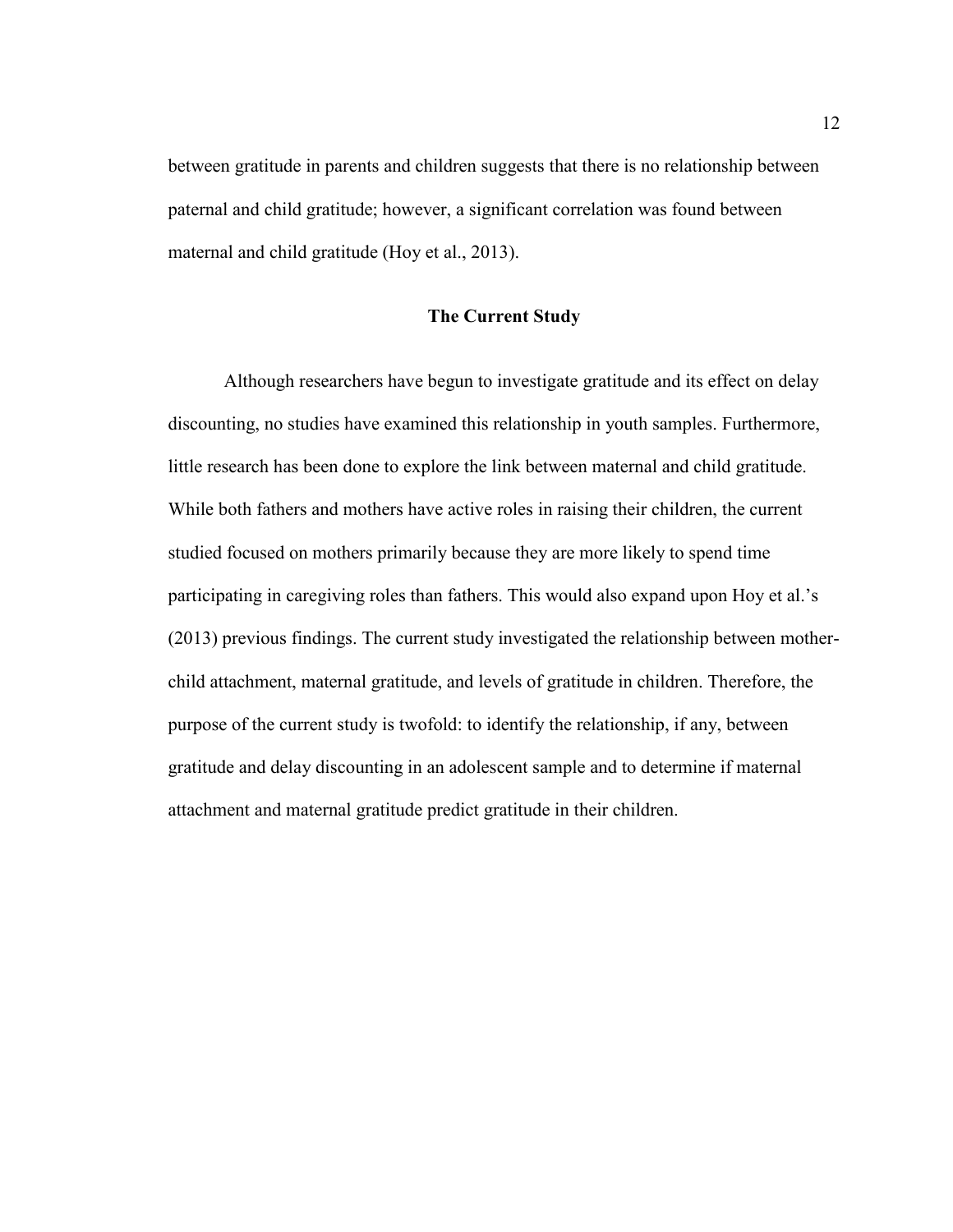# **CHAPTER III**

## **METHOD**

#### **Participants**

A total of 204 participants (102 mothers, 102 adolescents) completed the study through a Qualtrics Panel. To be included in the study, adolescents were required to be between the ages of 12 and 14, and mothers were required to be at least 18 years of age. Adolescents or mothers who did not meet this criterion were not included in the final data analyses. The average age across mothers who reported their age ( $n = 84$ ) was 38.6 (*SD* = 6.57); the average age across adolescents  $(n = 101)$  was 13.14 (*SD* = .80). The average number of individuals living in each household was approximately 4 to 5 individuals (*M*  $= 4.34$ ; *SD* = 1.583). Tables 1 and 2 include other demographic variables of youth and mothers in the study.

Table 1

*Youth Demographics*

| Characteristic | n  | $\frac{0}{0}$ |
|----------------|----|---------------|
| Grades         |    |               |
| Mostly A's     | 46 | 45.1          |
| Mostly B's     | 40 | 39.2          |
| Mostly C's     | 15 | 14.7          |
| Mostly $D$ 's  | 1  | 1.0           |
| Gender         |    |               |
| Male           | 56 | 54.9          |
| Female         | 46 | 45.1          |

*Note.* Demographic variables for youth, including age, grades, and gender was provided by their mothers.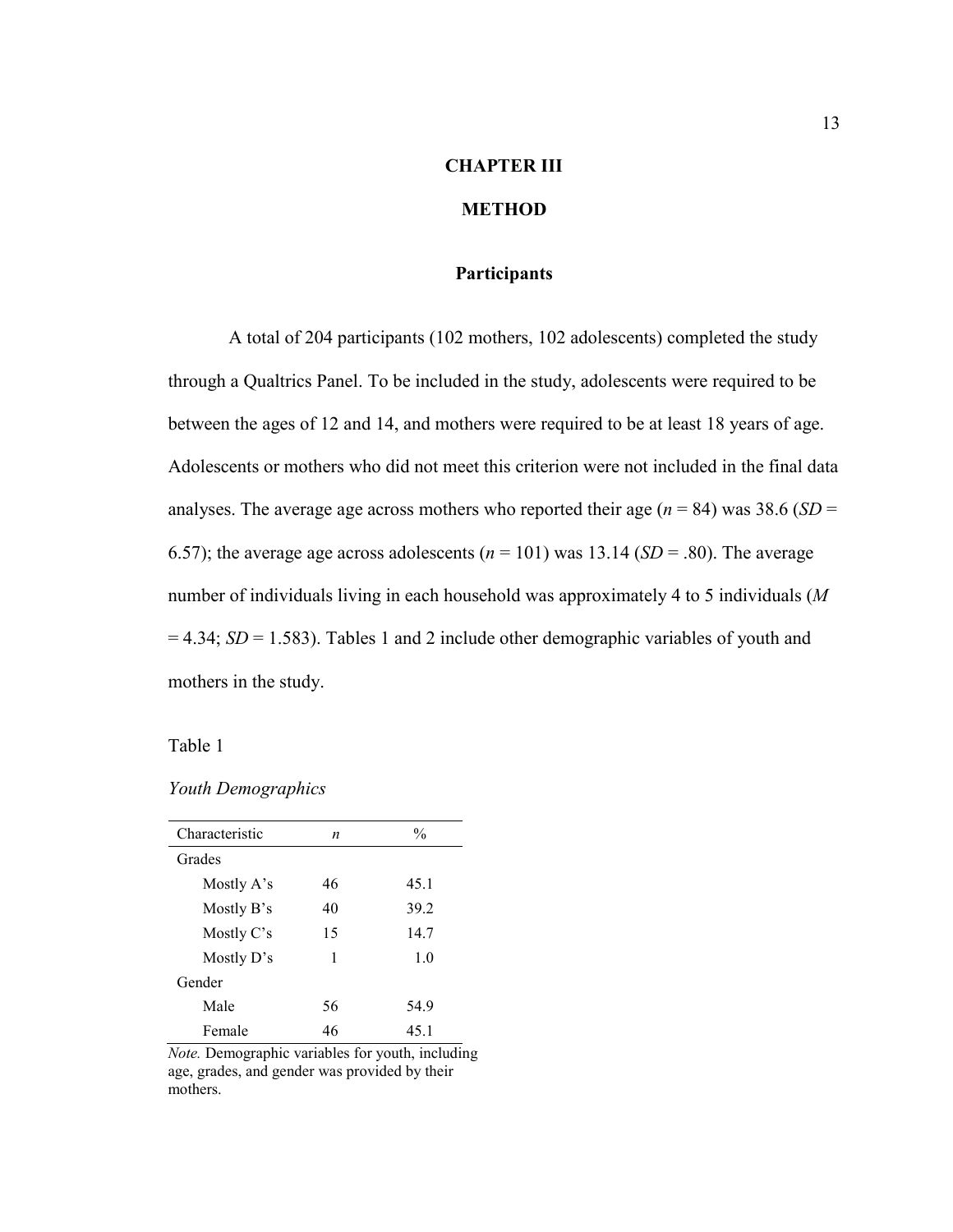#### Table 2

| Characteristic         | $\boldsymbol{n}$            | $\frac{0}{0}$  |
|------------------------|-----------------------------|----------------|
| Ethnicity              |                             |                |
| Caucasian              | 73                          | 71.6           |
| Black/African American | 12                          | 11.8           |
| Latino/Hispanic        | 11                          | 10.8           |
| Native American        | $\mathcal{D}_{\mathcal{L}}$ | $\mathfrak{D}$ |
| Multi-ethnic           | 2                           | 2              |
| Other                  | 2                           | $\mathfrak{D}$ |
| Relationship to child  |                             |                |
| Biological parent      | 93                          | 91.2           |
| Step parent            | 3                           | 2.9            |
| Legal guardian         | 6                           | 5.9            |
| Household income       |                             |                |
| Less than $$15,000$    | 18                          | 17.6           |
| \$15,000-30,000        | 18                          | 17.6           |
| \$30,000-45,000        | 23                          | 22.5           |
| \$45,000-60,000        | 18                          | 17.6           |
| \$60,000-75,000        | 11                          | 10.8           |
| More than $$75,000$    | 14                          | 13.7           |

*Mothers' Demographic Information*

#### **Measures**

The following five measures were utilized in the study to investigate the variables of interest: (a) 5-Trial Adjusting Delay Discounting Task, (b) Gratitude Questionnaire-6, (c) Gratitude Adjective Checklist, (d) Child Social Behaviour Questionnaire, and (f) the Inventory of Parent and Peer Attachment-Revised. The order of these tasks was randomized through the Qualtrics platform. Adolescents completed the 5-Trial Adjusting Delay Discounting Task, Gratitude Questionnaire-6, Gratitude Adjective Checklist, Child Social Behaviour Questionnaire, and the Inventory of Parent and Peer Attachment-Revised; mothers completed the 5-Trial Adjusting Delay Discounting Task, Gratitude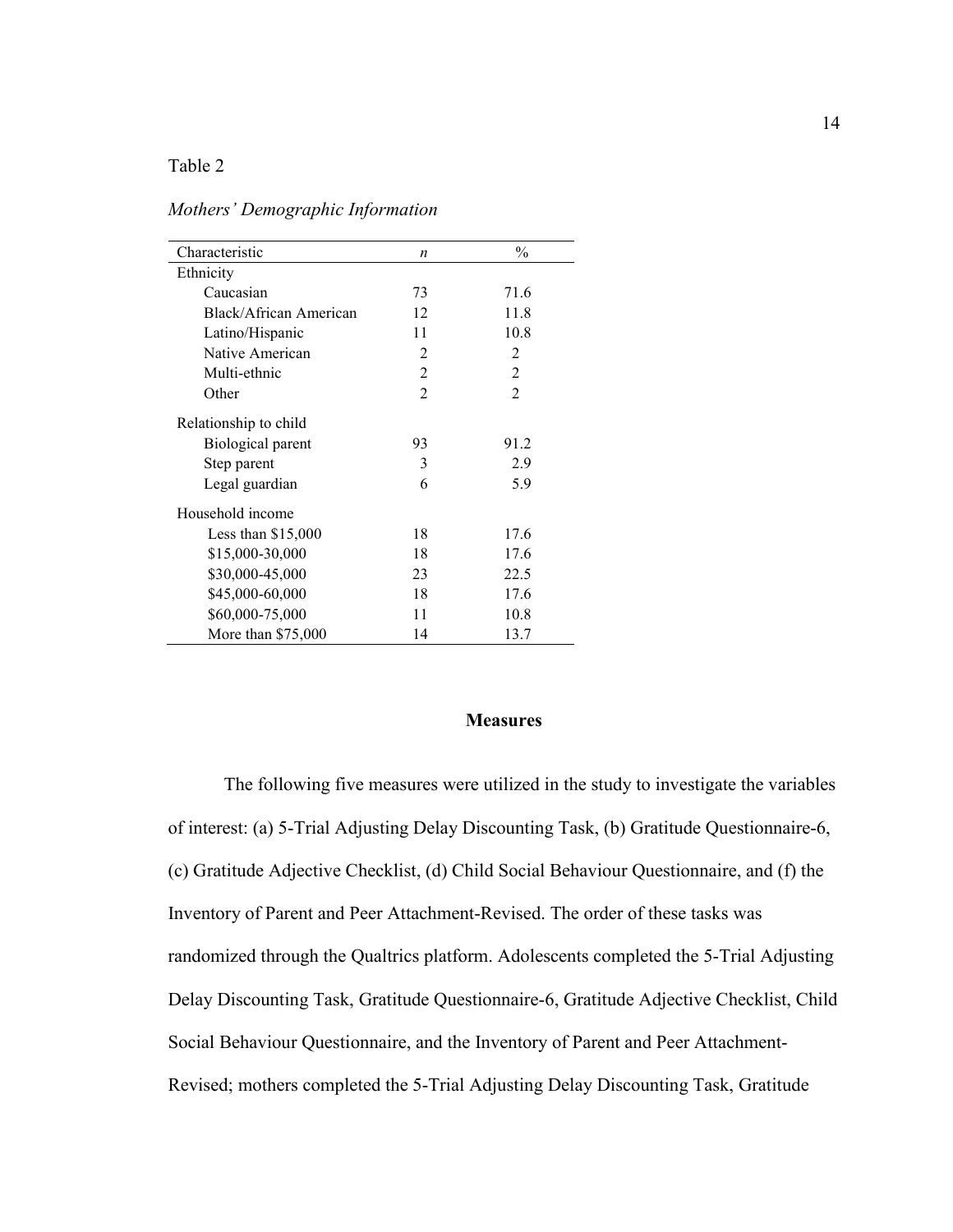Questionnaire-6, and the Gratitude Adjective Checklist.

#### **5-Trial Adjusting Delay Discounting Task**

The 5-Trial Adjusting Delay Discounting Task (DDT; Koffarnus & Bickel, 2014) was used as a measure of delay discounting. Compared to other measures of delay discounting, it is a shorter method in that it consists of completing five adjusting trials in order to estimate discount rates. Participants complete five trials in which they choose between a hypothetical smaller, immediate amount of money versus a larger, delayed amount of money, with the immediate amount always being \$500 and the delayed amount being \$1,000. The first trial begins with the larger amount being received in 3 weeks and then adjusts the delay up (if the delayed choice is made), or down (if immediate choice is made) by an index of eight delays. Delays in the measure range from 1 hour to 25 years (Koffarnus & Bickel, 2014). Discounting rates are calculated using the "discounting-rate parameter," *k* (Kirby et al., 1999).

The final trial, as determined by the participant's previous choices, is used to determine *k*, or the "discounting-rate parameter" (Kirby et al., 1999). These can vary from 0 to .25, with 0 representing preference for the delayed option all of the time and .25 representing preference for the immediate outcome all of the time (Black, & Rosen, 2011). For analyses, *k* was determined by coding the fifth trial according to the parameters presented in Table 1 of Koffarnus and Bickel (2014). The *k* value obtained from the table was used for final analyses.

Evidence supports the validity and reliability of the DDT as a measure of delay discounting (Koffarnus & Bickel, 2014). The DDT is highly correlated with the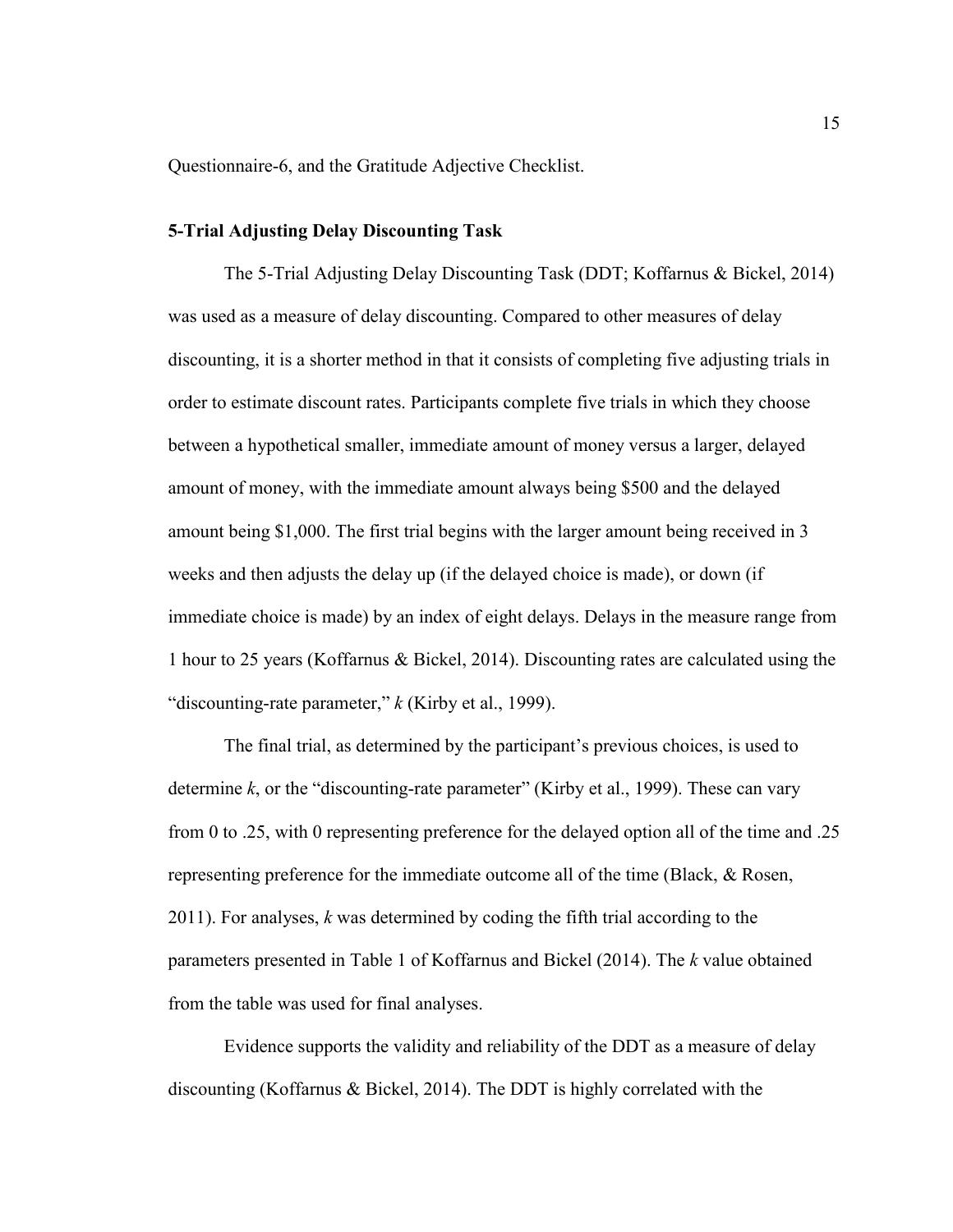computerized discounting task (Koffarnus & Bickel, 2014). Furthermore, research has demonstrated that there are no significant differences between making hypothetical choices and real choices when presented items from the adjusting delay discounting task on index cards (e.g., Lagorio & Madden, 2005). Of note, while other delay discounting tasks could have been used, the DDT was chosen due to its shorter length to increase likelihood that adolescents in the study would sustain attention with the task as well as its similarity to the original adjusting delay discounting task. The DDT does not appear to have been used in an adolescent population previous to this study.

#### **Gratitude Questionnaire-6**

The Gratitude Questionnaire-6 (GQ-6; McCullough et al., 2002) is a six-item questionnaire designed to measure trait gratitude and its four components: frequency, intensity, density, and span (Froh, Emmons, et al., 2011; Hoy et al., 2013). It includes statements such as "If I had to list everything that I felt grateful for, it would be a very long list" and "I am grateful to a wide variety of people." These statements are rated on a 1-7 Likert-type scale (1 = Strongly disagree;  $7 =$  Strongly agree). The GQ-6 is considered a valid and reliable measure of trait gratitude in adults. The scale has an internal consistency reliability ( $\alpha$ ) of 0.82 in adult samples (Froh, Emmons, et al. 2011; McCullough et al., 2002). The GQ-6 has good internal consistency in youth populations as well. In six youth samples, ranging from ages 10 to 19, the GQ-6 demonstrated an internal consistency reliability above 0.70 in every sample. It also had medium to high correlations, which are evidence of convergent validity, with the Gratitude Resentment and Appreciation Test (GRAT)-short form. Consistent with previous research,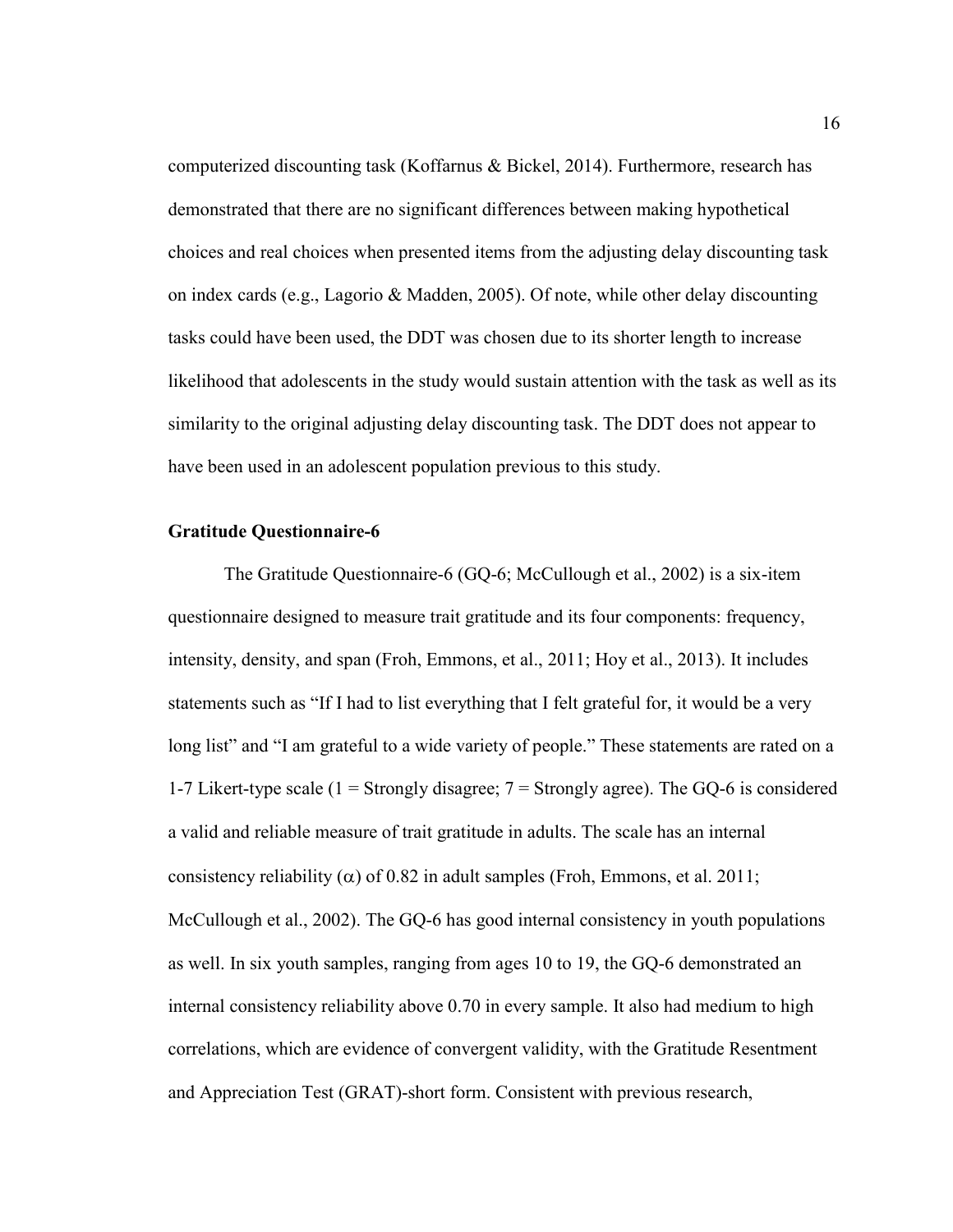adolescents in this study received slightly modified version using "thankful" instead of "grateful" to use more developmentally-appropriate language as has been done in previous research (Froh, Emmons, et al., 2011; Froh, Fan, et al., 2011). Item 6 has also been cited as "difficult to understand" in a youth sample, so it will not be included in the analysis. The total raw score for mothers and the total raw score for youth obtained from the GQ-6 was used in the data analyses. In this sample, the internal consistency reliability for the GQ-6 for mothers was acceptable ( $\alpha = .78$ ) as well as for the adolescents ( $\alpha = .75$ ).

#### **Gratitude Adjective Checklist**

The Gratitude Adjective Checklist (GAC; McCullough et al, 2002) is a three-item checklist consisting of gratitude-related adjectives (Grateful, Thankful, Appreciative) and asks participants to consider how they felt "yesterday." The GAC is designed to measure levels of state gratitude, or how grateful one is feeling in the moment, while the GQ-6 is made to measure gratitude as a trait (how one feels on a consistent basis; Lambert, Fincham, & Stillman, 2012). Both are included in this study for considering gratitude's relationship (if any) to delay discounting, which has been considered a trait but also asks questions about decisions made in the moment (Odum, 2011). These items are rated on a 5-point Likert type scale  $(1 = Not at all; 5 = Extremely)$ . In adult samples, the GAC has an internal consistency of 0.87 (McCullough et al., 2002). Like the GQ-6, it has also been validated using youth samples and demonstrates internal consistency ranging from 0.82 to 0.90 (Froh, Emmons, et al., 2011). The GAC also demonstrates validity in youth samples being correlated with the GQ-6, with *r* ranging from .45-.58 (Froh et al., 2007; Froh et al., 2010). The total raw score obtained from the sum of the three items was used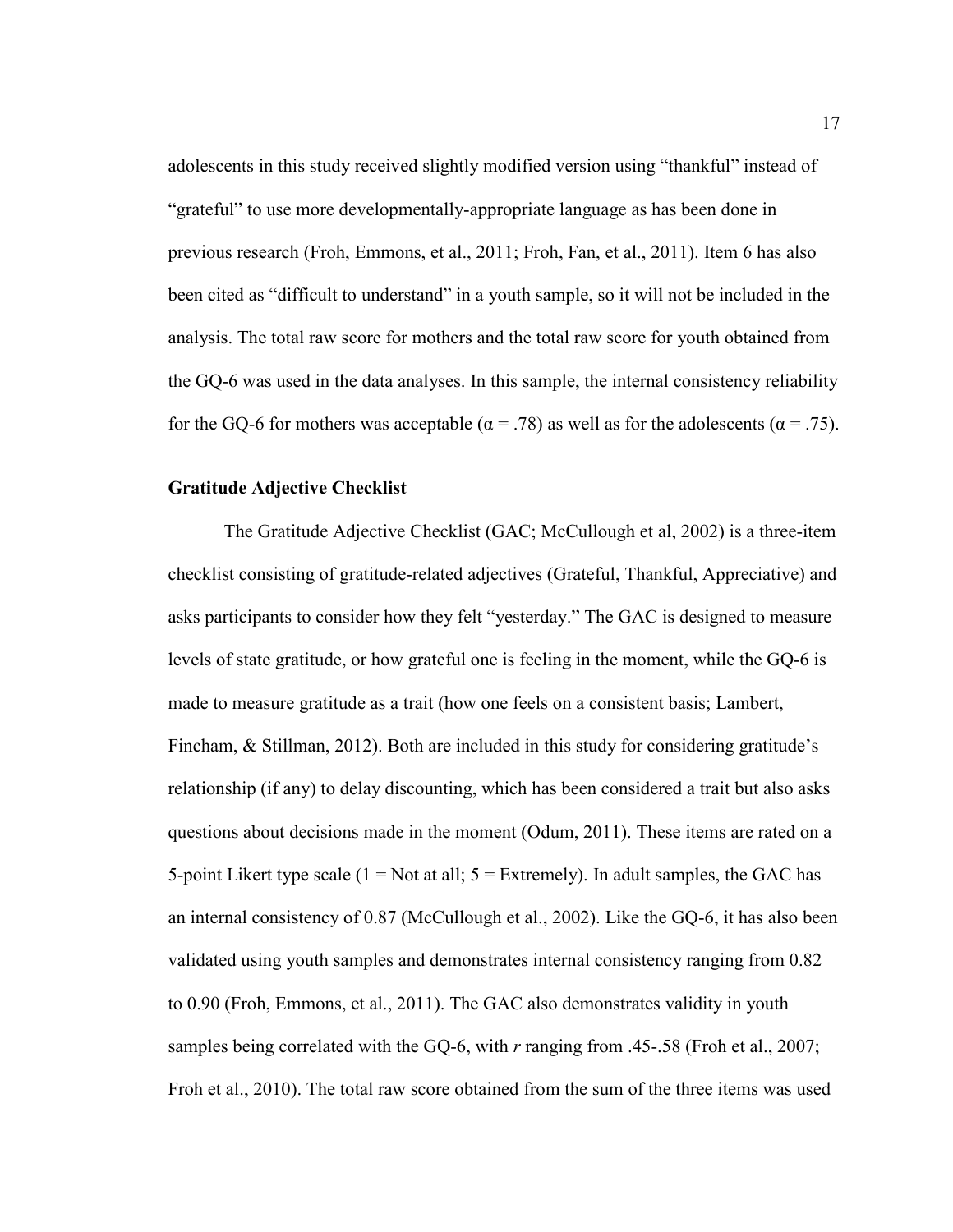in the data analyses. In the current sample, reliability of the GQ6 was acceptable for mothers ( $\alpha$  = .92) and adolescents ( $\alpha$  = .94).

#### **Child Social Behaviour Questionnaire**

The Child Social Behaviour Questionnaire (CSBQ; Warden, Cheyne, Christie, Fitzpatrick, & Reid, 2003) is a measure of prosocial and antisocial behavior in schoolaged children. Adolescents in this study completed the measure through self-report as has been done in prior research (Froh, Emmons, et al., 2011; Warden & Mackinnon, 2003). Participants completed the prompt "Have you ever…" by answering items such as "helped another child in your class with their work?" and "hit or kicked another child?" Items are rated on a 5-point Likert type scale, ranging from "Never" to "Very often." The total raw score for each dimension (prosocial or antisocial behavior) was used for final analyses. Internal consistency for the measure is acceptable ranging from .68 to .80 (Froh et al., 2010; Froh, Emmons, et al., 2011). Research also supports the validity of the CSBQ. Construct validity was established by evaluating responses from various informants, including teachers and peers. Responses across informants were significantly correlated with one another (Warden et al., 2003). The reliability of the CSBQ in this sample of youth was acceptable ( $\alpha = .82$ ). Reliability within subscales was also acceptable (Prosocial  $\alpha$  = .72 and Antisocial  $\alpha$  = .83).

#### **Inventory of Parent and Peer Attachment-Revised**

The Inventory of Parent and Peer Attachment-Revised (IPPA-R; Gullone & Robinson, 2005) is a measure with three questionnaires: attachment between child to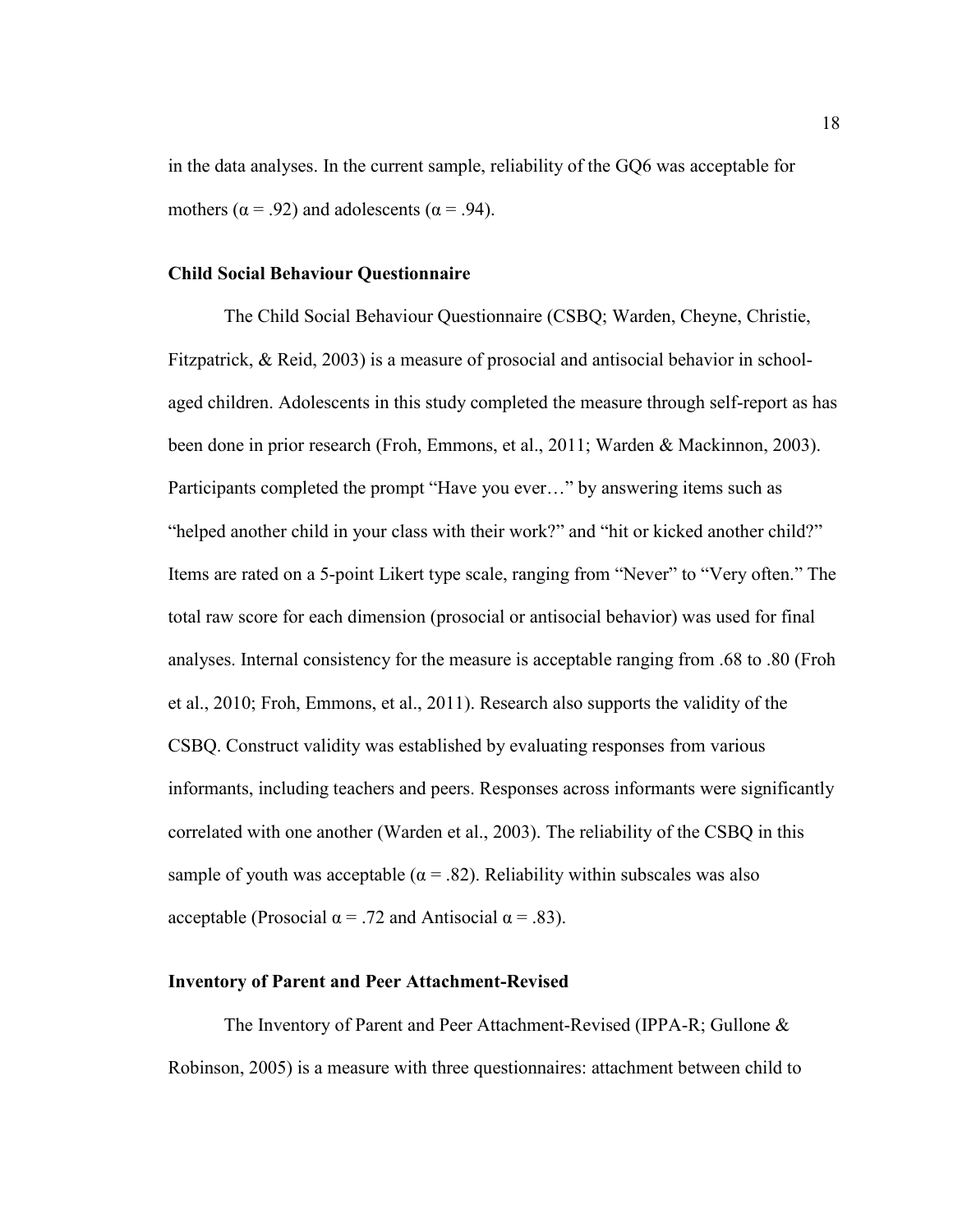mother, child to father, and child to peer. Each questionnaire is composed of three subscales: Trust, Communication, and Alienation. Because participants in this study consisted of mother-adolescent pairs, children only completed items on the questionnaire about their attachment to their mother. Examples such as "My mother can tell when I'm upset about something" and "I trust my mother" are rated on a 5-point Likert scale  $(1 =$ Almost never or Never true,  $5 =$  Almost Always or Always true). In adolescents, the Parent Attachment form of the IPPA-R is a reliable measure, with acceptable internal consistency for each subscale with Cronbach's alpha coefficients of 0.85, 0.79, and, 0.81 for Trust, Communication, and Alienation, respectively. The IPPA-R demonstrates convergent validity with other measures of parental attachment (Gullone & Robinson, 2005). The total raw score obtained from the questionnaire assessing mother-child attachment was used in the data analyses. The reliability of the IPPA-R in this sample of youth was acceptable ( $\alpha = .79$ ).

#### **Demographic Survey**

A brief demographic survey was included in the study (Appendix A). All participants were asked to report their age, gender, and ethnicity. In addition, mothers were asked to report their child's academic grades and number of members in their household. Information regarding the child's grades was obtained consistent with previous research of gratitude in adolescents and was used in determining the representativeness of the sample. Mothers were also asked information regarding their Annual Household Income and whether they have utilized mental health services. These questions were asked in order to determine the overall representativeness of the sample.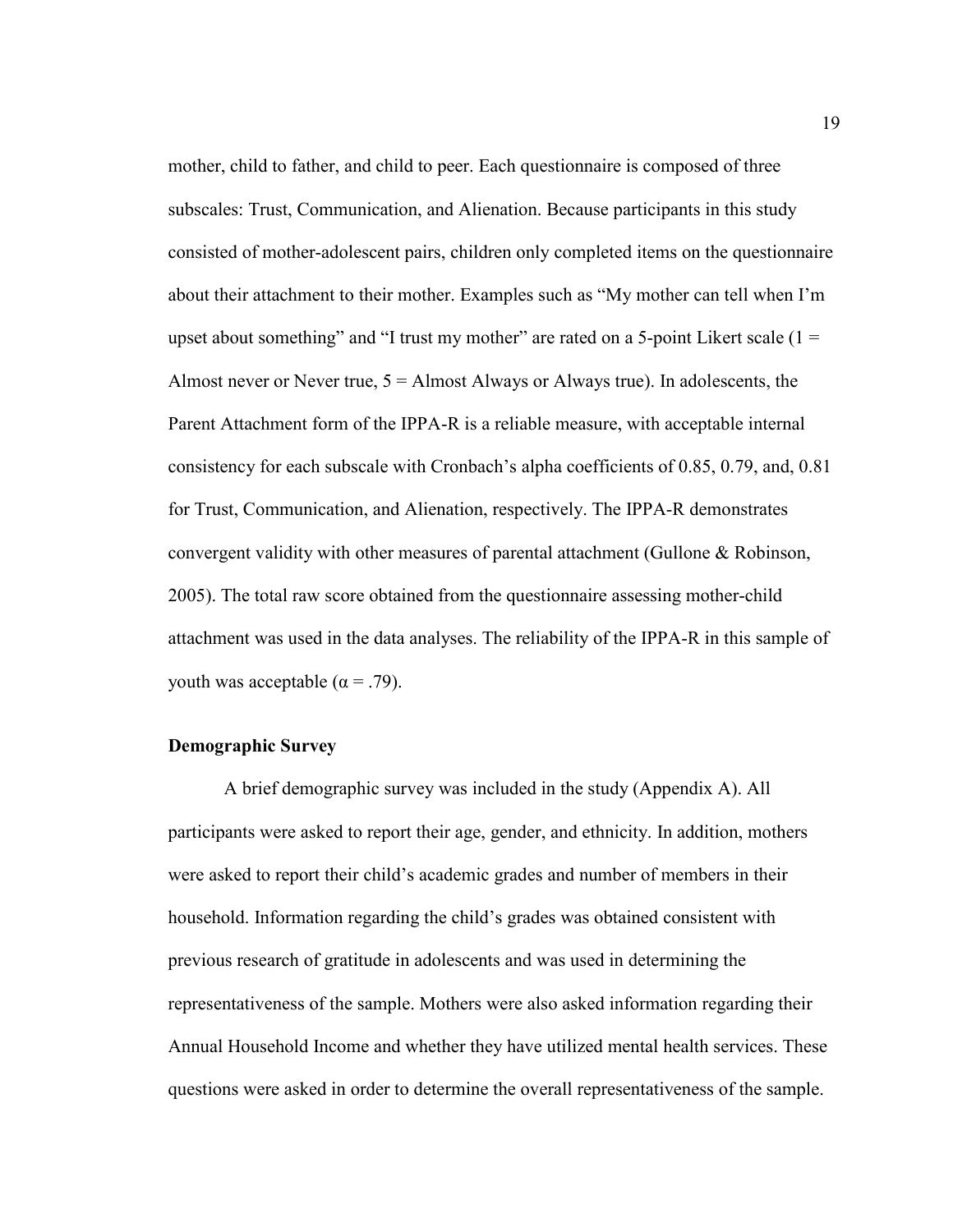#### **Procedures**

The Institutional Review Board (IRB) of the sponsoring institution approved the research materials and procedures in the current study. After receiving IRB approval, mother-child dyads were recruited through the online Qualtrics survey platform, using a Qualtrics panel. Because children in the study were under the age of 18, mothers provided consent for their child's participation as well as their own participation. Upon reading the informed consent form and providing consent, mothers answered demographic information about themselves and their children, then proceeded to complete the online survey. After finishing their part, the survey prompted the mothers to switch with their child. Next, adolescents in the sample completed the survey with appropriate measures modified for youth. Initially, a total of 220 participants (110 mothers, 110, adolescents) completed the survey. However, seven of the youth participants' ages were not in the correct range and these youth (along with their mothers) were not included in analyses. An eighth participant pair was not included in data analyses because the majority of the CSBQ responses were missing. After these adjustments, the total final sample size was 204 (102 mothers, 102 adolescents). For completing the survey, all participants received compensation from Qualtrics.

#### **Data Analyses and Research Questions**

The following research questions were addressed in the study.

*1. Is there a relationship between gratitude and delay discounting in youth?* Adolescents' total raw scores from the GQ-6, GAC, and the overall discounting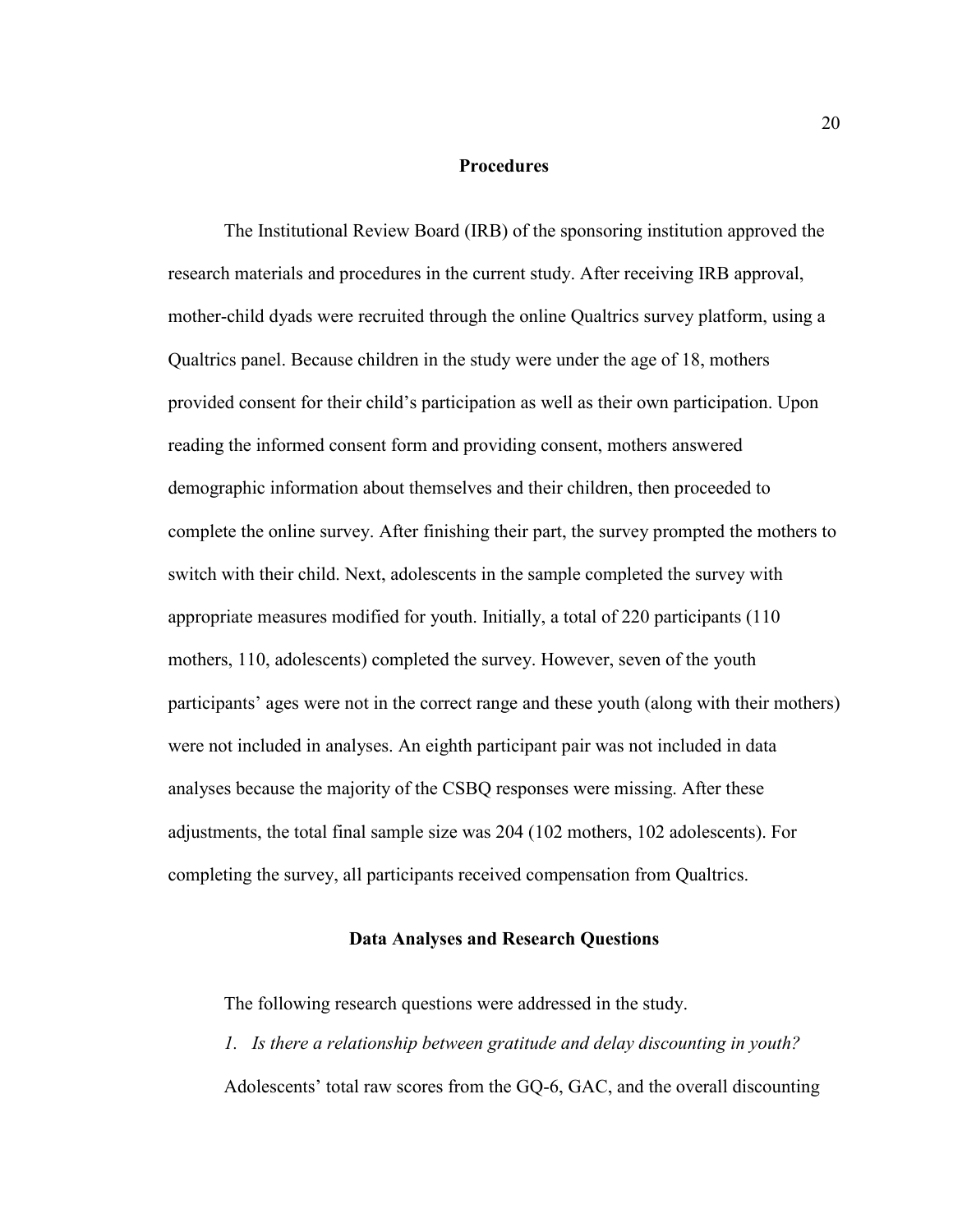parameter obtained from the MCQ were used to analyze the research question.

Descriptive statistics including measures of central tendency, variability, and correlations were computed. Pearson's *r* correlations were used to evaluate the relationship between gratitude and delay discounting.

*2. What is the relationship between parental levels of gratitude and levels of gratitude in their children?*

Mothers' total raw scores from the GQ-6 and the GAC in addition to their child's total raw scores from the GQ-6 and GAC were used in this analysis. Pearson's *r*  correlations were used to evaluate the association, if any, between parental levels of gratitude and their children's level of gratitude.

*3. What is the relationship between gratitude and prosocial behavior in adolescents?*

Adolescents' total raw scores from the GQ-6 and the GAC and their total raw scores on the CSBQ were used to complete the analysis. Pearson's *r* correlations between gratitude and prosocial behavior were used to analyze the research question.

*4. How much variability in the child's level of gratitude is accounted for by their own discounting rate, their mothers' discounting rate(s), level(s) of gratitude, and the child's perceived parent-child attachment?*

Scores that were analyzed to answer the research question included (1) the total

raw score of the GQ-6 for mothers and the total raw score of the GQ-6 for their child, (2) the total raw score of the GAC for mothers and the total raw score of the GAC for their child, (3) the overall discount parameter for the parent and the overall discount parameter for the child, and (4) the child's total raw score obtained from IPPA-R. A multiple regression model was used to predict child gratitude using the child's and the mother's overall discount parameter, parental gratitude, and parent-child attachment.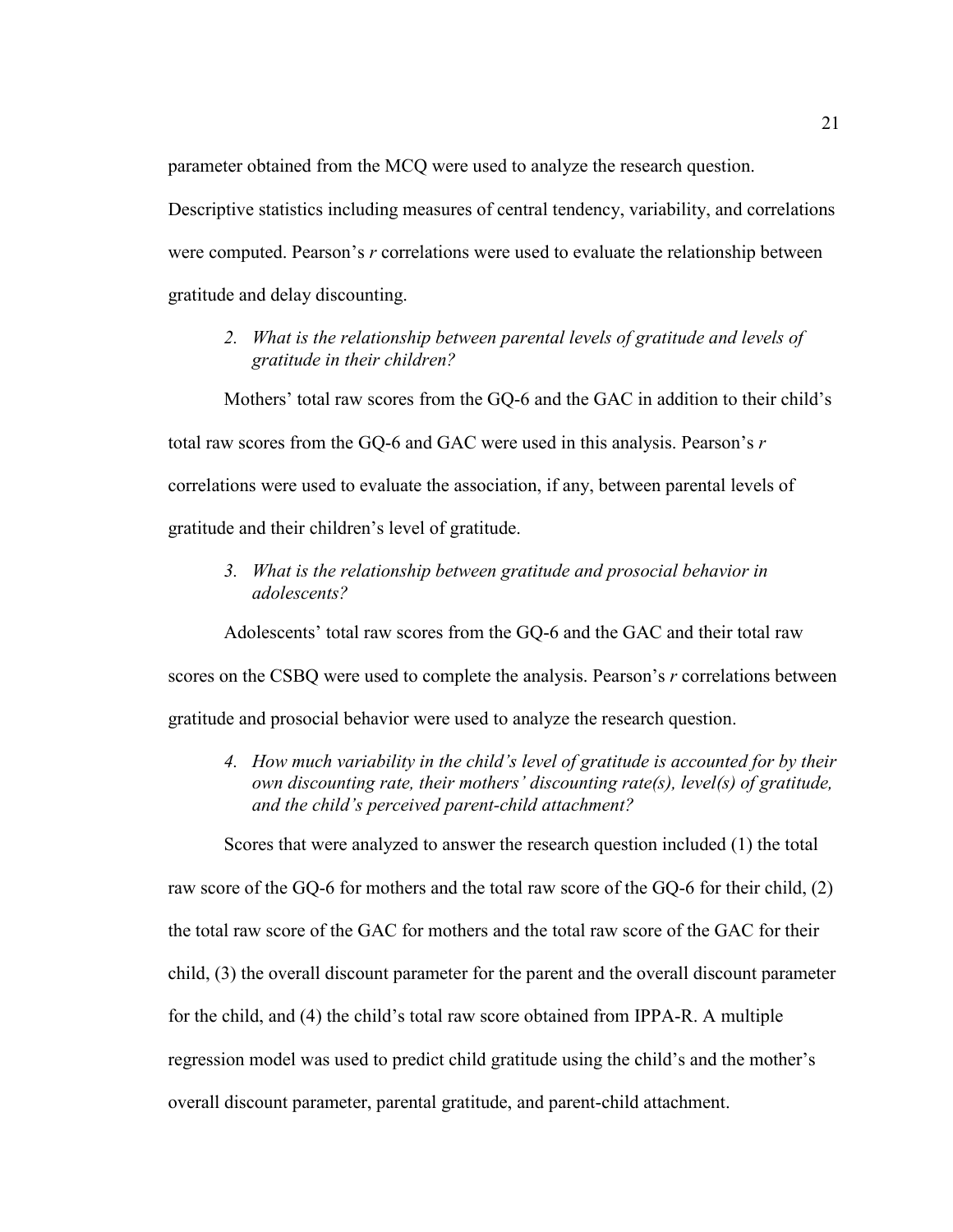## **CHAPTER IV**

## **RESULTS**

#### **Preliminary Analyses**

Descriptive statistics, including means, standard deviations, and ranges, were calculated for all variables and are presented in Table 3. Correlations between study variables are provided in Table 4.

Average scores on the GQ-6 across mothers indicate slightly lower levels of gratitude compared to a previous study in which the average in adults was 35.06 (Greene & McGovern, 2017) while gratitude in youth was also lower than a previous psychometric study of the GQ-6 in youth, in which the average score for 12- to 14-yearold youth falling being 29.58 to 29.63 (Froh, Fan et al., 2011). Gratitude as measured by

#### Table 3

#### *Descriptive Statistics*

|                                                     | Mothers |      |               | Youth |      |              |
|-----------------------------------------------------|---------|------|---------------|-------|------|--------------|
| <b>Measures</b>                                     | M       | SD   | Range         | M     | SD   | Range        |
| Gratitude Questionnaire-6                           | 33.1    | 6.6  | $16.0 - 42.0$ | 27.2  | 5.14 | $8.0 - 35.0$ |
| Gratitude Adjective Checklist                       | 11.6    | 3.1  | $3.0 - 15.0$  | 11.4  | 3.25 | $3.0 - 15.0$ |
| Delay Discounting Task                              | 0.377   | 1.08 | $0-4.90$      | 0.599 | 1.27 | $0.5 - 4.90$ |
| Child Social Behavior<br>Questionnaire-Prosocial    |         |      |               | 15.9  | 2.97 | $7.0 - 20.0$ |
| Child Social Behavior<br>Questionnaire-Antisocial   |         |      |               | 12    | 5.36 | $7.0 - 34.0$ |
| Inventory of Parents and Peer<br>Attachment-Revised |         |      |               | 100.1 | 14.6 | 56.0-107     |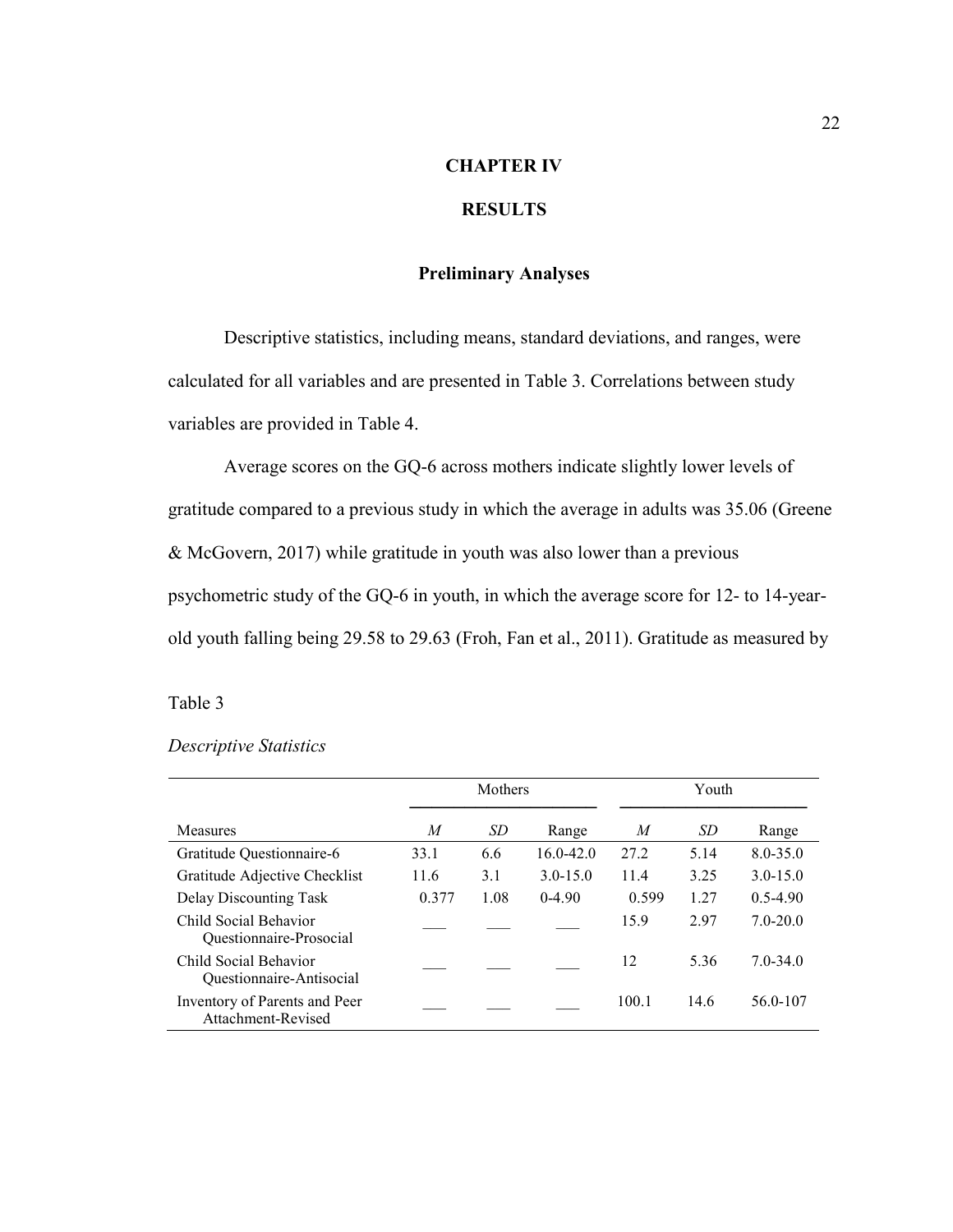#### Table 4

#### *Correlations*

| Mother        |     |         | Youth      |            |           |            |                          |                           |               |
|---------------|-----|---------|------------|------------|-----------|------------|--------------------------|---------------------------|---------------|
| Measures      | DDT | GQ-6    | <b>GAC</b> | <b>DDT</b> | $GQ-6$    | <b>GAC</b> | <b>CSBO</b><br>Prosocial | <b>CSBO</b><br>antisocial | <b>IPPA-R</b> |
| Mothers       |     |         |            |            |           |            |                          |                           |               |
| <b>DDT</b>    |     | $-.115$ | $-.009$    | $.195*$    | $-.094$   | $-.023$    | $-.043$                  | .194                      | $-.009$       |
| GQ-6          |     |         | $.446**$   | .010       | $.392**$  | .148       | .104                     | $-.223*$                  | .158          |
| <b>GAC</b>    |     |         |            | $-.120$    | $.455***$ | $.480*$    | .190                     | $-.305**$                 | $.260**$      |
| Youth         |     |         |            |            |           |            |                          |                           |               |
| <b>DDT</b>    |     |         |            |            | .091      | .122       | $-.025$                  | $.287**$                  | .054          |
| GQ-6          |     |         |            |            |           | $.539**$   | $.389**$                 | $-.311**$                 | $.391**$      |
| GAC           |     |         |            |            |           |            | $.386**$                 | $-.270**$                 | $.310**$      |
| Prosocial     |     |         |            |            |           |            |                          | $-.339**$                 | $.376**$      |
| Antisocial    |     |         |            |            |           |            |                          |                           | $-.398**$     |
| <b>IPPA-R</b> |     |         |            |            |           |            |                          |                           |               |

\* Correlation is significant at the .05 level (2-tailed)

\*\* Correlation is significant at the .01 level (2-tailed)

the GAC indicated higher levels of gratitude in mothers when compared to the typical average of the measure  $(M = 7.67;$  McCullough et al., 2002). The mean level of gratitude in the youth sample was expected for their age when compared to the typical average, which ranges from 11.45 to 12.59 for adolescents between the ages 12 and 14 (Froh, Fan, et al., 2011).

The mean discount rate of mothers in the sample estimates that, on average, they were willing to forego the smaller, immediate reward for the larger, delayed reward for a delay of approximately 3 days. Mean youth discount rates obtained from the DDT estimate a preference for the smaller, immediate reward after a delay of approximately 1.5 days (refer to Table 1 in Kafarrnus & Bickel, 2014).

On the CSBQ, youth in the sample rated themselves as would be expected for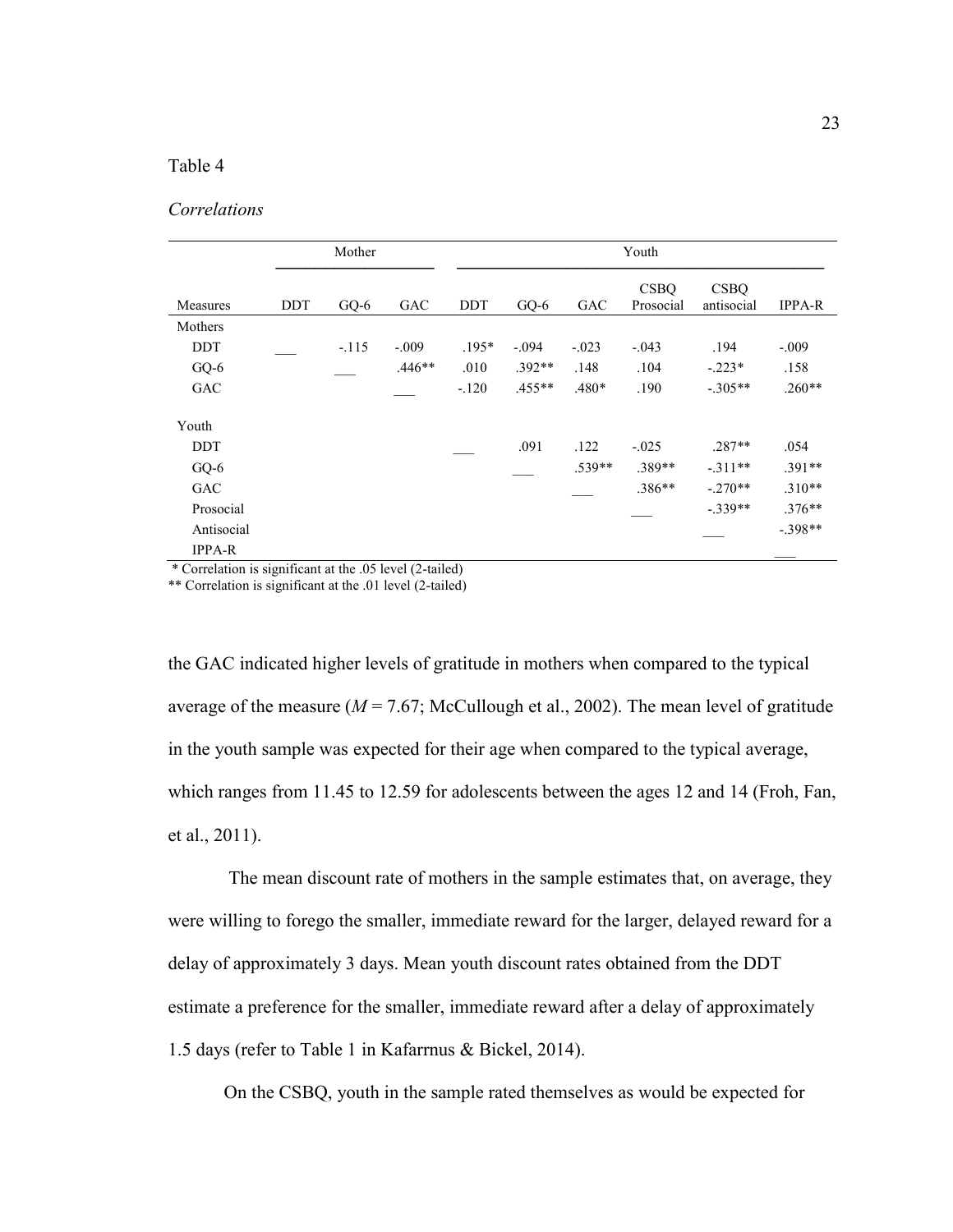their age, with the typical average for the prosocial domain of the measure, which is 12.77 (Froh et al., 2010). Due to difference of measurement in previous research, a direct comparison for the average of the IPPA-R could not be made, but scores indicate an overall positive relationship between children and their mothers.

#### **Primary Analyses**

#### **Gratitude and Delay Discounting**

In order to answer research question one regarding the relationship between gratitude and delay discounting in youth, the Pearson's correlation was looked at between gratitude (as measured by the GQ-6 and GAC) and the youth discount rate obtained from the DDT. The analysis showed that there were no significant relationships between gratitude in youth and delay discounting. Although not part of the research question, it is of note that there were also no significant correlations between gratitude and delay discounting in mothers (see Table 4).

#### **Maternal and Child Gratitude**

To answer the second research question regarding the relationship between parental gratitude and their child's gratitude, the Pearson's correlation was looked at between gratitude in youth and their mothers' gratitude using the GQ-6 and the GAC. A moderate, positive association was observed between parent gratitude and youth gratitude as measured by the GQ-6. There was also a moderate positive correlation between mothers' gratitude as measured by the GAC and youth gratitude as measured on the GQ-6, as well as between both mothers' and youth gratitude as measured by the GAC (See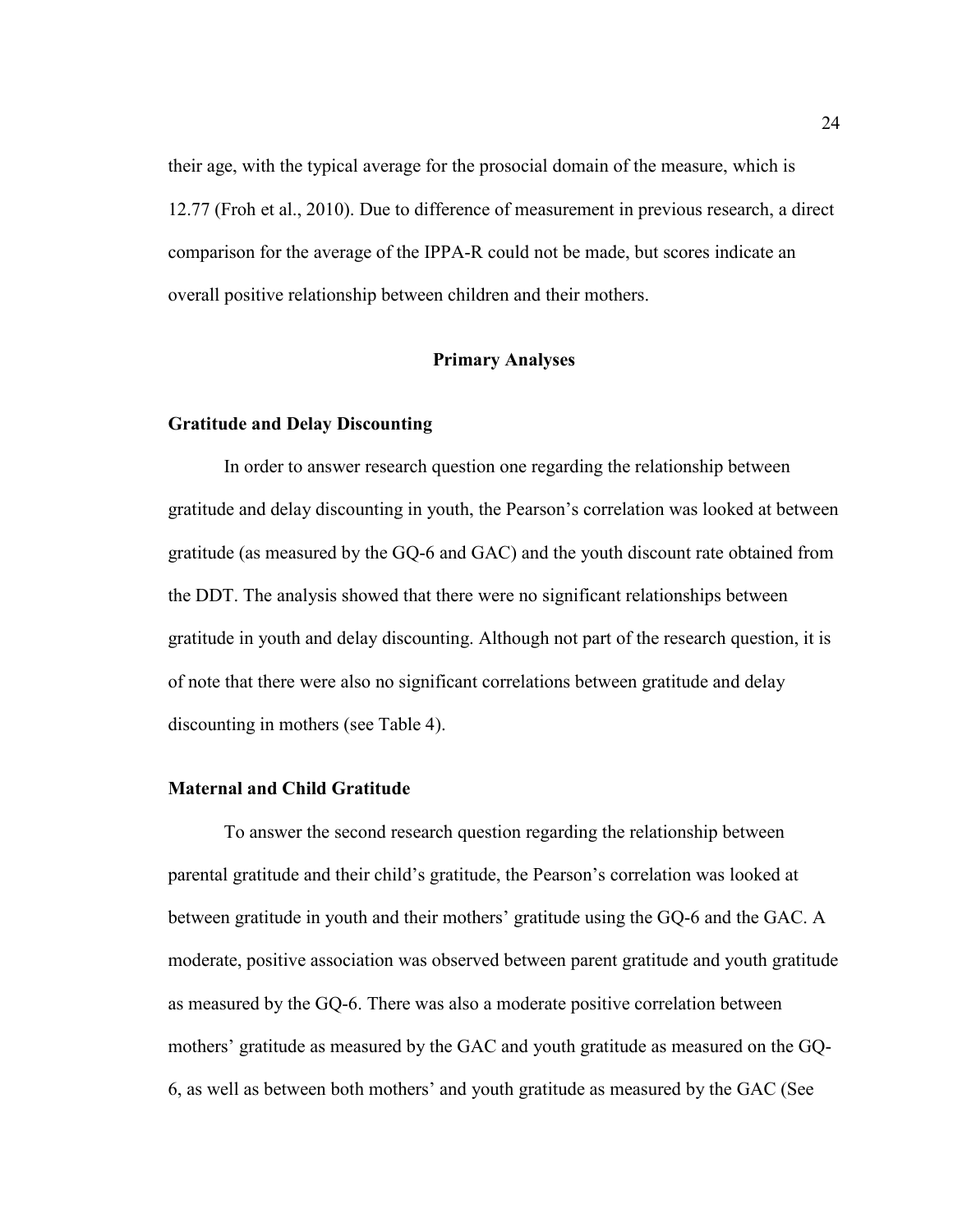Table 2). These results suggest that youth with higher levels of gratitude also tended to have mothers with higher trait gratitude. Similarly, as levels of youth state gratitude increased, mother's state gratitude also increased. However, there was not a significant relationship between mothers' GQ-6 scores and youth GAC scores.

#### **Gratitude and Prosocial Behavior in Youth**

In order to answer the third research question regarding the relationship between gratitude in youth and prosocial behavior, a Pearson's correlation between measures of gratitude and the prosocial behavior domain of the CSBQ was used. There was a moderate positive relationship observed between gratitude in youth and prosocial behavior. Youth gratitude as measured by responses on the GQ-6 and on the GAC were positively related to prosocial behavior as measured by the CSBQ. These results suggest that gratitude is associated with increased prosocial behavior. Of note, there were also small to medium negative correlations observed between gratitude as measured by both measures of gratitude and antisocial behavior as measured by the CSBQ, meaning that higher youth gratitude was associated with decreased antisocial behavior (See Table 2).

#### **Predictors of Gratitude**

For the fourth research question regarding predictors of youth gratitude, a multiple regression was used to predict youth's trait gratitude (measured by the GQ-6) using the following variables as predictors: youth state gratitude (GAC), youth discount rate, mother's gratitude and discount rate, and youth relationship with mother (as reported on the IPPA-R).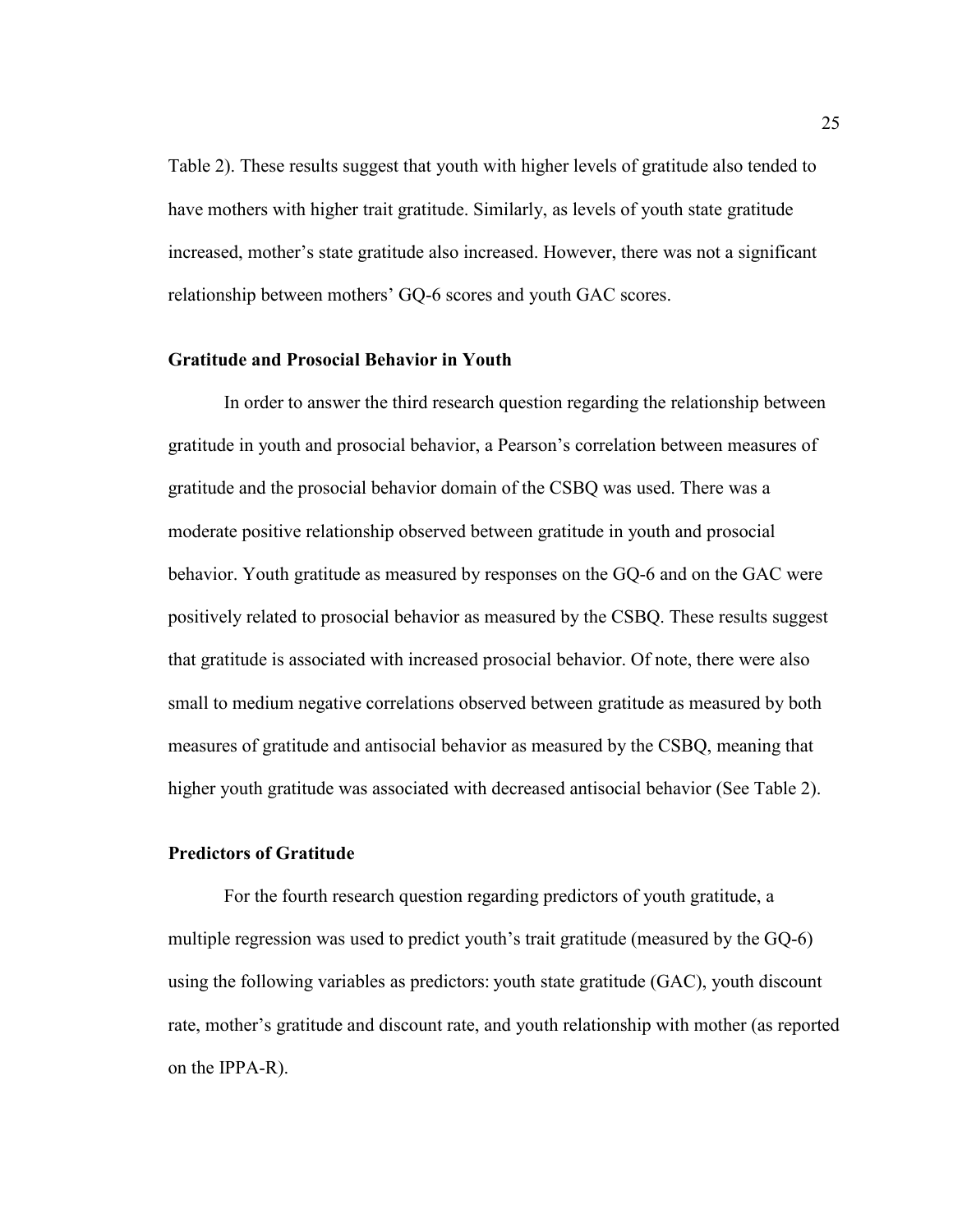The model showed that there were three significant predictors of trait gratitude in youth: youth state gratitude, parental trait gratitude, and the mother-child relationship,  $F(6, 98) = 12.905$ ,  $p = .000$ ,  $R^2 = .457$ . Youth state gratitude was a significant predictor of trait gratitude, meaning that for every standard deviation increase in state gratitude, there was an associated .388 standard deviation unit increase in trait gratitude. The second significant predictor of youth trait gratitude was parental trait gratitude. For every standard deviation increase in parental trait gratitude, there was an associated .257 standard deviation unit increase in trait gratitude. The mother-child relationship also significantly predicted youth trait gratitude; for every standard deviation increase in mother-child attachment, there was an associated .217 standard deviation unit increase in youth gratitude. Together, the regression model explained approximately 45% of the variability in youth trait gratitude. Values for the individual predictors from the regression analysis are presented in Table 5.

#### Table 5

| Predictor variables | B        | SE B  | β        | t        | p        |
|---------------------|----------|-------|----------|----------|----------|
| Constant            | 3.837    | 3.251 |          | 1.18     | 0.241    |
|                     |          |       |          |          |          |
| Youth               |          |       |          |          |          |
| GAC                 | 0.618    | 0.146 | 0.388    | 4.22     | $\theta$ |
| Youth DDT           | 0.189    | 0.326 | 0.047    | 0.57     | 0.564    |
|                     |          |       |          |          |          |
| Mother              |          |       |          |          |          |
| <b>DDT</b>          | $-0.337$ | 0.375 | $-0.071$ | $-0.898$ | 0.372    |
| Mother GO6          | 0.201    | 0.069 | 0.257    | 2.926    | 0.004    |
| Mother GAC          | 0.186    | 0.167 | 0.112    | 1.11     | 0.27     |
| <b>IPPA-R</b>       | 0.077    | 0.029 | 0.217    | 2.675    | 0.009    |

#### *Multiple Regression of Trait Gratitude in Youth*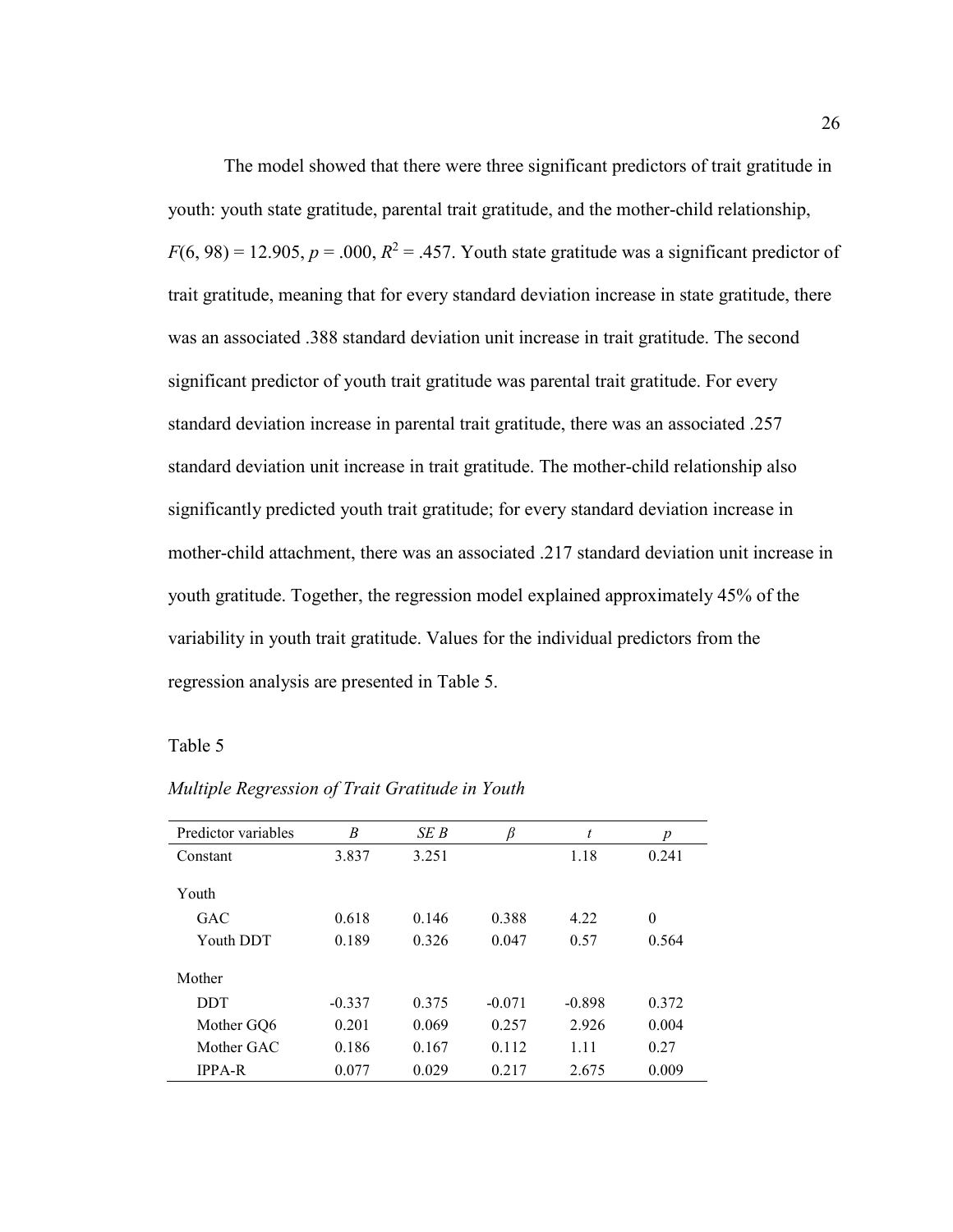# **CHAPTER V**

# **DISCUSSION**

The primary purpose of the current study was to investigate further benefits of gratitude in youth. Specifically, while previous studies (DeSteno et al. 2014; Dickens & DeSteno, 2016) have experimentally explored the causal relationship between these gratitude and delay discounting in adults (e.g., That gratitude increases willingness to wait for a larger, delayed reward), the present study investigated the relationship between these constructs in youth from 12-14 years old.

The first hypothesis, that there would be a statistically significant relationship between gratitude and delay discounting in youth, was not supported. There are several reasons that there may not have been a relationship between gratitude and delay discounting in youth. There have been different ideas on the development of gratitude in youth (Froh, Fan, et al., 2011). It is generally thought that gratitude is not an innate characteristic and that youth begin to have similar experiences with gratitude as adults around age 10 because of their ability to start taking the perspective of other people (Froh, Fan, et al., 2011). Given this context, while the youth in the current sample were over the age of 10, it is likely that their understanding of gratitude is still developing. This is also offset by their ability to orient themselves to the future and the long-term consequences of their decisions, as youth, overall, tend to have steeper discount rates (Steinberg et al., 2009).

Additional explanations are worth considering. In the current study, there were also no significant correlations between gratitude in parents and delay discounting, a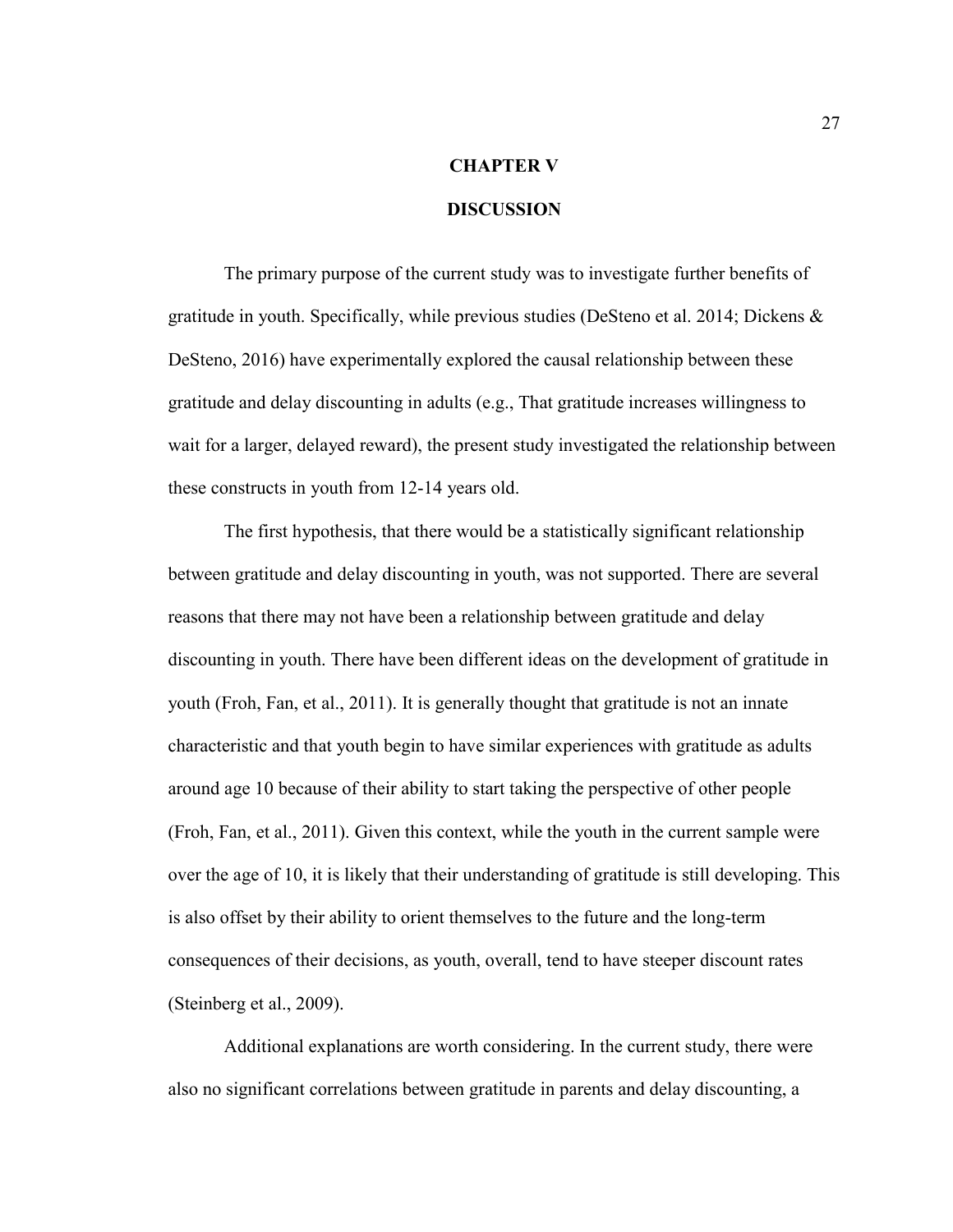result that appears to be inconsistent with previous research in this area (DeSteno et al., 2014; Dickens & DeSteno, 2016). Previous research on the relationship between gratitude and delay discounting in adults has been experimental in nature, suggesting that gratitude can reduce impulsivity (DeSteno et al., 2014). In contrast with an experimental methodology, this study did not attempt to manipulate emotions to determine an effect on discounting choices; instead, it attempted to investigate whether there was already a naturally occurring relationship between gratitude and delay discounting in youth. This explanation likely accounts for the different results in establishing a relationship between the two variables. Finally, another consideration is that a relationship was not found due to differences in measures of delay discounting. While the hope is that the DDT increased adolescent engagement, as opposed to using a 27 or 42 item measure, it is possible that the DDT does not measure delay discounting as accurately as other measures and thus would produce a different relationship.

Another consideration is that research suggests the possibility that discounting behavior may be a personality trait; in other words, it is relatively enduring and consistent across time (Odum, 2011). While this does not mean that discount rates cannot change (Odum, 2011), it is still notable that previous protocols have not obtained a baseline measure of individual discount rates prior to the implementation of the experimental procedure. Thus, it is difficult to conclude that discount rates were changed for individuals, only that that there was a difference between comparison group. This is necessary to consider in outcomes if gratitude is to be used for intervention purposes, a potential direction that has been posited (DeSteno et al., 2014).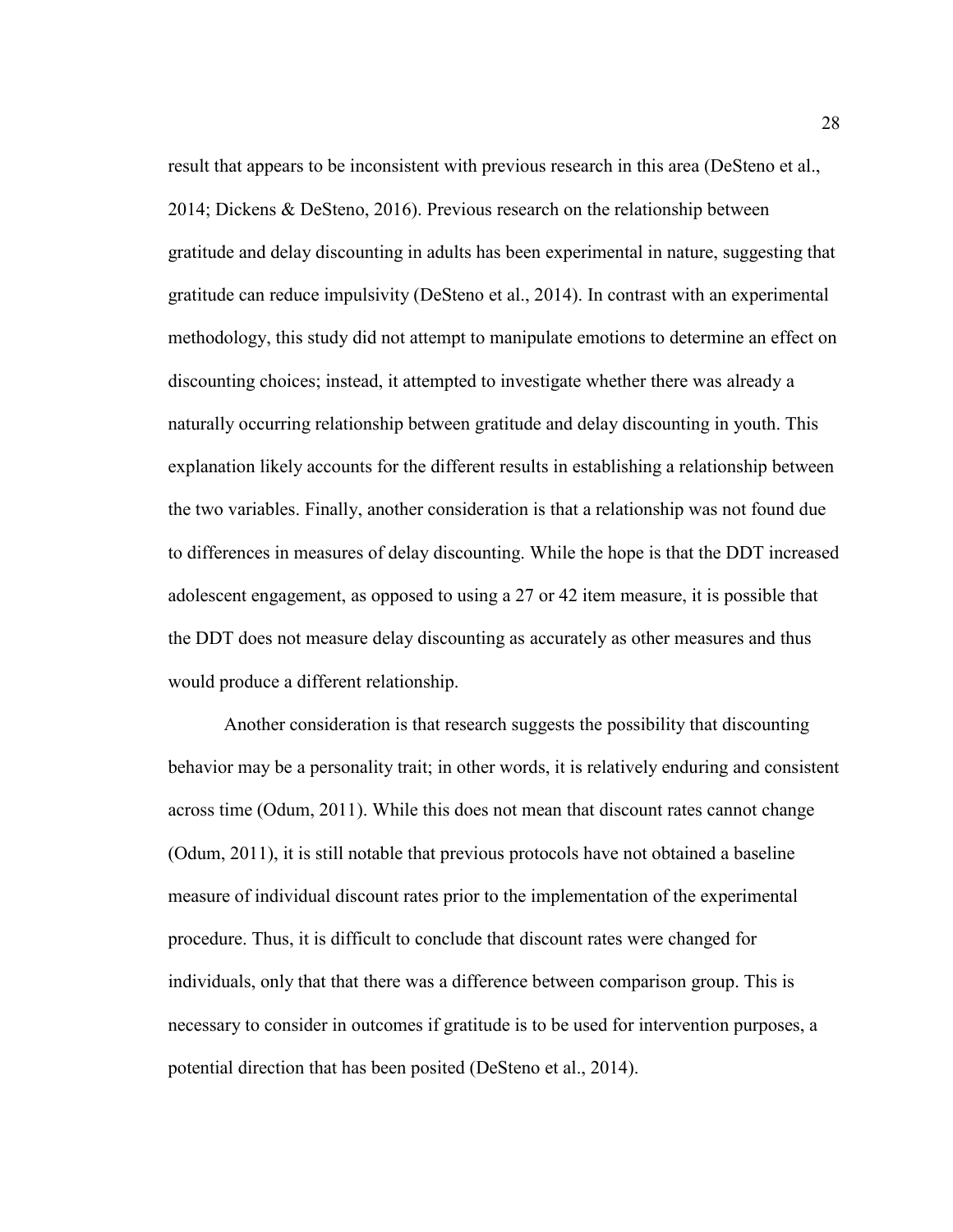The secondary purpose of the present study was to further examine the relationship between maternal gratitude and child gratitude, expanding upon the work of Hoy et al. (2013). The hypothesis, that maternal gratitude and child gratitude would be significantly, positively related to each other, received moderate support; results showed a moderate, positive relationship between levels of gratitude in youth and maternal gratitude. This finding is consistent with previous research that also found a significant relationship between gratitude in mothers and gratitude in their children who were ages 9-11 (Hoy et al., 2013). The results suggest that as maternal state gratitude increases, their children will also experience higher levels of trait and state gratitude. Interestingly, however, maternal trait gratitude as measured by the GQ-6 did not correlate with youth state gratitude. This could suggest that maternal state gratitude has a greater influence on their child's gratitude overall, as opposed to a more-enduring personality trait.

The third hypothesis was that there would be a relationship between prosocial behavior and gratitude in youth in the study. This was supported, as there was a moderate relationship between the two constructs. This result is also consistent with previous research in youth gratitude (e.g., Froh, et al., 2008; Froh et al., 2010) and adults (e.g., Bartlett & DeSteno, 2006; Emmons & McCullough, 2003).

Finally, results supported the fourth hypothesis that youth state gratitude, parental trait gratitude, and the mother-child relationship (as perceived by the child) were significant predictors of youth trait gratitude. This suggests that, of the variables in the current study, that some of the most important factors in determining gratitude in youth, as a consistent, enduring trait, is best explained by how grateful they are feeling in the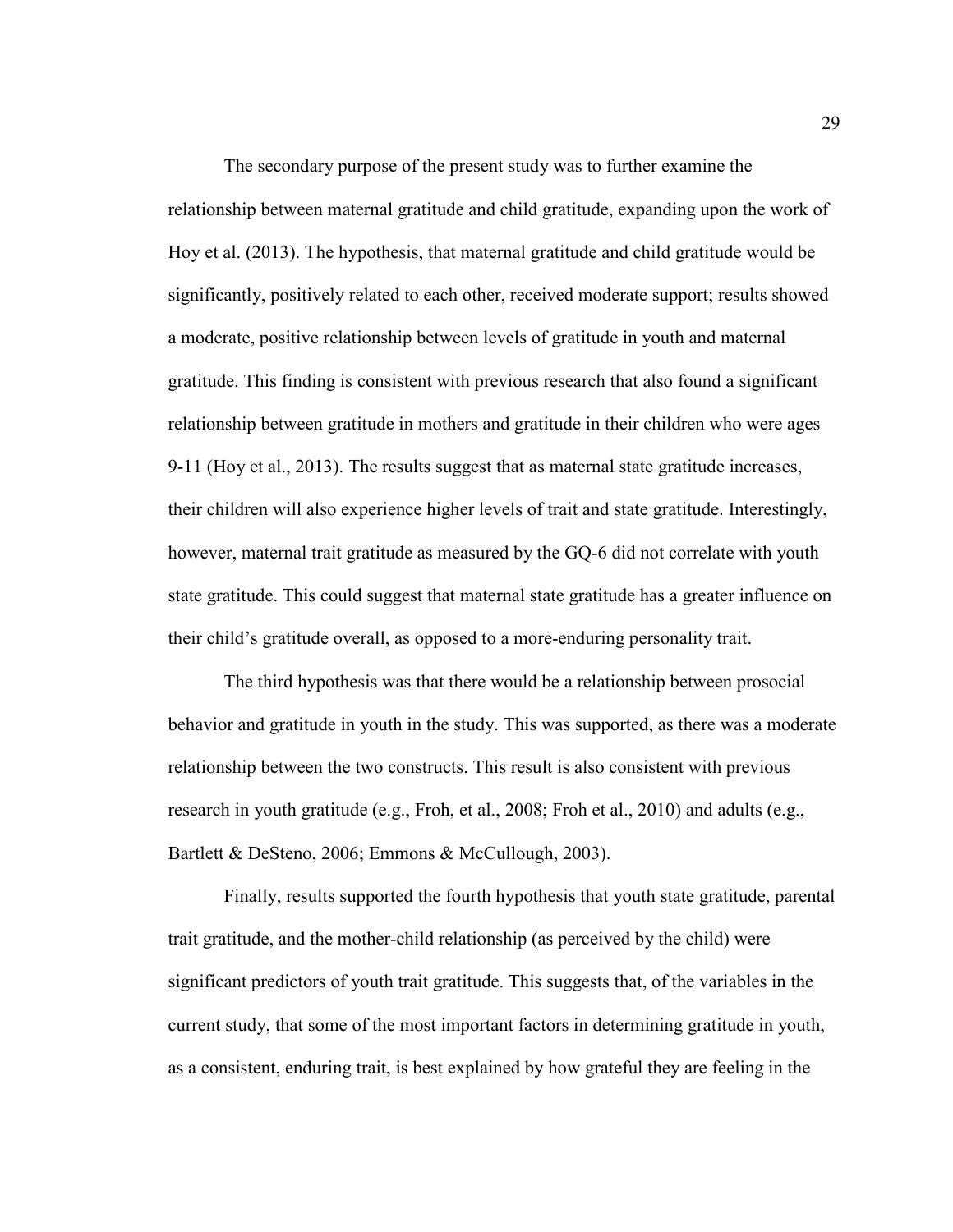present moment, their perceived attachment to their mother, and their mother's levels of gratitude. In this way, the importance of the mother-child relationship is further accentuated in that the relationship is predictive of their child's emotional state, whether that be positive or negative, as discussed previously.

#### **Limitations of the Present Study**

There are several limitations of the current study to consider. One of the primary limitations of the study is that it was conducted through online software and not in a lab setting. While the survey was designed in two parts (one for the mother to complete and one for the child to complete), there was not a way to ensure that mothers in the study did not also complete the youth portion of the survey. Similarly, it is possible that youth did completed both their own and their mother's part of the survey, although this would have been difficult as recruitment for the study went through mothers. Related to this issue, if the mother and youth were together through the entirety of the survey, it could have affected the answers selected (such as when youth completed the measure on their attachment to their mothers); thus, some responses may not have been as true reflection of their actual thoughts in a way to make themselves look better, a response bias that tends to be present in self-report questionnaires anyway. Although it seems unlikely based on the pattern of the responses observed, it is still a possibility that one person completed the whole survey or that answers were affected by having an observer present.

A further limitation of the study is the use of the two gratitude measures in youth. Although previous research has established the convergent validity of the GQ-6 and GAC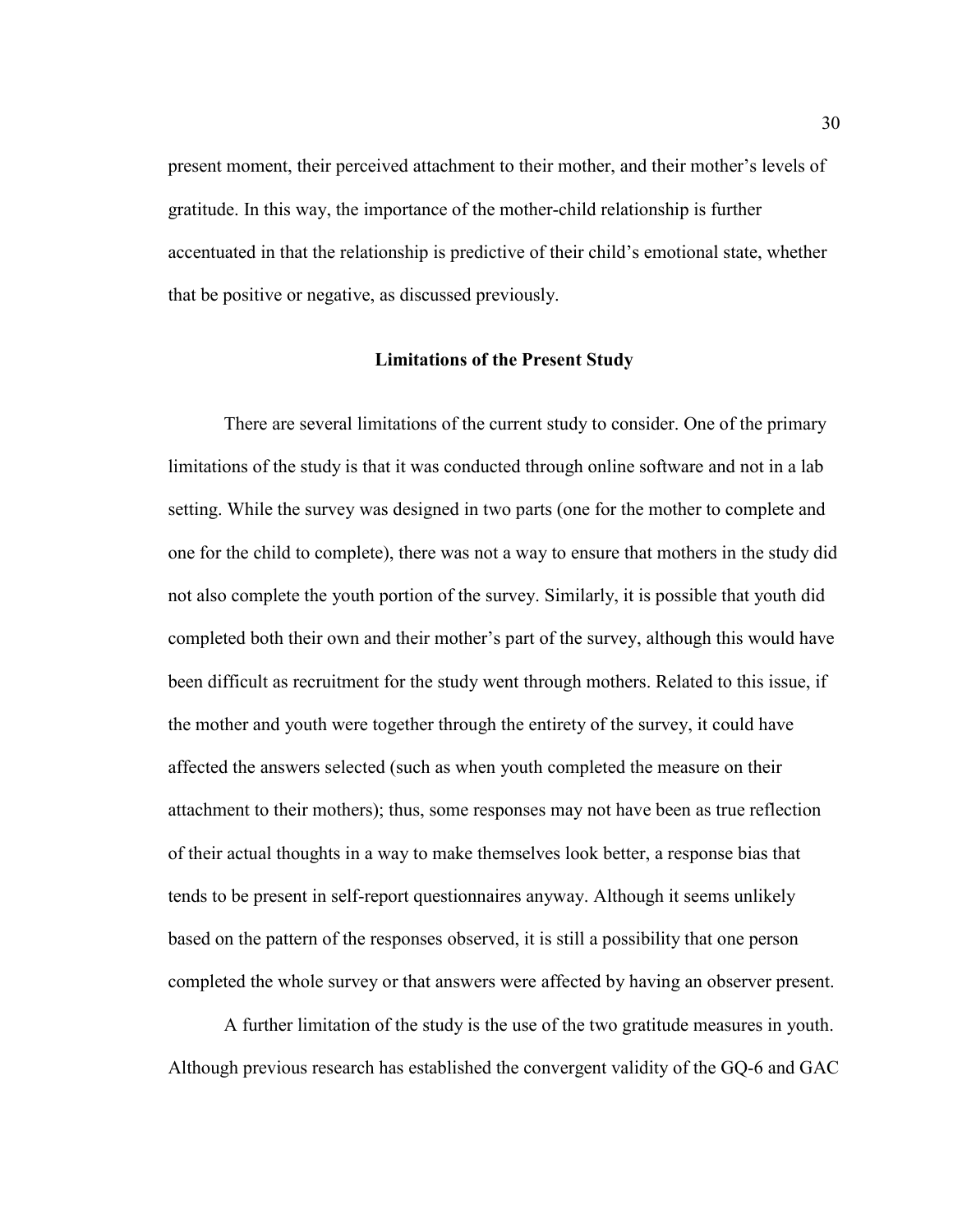in youth (Froh, Fan, et al., 2011), one meta-analysis on the usefulness of gratitude interventions in youth and schools found that there was only around 22% shared variance between these measures, suggesting that the two questionnaires might be measuring different constructs (Renshaw & Olinger Steeves, 2016). For example, based on the wording on the GAC, "Think about how you felt yesterday…," the GAC appears to measure an affective component of gratitude while the GQ-6 seems to measure a cognitive component of gratitude (e.g., If I had to list everything that I felt grateful for, it would be a very long list). While efforts have been made to account for this potential difference in constructs by identifying one as trait gratitude and another as state gratitude, as has been done elsewhere (i.e.., Lambert et al., 2012), the difference in constructs could still impact the overall interpretation of findings. Related to this, an additional limitation is the measurement of delay discounting. Delay discounting is behavioral in nature but most measures of it currently are questionnaires. The use of questionnaires may limit the ability to capture what people would actually do given real choices.

Another limitation of the study is that it is correlational in nature. While it is necessary to establish a relationship between constructs to ultimately determine a causal effect, a majority of studies have examined correlates of gratitude (Renshaw & Olinger Steeves, 2016). In this way, some of the findings here are a replication, as opposed to contributing new information on a causal effect or potential intervention.

#### **Implications and Future Research**

Results of the present study have implications for the study of gratitude and its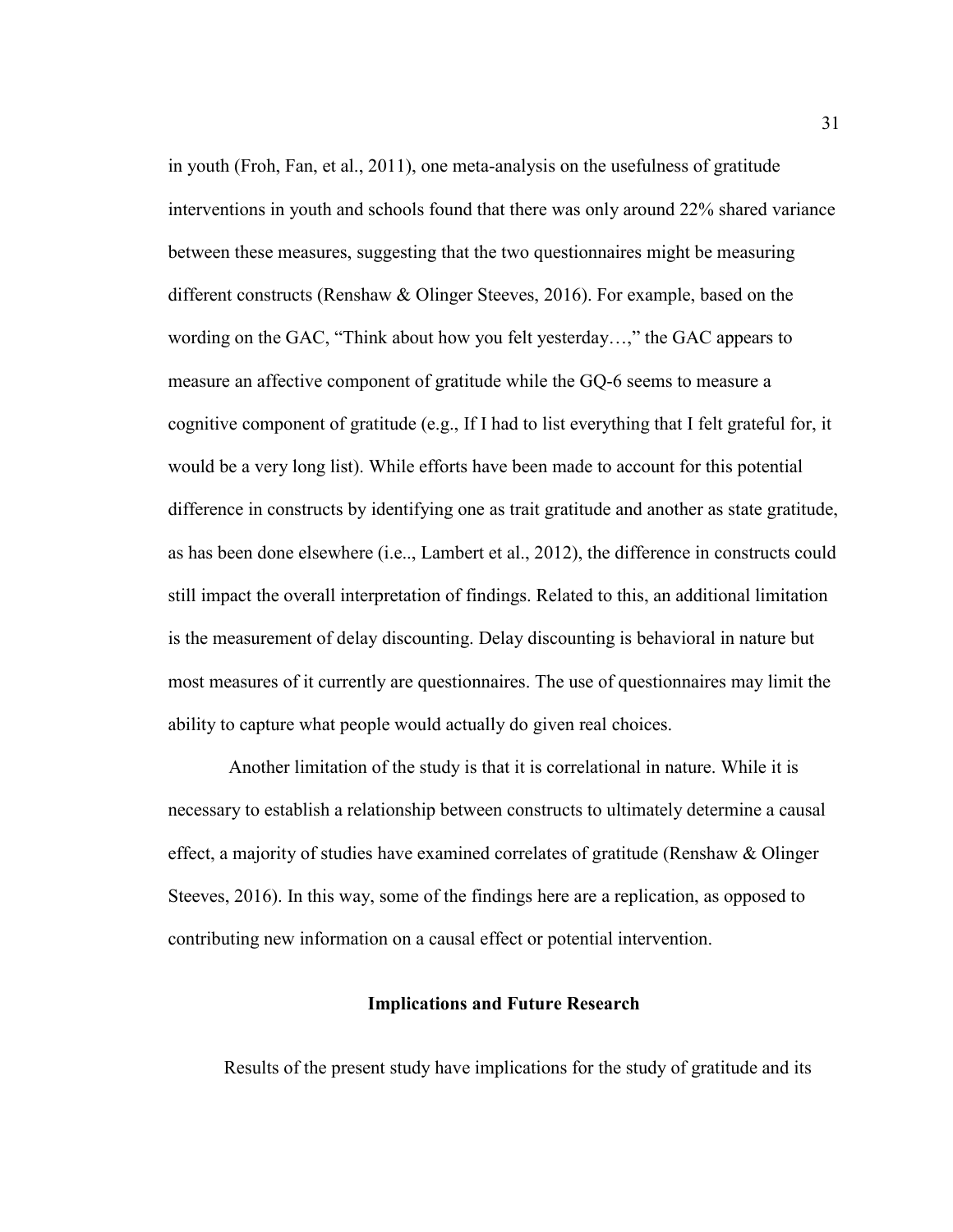application for youth, as well as the study of gratitude and delay discounting. Although a few studies to date have examined the causal role of gratitude in reducing "impulsive" decisions in adults with promising findings (i.e., Bartlett & DeSteno, 2006; DeSteno et al., 2014; Dickens & DeSteno, 2016), the current study, at least, points to the need for further research into this relationship. As stated earlier, no studies have taken a baseline measure of discount rate, a step that would be helpful in determining the usefulness of gratitude as an intervention; furthermore, it would provide more direct evidence for the relationship between gratitude and delay discounting.

Regarding maternal-child attachment, Klein (1957, as cited in Froh, Fan, et al., 2011) first suggested that gratitude development in infancy was made possible through this relationship. While it is not suggested here that gratitude is developed in infancy, it is interesting to note the emphasis on the mother-child relationship. Given the results in the present study and in Hoy et al. (2013), further investigation into how mother-child attachment influences the development of gratitude in childhood and adolescents is warranted. Future research may also wish to include fathers for comparison to see if there are differential outcomes between parents.

In the area of prosocial behavior and gratitude, Renshaw and Olinger Steeves (2016) described that previous research has established a positive correlation between gratitude and prosocial behavior; however, evidence suggests the gratitude interventions that have been developed are not helpful in building or strengthening relationships, either with peers or adults. Those interested in this area may wish to focus on developing empirically supported interventions that could help strengthen these bonds.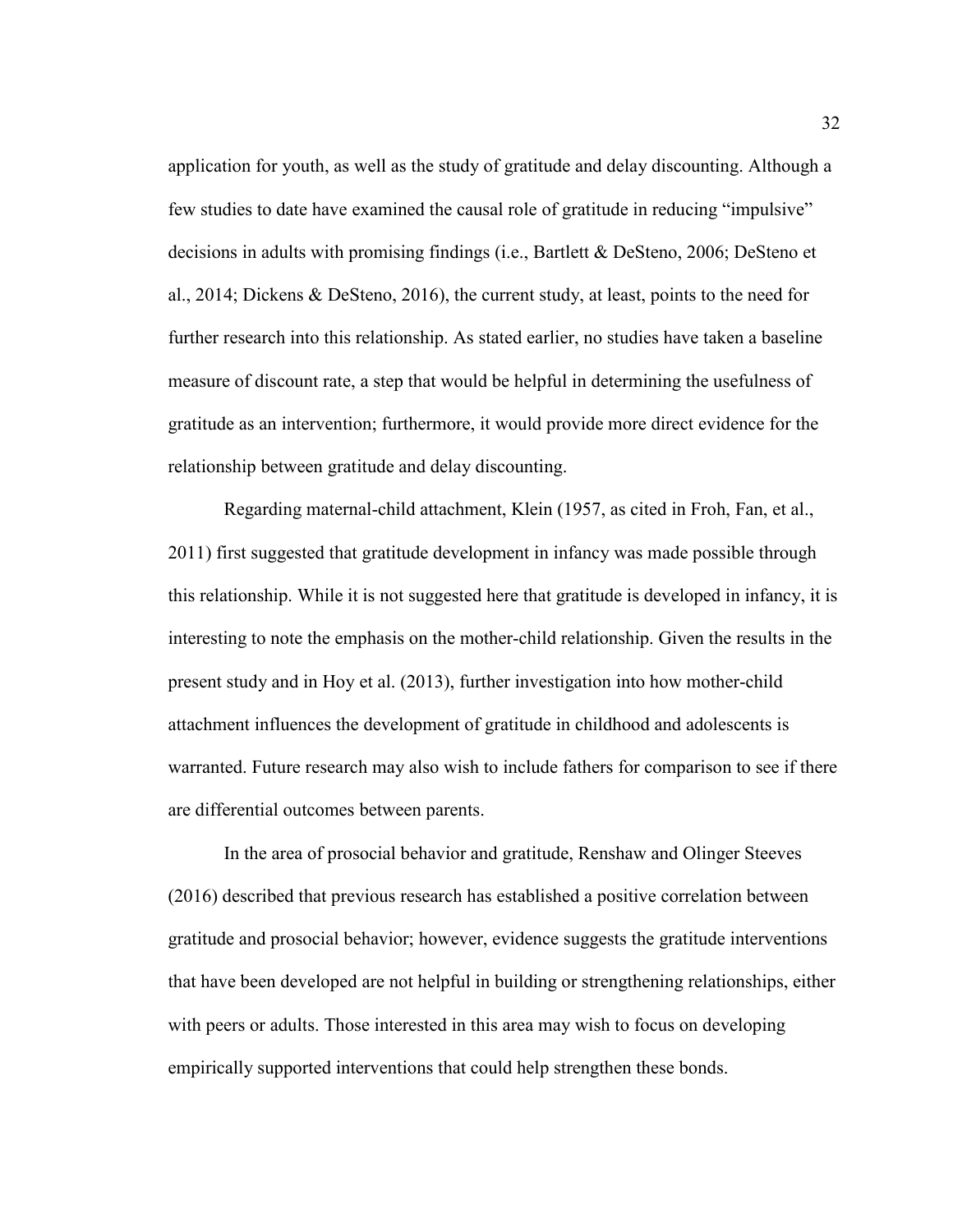#### **REFERENCES**

- Audrain-McGovern, J., Rodriguez, D., Epstein, L. H., Cuevas, J., Rodgers, K., & Wileyto, E. P. (2009). Does delay discounting play an etiological role in smoking or is it a consequence of smoking? *Drug and Alcohol Dependence*, *103*(3), 99- 106.
- Algoe, S. B., & Haidt, J. (2009). Witnessing excellence in action: The 'other-praising' emotions of elevation, gratitude, and admiration. *The Journal of Positive Psychology*, *4*(2), 105-127.
- Algoe, S. B., Haidt, J., & Gable, S. L. (2008). Beyond reciprocity: Gratitude and relationships in everyday life. *Emotion*, *8*(3), 425-429.
- Barber, B. K. (2005). Positive interpersonal and intrapersonal functioning: An assessment of measures among adolescents. In K. A. Moore & L. H. Lippman (Eds.), *What Do Children Need to Flourish?* (pp. 147-161). Boston, MA: Springer.
- Bartlett, M. Y., Condon, P., Cruz, J., Baumann, J., & Desteno, D. (2012). Gratitude: Prompting behaviours that build relationships. *Cognition & Emotion*, *26*(1), 2-13.
- Bartlett, M. Y., & DeSteno, D. (2006). Gratitude and prosocial behavior: Helping when it costs you. *Psychological Science*, *17*(4), 319-325.
- Berkien, Louwerse, M. Verhulst, F. & van der Ende, J. (2012). Children's perceptions of dissimilarity in parenting styles are associated with internalizing and externalizing behavior. *European Child & Adolescent Psychiatry, 21*(2), 79–85.
- Black, A. C., & Rosen, M. I. (2011). A money management-based substance use treatment increases valuation of future rewards. *Addictive Behaviors*, *36*(1-2), 125-128.
- Braza, P., Carreras, R., Muñoz, J. M., Braza, F., Azurmendi, A., Pascual-Sagastizábal, E., ... & Sánchez-Martín, J. R. (2015). Negative maternal and paternal parenting styles as predictors of children's behavioral problems: Moderating effects of the child's sex. *Journal of Child and Family Studies*, *24*(4), 847-856.
- Chaplin, T. M., Cole, P. M., & Zahn-Waxler, C. (2005). Parental socialization of emotion expression: gender differences and relations to child adjustment. *Emotion*, *5*(1), 80-88.
- Charlton, S. R., Yi, R., Porter, C., Carter, A. E., Bickel, W., & Rachlin, H. (2013). Now for me, later for us? Effects of group context on temporal discounting. *Journal of Behavioral Decision Making*, *26*(2), 118-127.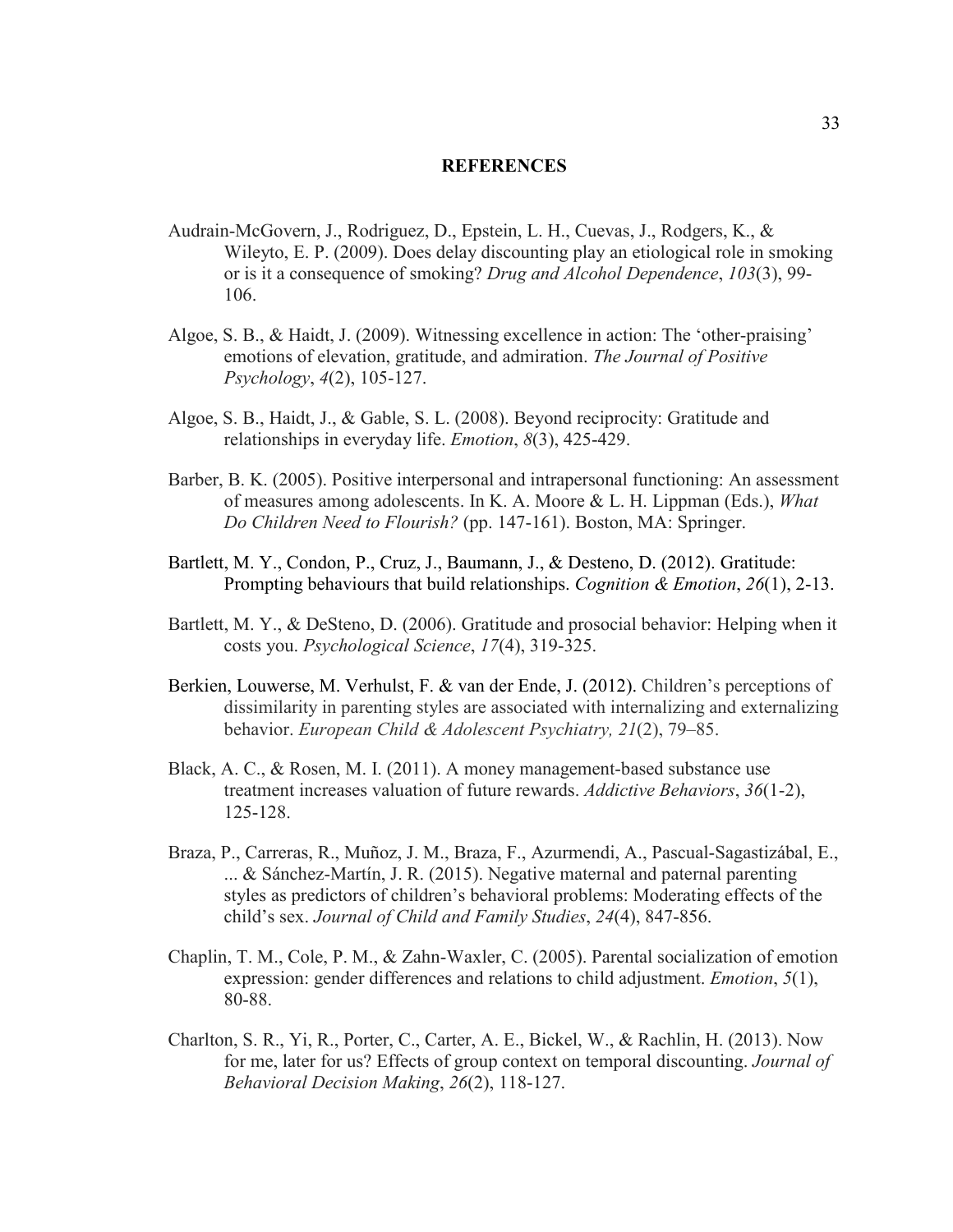- Conoley, C. W., Plumb, E. W., Hawley, K. J., Spaventa-Vancil, K. Z., & Hernández, R. J. (2015). Integrating positive psychology into family therapy: Positive family therapy. *The Counseling Psychologist*, *43*(5), 703-733.
- Critchfield, T. S., & Kollins, S. H. (2001). Temporal discounting: Basic research and the analysis of socially important behavior. *Journal of Applied Behavior Analysis, 34*(1), 101-122.
- Denham, S. A., Zoller, D., & Couchoud, E. A. (1994). Socialization of preschoolers' emotion understanding. *Developmental Psychology*, *30*(6), 928-936.
- DeSteno, D., Bartlett, M. Y., Baumann, J., Williams, L. A., & Dickens, L. (2010). Gratitude as moral sentiment: Emotion-guided cooperation in economic exchange. *Emotion*, *10*(2), 289-293.
- DeSteno, D., Li, Y., Dickens, L., & Lerner, J.S. (2014). Gratitude: A tool for reducing economic impatience. *Psychological Science*, *25*(6), 1262-1267.
- Dickens, L., & DeSteno, D. (2016). The grateful are patient: Heightened daily gratitude is associated with attenuated temporal discounting. *Emotion*, 16(4), 421-425.
- Dixon, M. R., Marley, J., & Jacobs, E. A. (2003). Delay discounting by pathological gamblers. *Journal of Applied Behavior Analysis*, *36*(4), 449-458.
- Elgar, F. J., Mills, R. S., McGrath, P. J., Waschbusch, D. A., & Brownridge, D. A. (2007). Maternal and paternal depressive symptoms and child maladjustment: The mediating role of parental behavior. *Journal of Abnormal Child Psychology, 35,*  943-955.
- Emmons, R. A., & McCullough, M. E. (2003). Counting blessings versus burdens: An experimental investigation of gratitude and subjective well-being in daily life. *Journal of Personality and Social Psychology, 84*(2), 377-389.
- Emmons, R. A., & Stern, R. (2013). Gratitude as a psychotherapeutic intervention. *Journal of Clinical Psychology*, *69*(8), 846-855.
- Froh, J. J., Bono, G., & Emmons, R. (2010). Being grateful is beyond good manners: Gratitude and motivation to contribute to society among early adolescents. *Motivation and Emotion*, *34*(2), 144-157.
- Froh, J. J., Emmons, R. A., Card, N. A., Bono, G., & Wilson, J. A. (2011). Gratitude and the reduced costs of materialism in adolescents. *Journal of Happiness Studies, 12*(2), 289-302.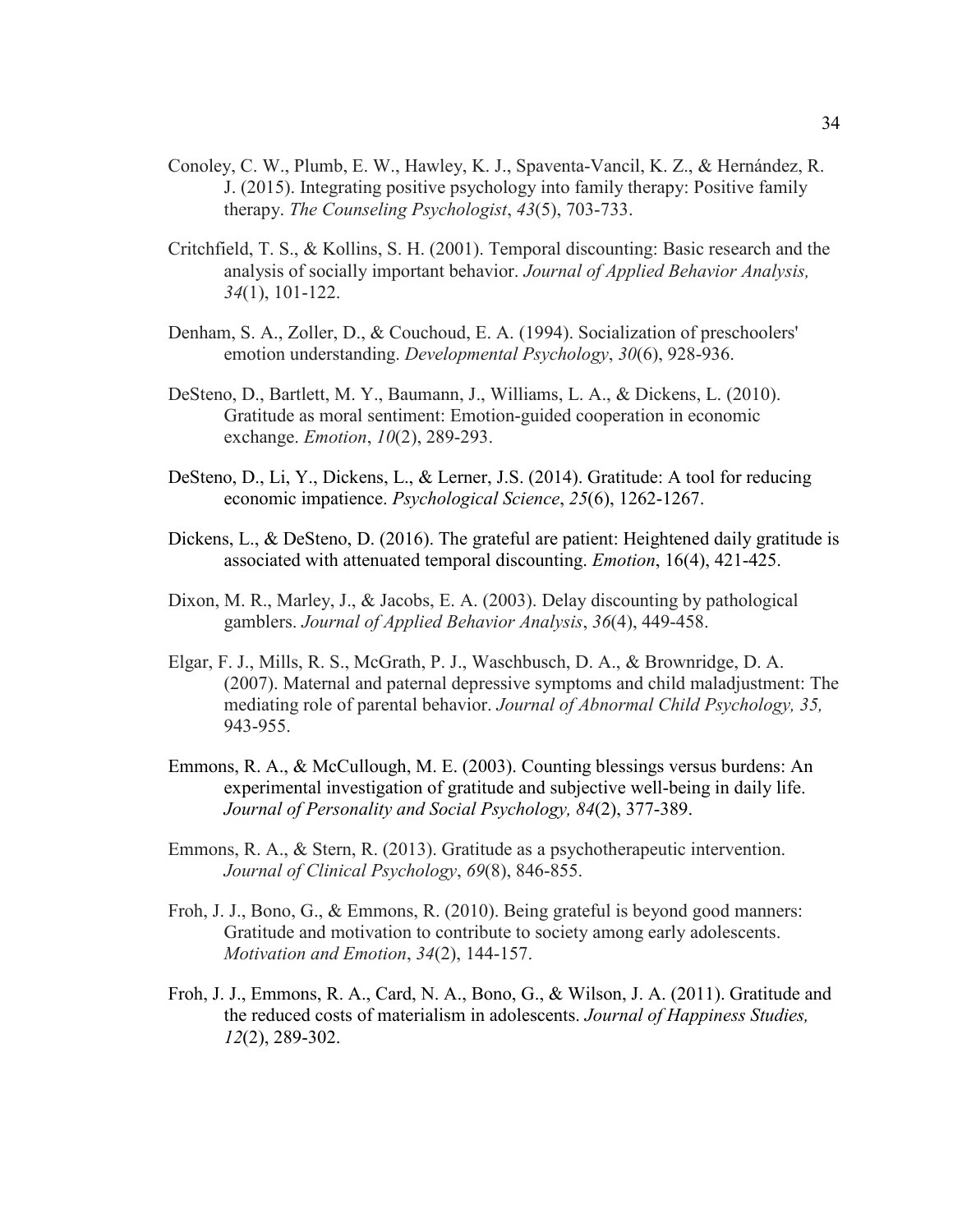- Froh, J. J., Fan, J., Emmons, R. A., Bono, G., Huebner, E. S., & Watkins, P. (2011). Measuring gratitude in youth: Assessing the psychometric properties of adult gratitude scales in children and adolescents. *Psychological Assessment*, *23*(2), 311-324.
- Froh, J. J., Kashdan, T. B., Ozimkowski, K. M., & Miller, N. (2009). Who benefits the most from a gratitude intervention in children and adolescents? Examining positive affect as a moderator. *The Journal of Positive Psychology, 4(*5), 408-422.
- Froh, J. J., Sefick, W. J., & Emmons, R. A. (2008). Counting blessings in early adolescents: An experimental study of gratitude and subjective well-being. *Journal of School Psychology*, *46*(2), 213-233.
- Froh, J. J., Yurkewicz, C., & Kashdan, T. B. (2009). Gratitude and subjective well-being in early adolescence: Examining gender differences. *Journal of Adolescence, 32,*  633-650.
- Gable, S. L., & Haidt, J. (2005). What (and why) is positive psychology? *Review of General Psychology*, *9*(2), 103-110.
- Gadeyne, E., Ghesquière, P., & Onghena, P. (2004). Longitudinal relations between parenting and child adjustment in young children. *Journal of Clinical Child and Adolescent Psychology*, *33*(2), 347-358.
- Green, L., Myerson, J., Lichtman, D., Rosen, S., & Fry, A. (1996). Temporal discounting in choice between delayed rewards: the role of age and income. *Psychology and Aging*, *11*(1), 79-84.
- Greene, N., & McGovern, K. (2017). Gratitude, psychological well-being, and perceptions of posttraumatic growth in adults who lost a parent in childhood. *Death studies*, *41*(7), 436-446.
- Gullone, E., & Robinson, K. (2005). The inventory of parent and peer attachment— Revised (IPPA‐R) for children: a psychometric investigation. *Clinical Psychology & Psychotherapy: An International Journal of Theory & Practice*, *12*(1), 67-79.
- Hirsch, J. B., Guindon, A., Morisano, D., & Peterson, J. B. (2010). Positive mood effects on delay discounting. *Emotion*, *10*(5), 717-721
- Hoy, B. D., Suldo, S. M., & Mendez, L. R. (2013). Links between parents' and children's levels of gratitude, life satisfaction, and hope. *Journal of Happiness Studies*, *14*(4), 1343-1361.
- Koffarnus, M. N., & Bickel, W. K. (2014). A 5-trial adjusting delay discounting task: Accurate discount rates in less than one minute. *Experimental and Clinical Psychopharmacology*, *22*(3), 222-228.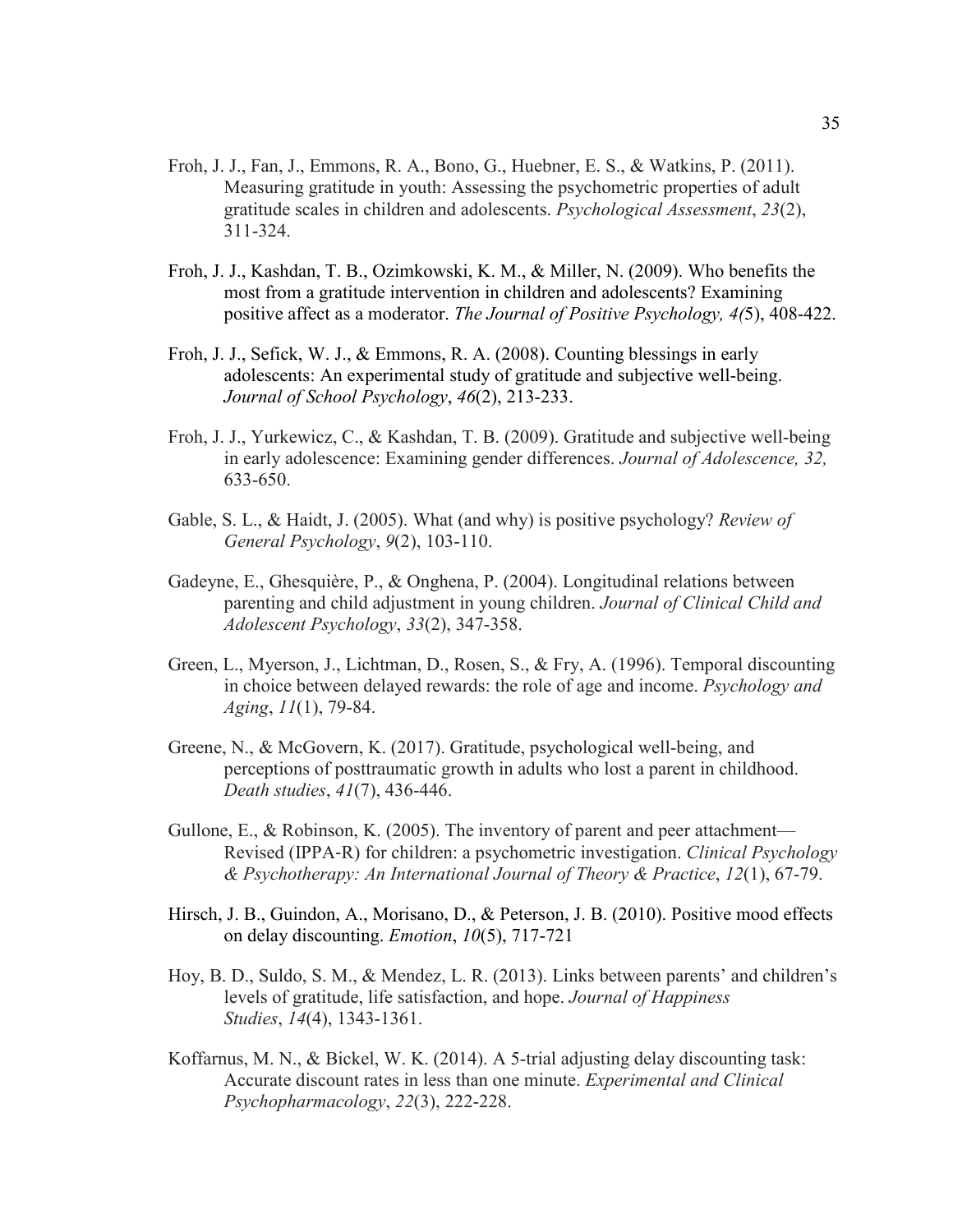- Kirby, K. N., Petry, N. M., & Bickel, W. K. (1999). Heroin addicts have higher discount rates for delayed rewards than non-drug-using controls. *Journal of Experimental Psychology: General*, *128*(1), 78-87.
- Kollins, S. H. (2003). Delay discounting is associated with substance use in college students. *Addictive Behaviors*, *28*(6), 1167-1173.
- Lagorio, C. H. & Madden, G. J. (2005). Delay discounting of real and hypothetical rewards III: Steady-state assessments, forced-choice trials, and all real rewards. *Behavioural Processes, 69*(2), 173-187.
- Lau, R. R., & Redlawsk, D. P. (2001). Advantages and disadvantages of cognitive heuristics in political decision making. *American Journal of Political Science, 45*(4), 951-971.
- Lambert, N. M., Fincham, F. D., & Stillman, T. F. (2012). Gratitude and depressive symptoms: The role of positive reframing and positive emotion. *Cognition & Emotion*, *26*(4), 615-633.
- Lempert, K. M., & Phelps, E. A. (2016). The malleability of intertemporal choice. *Trends in Cognitive Sciences*, *20*(1), 64-74.
- Lerner, J. S., Li, Y., Valdesolo, P., & Kassam, K. S. (2015). Emotion and decision making. *Annual Review of Psychology*, *799-823*.
- Madden, G. J., Petry, N. M., Badger, G. J., & Bickel, W. K. (1997). Impulsive and selfcontrol choices in opioid-dependent patients and non-drug-using control patients: Drug and monetary rewards. *Experimental and Clinical Psychopharmacology, 5*(4), 256-262.
- Martinez, L. F., & Zeelenberg, M. (2015). Trust me (or not): Regret and disappointment in experimental economic games. *Decision*, *2*(2), 118-126.
- McCullough, M. E., Emmons, R. A., & Tsang, J. A. (2002). The grateful disposition: A conceptual and empirical topography. *Journal of Personality and Social Psychology*, *82*(1), 112-127.
- McCullough, M. E., Kilpatrick, S. D., Emmons, R. A., & Larson, D. B. (2001). Is gratitude a moral affect? *Psychological Bulletin*, *127*(2), 249-266.
- Meeus, W. I. M., Oosterwegel, A., & Vollebergh, W. (2002). Parental and peer attachment and identity development in adolescence. *Journal of Adolescence, 25*(1), 93-106.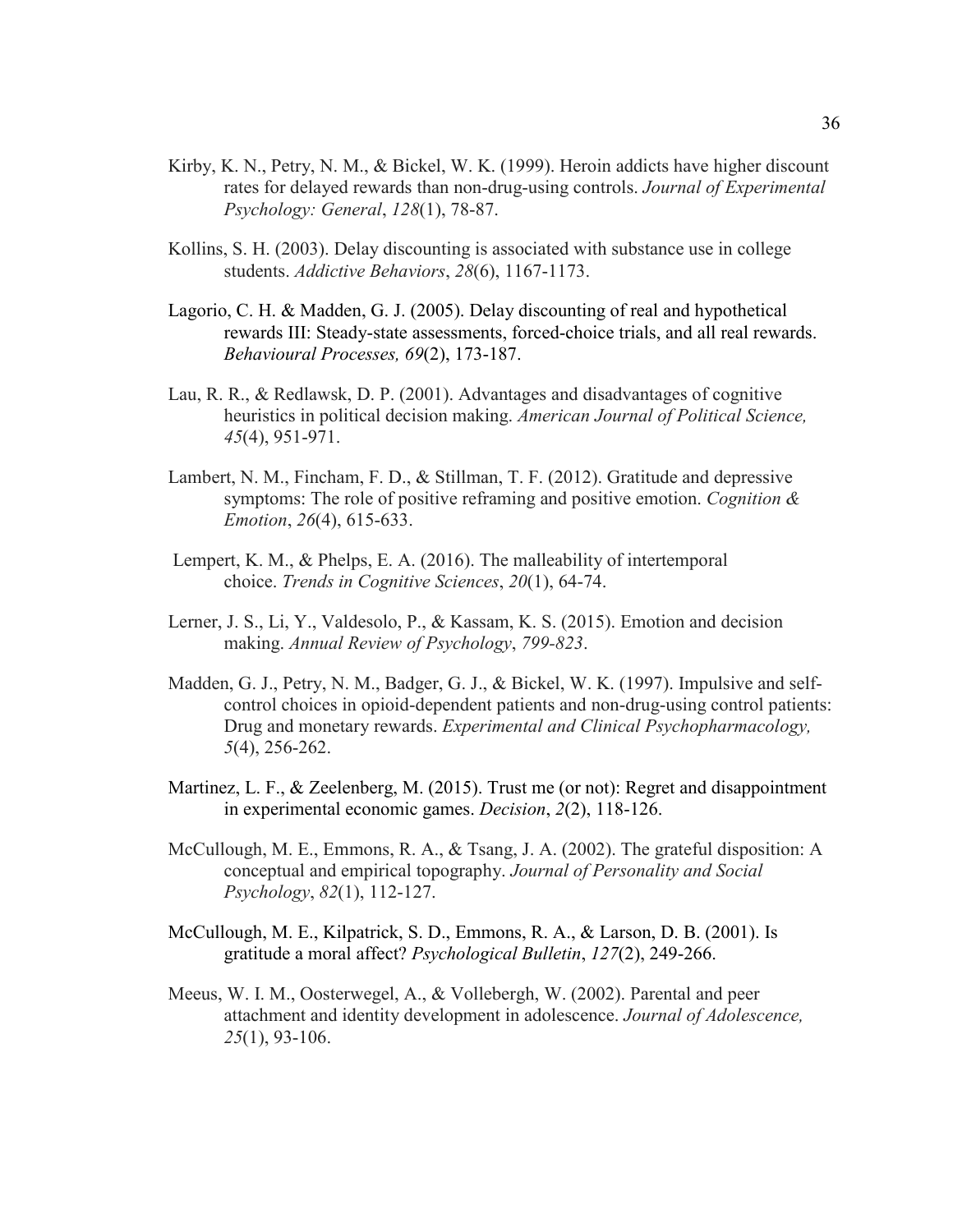- Mowbray, C. T., Bybee, D., Oyserman, D., MacFarlane, P., & Bowersox, N. (2006). Psychosocial outcomes for adult children of parents with severe mental illnesses: Demographic and clinical history predictors. *Health & Social Work*, *31*(2), 99- 108.
- Odum, A. L. (2011). Delay discounting: trait variable? *Behavioural Processes*, *87*(1), 1- 9.
- Odum, A. L., Madden, G. J., Badger, G. J., & Bickel, W. K. (2000). Needle sharing in opioid-dependent outpatients: psychological processes underlying risk. *Drug and Alcohol Dependence*, *60*(3), 259-266.
- Park, N., Peterson, C., & Seligman, M. E. (2004). Strengths of character and well-being. *Journal of Social and Clinical Psychology*, *23*(5), 603-619.
- Peterson, C., & Seligman, M. E. (2004). *Character strengths and virtues: A handbook and classification* (Vol. 1). New York, NY: Oxford University Press.
- Rash, J. A., Matsuba, M. K., & Prkachin, K. M. (2011). Gratitude and well‐being: Who benefits the most from a gratitude intervention? *Applied Psychology: Health and Well*‐*Being*, *3*(3), 350-369.
- Renshaw, T. L., & Olinger Steeves, R. M. (2016). What good is gratitude in youth and schools? A systematic review and meta‐analysis of correlates and intervention outcomes. *Psychology in the Schools*, *53*(3), 286-305.
- Ruiz-Ortiz, R., Braza, P., Carreras, R., & Muñoz, J. M. (2017). Differential effects of mother's and father's parenting on prosocial and antisocial behavior: Child sex moderating. *Journal of Child and Family Studies*, *26*(8), 2182-2190.
- Sheldon, K. M., & King, L. (2001). Why positive psychology is necessary. *American Psychologist*, *56*(3), 216-217.
- Shoshani, A., & Steinmetz, S. (2014). Positive psychology at school: A school-based intervention to promote adolescents' mental health and well-being. *Journal of Happiness Studies*, *15*(6), 1289-1311.
- Steinberg, L., Graham, S., O'Brien, L., Woolard, J., Cauffman, E., & Banich, M. (2009). Age differences in future orientation and delay discounting. *Child Development, 80*(1), 28-44.
- U.S. Bureau of Labor Statistics. (2018). *Average hours per day parents spent caring for and helping household children as their main activity*. Retrieved from https://www.bls.gov/charts/american-time-use/activity-by-parent.htm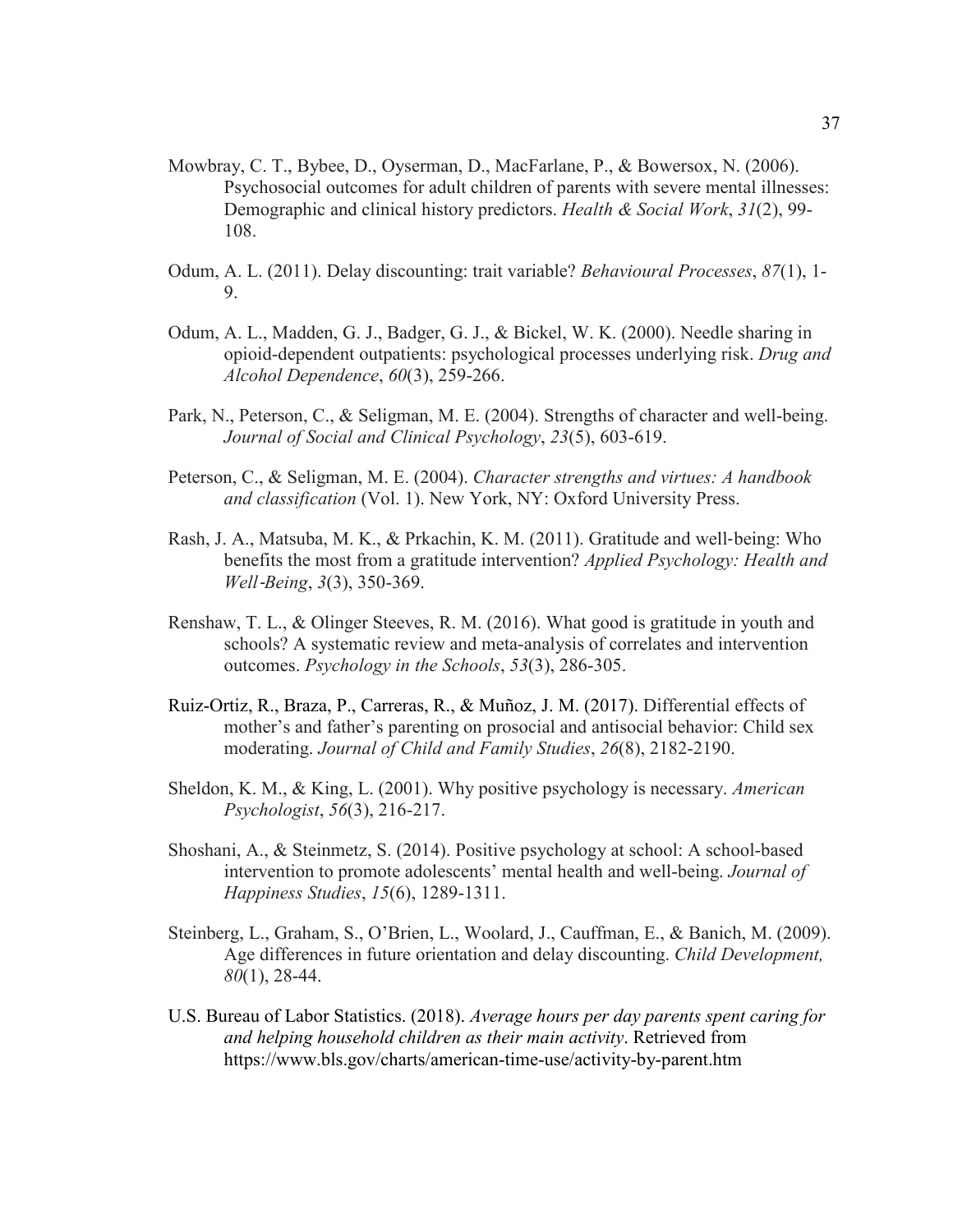- Warden, D., Cheyne, B., Christie, D., Fitzpatrick, H., & Reid, K. (2003). Assessing children's perceptions of prosocial and antisocial peer behaviour. *Educational Psychology*, *23*(5), 547-567.
- Warden, D., & Mackinnon, S. (2003). Prosocial children, bullies and victims: An investigation of their sociometric status, empathy and social problem‐solving strategies. *British Journal of Developmental Psychology*, *21*(3), 367-385.
- Watkins, P., Scheer, J., Ovnicek, M., & Kolts, R. (2006). The debt of gratitude: Dissociating gratitude and indebtedness. *Cognition & Emotion*, *20*(2), 217-241.
- Watkins, P. C., Woodward, K., Stone, T., & Kolts, R. L. (2003). Gratitude and happiness: Development of a measure of gratitude, and relationships with subjective wellbeing. *Social Behavior and Personality: An International Journal*, *31*(5), 431- 451.
- Wood, A. M., Joseph, S., & Linley, P. A. (2007). Coping style as a psychological resource of grateful people. *Journal of Social and Clinical Psychology*, *26*(9), 1076-1093.
- Youssef, C. M., & Luthans, F. (2007). Positive organizational behavior in the workplace: The impact of hope, optimism, and resilience. *Journal of Management*, *33*(5), 774-800.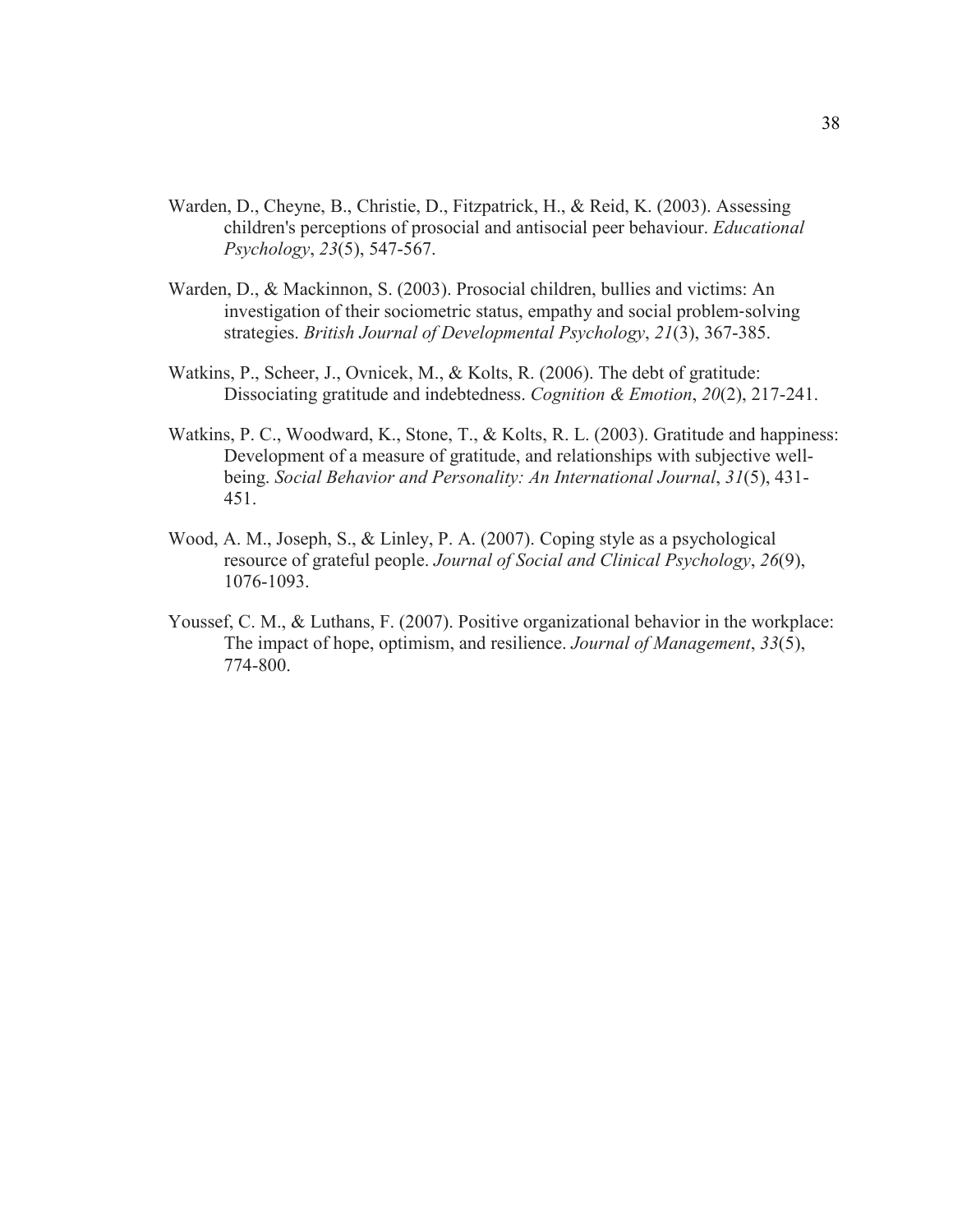APPENDIX

DEMOGRAPHIC INFORMATION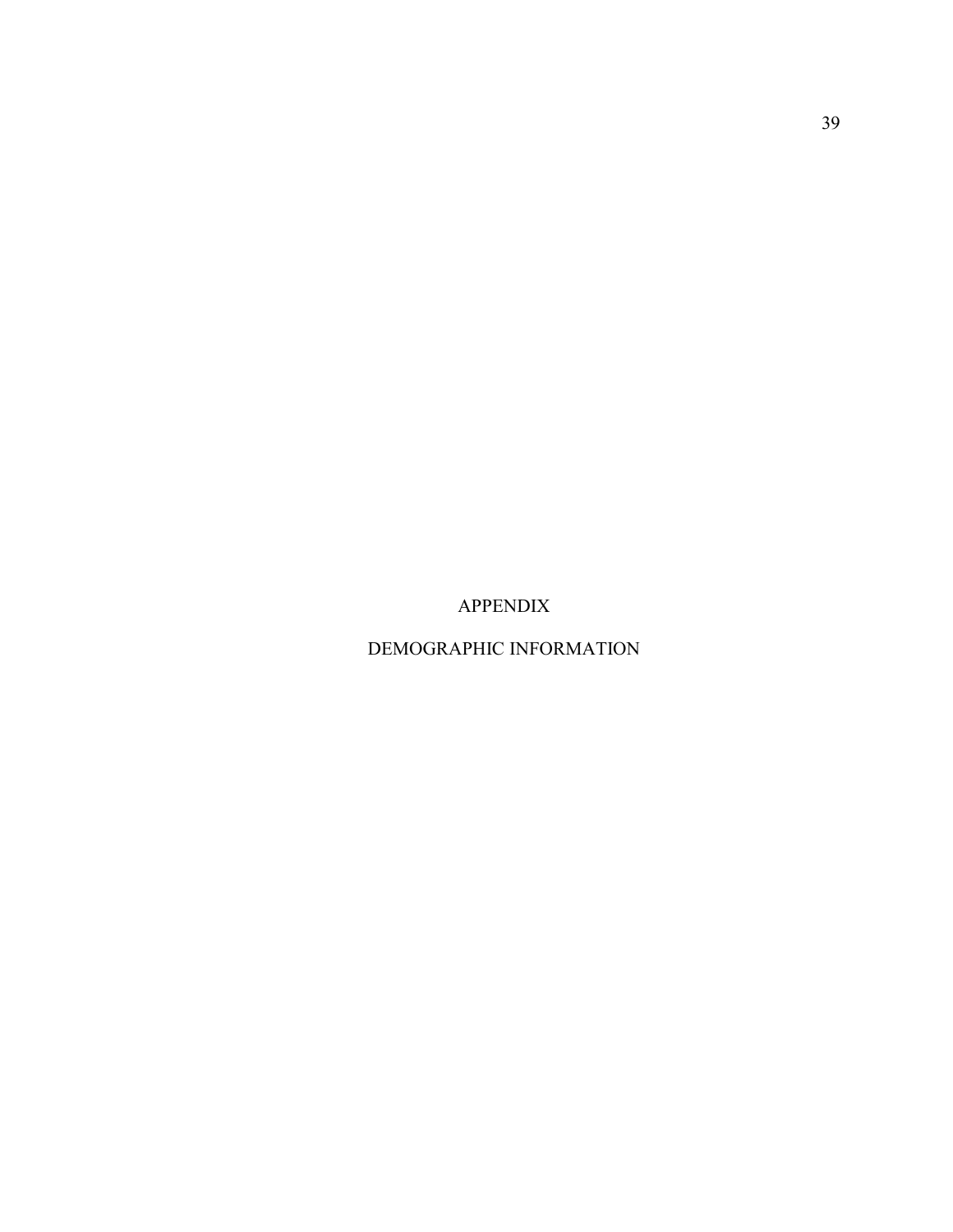## **Demographic Information**

- 1. What is your relationship to the child?
	- a. Biological Parent
	- b. Step Parent
	- c. Adoptive Parent
	- d. Legal Guardian
- 2. Your Gender
	- a. Male
	- b. Female
	- c. Other
- 3. Child's Gender
	- a. Male
	- b. Female
	- c. Other
- 4. Your age: \_\_\_\_\_
- 5. Child's age: \_\_\_\_\_
- 6. Race/Ethnicity:
	- a. Black/African American
	- b. Latino/Hispanic
	- c. Asian
	- d. White/Caucasian
	- e. Alaska Native
	- f. Pacific Islander
	- g. Multi-ethnic
	- h. Other:
- 7. Annual Income
	- a. Less than \$15,000
	- b. \$15,000-30,000
	- c. \$30,000-45,000
	- d. \$45,000-60,000
	- e. \$60,000-75,000
	- f. More than \$75,000